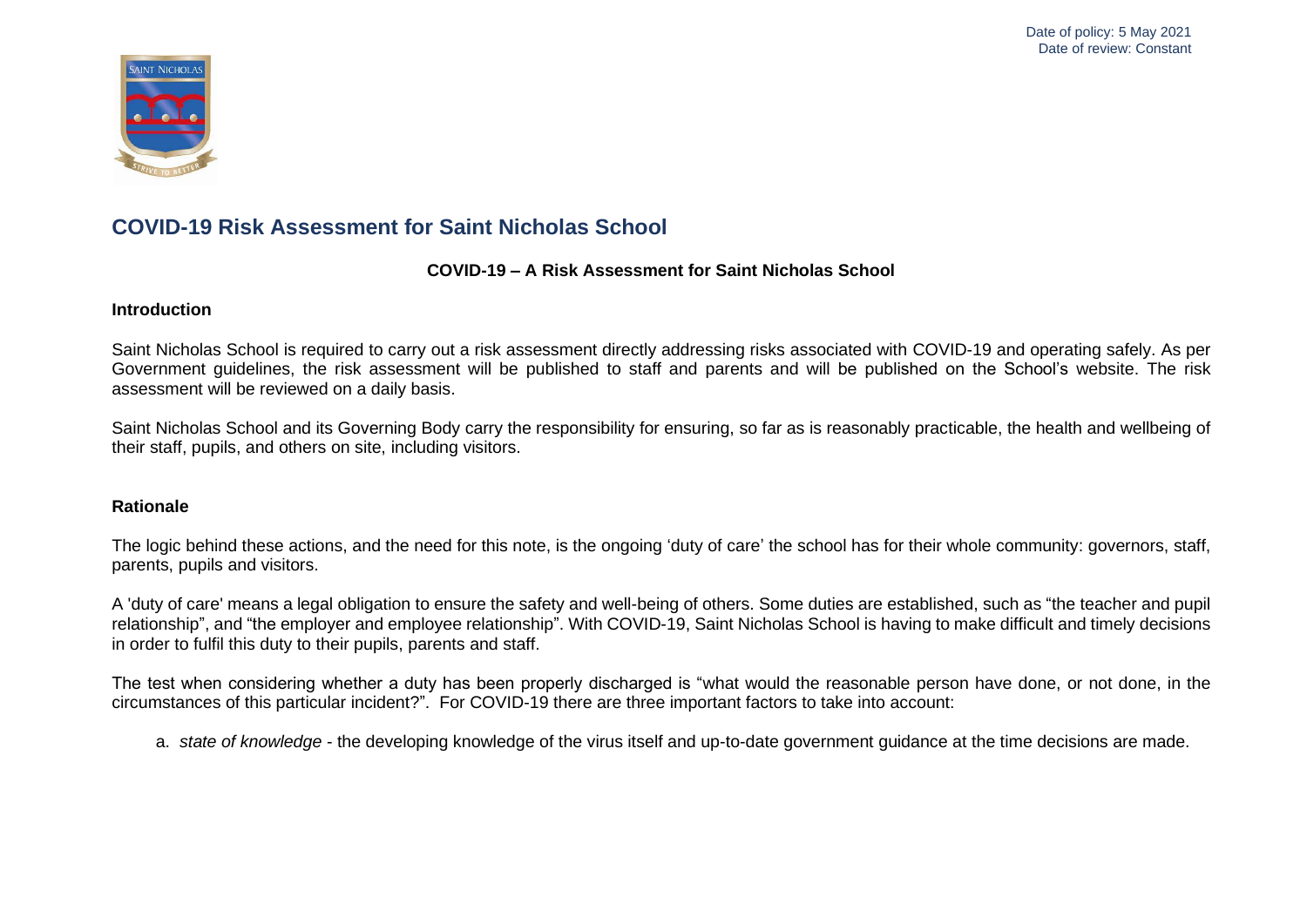

b. *seriousness of likely injury* – this will have to be assessed on a case by case basis. For example, if there has been a confirmed case in the school population. A proportionate risk assessment would also have to be taken to identify where the affected individual has been, with whom they had contact and areas they have used. A further concern is for pupils that may be more vulnerable to COVID-19 than others.

c. *Cost and difficulty of taking precautionary measures* - closing schools has had considerable costs and difficulties from furloughing staff, ensuring the provision of education remotely to school fees and examinations.

#### **Note**

The following abbreviations are used throughout this document:

SD – Social distancing EYFS – Early Years Foundation Stage DfE – Department for Education PHE – Public Health England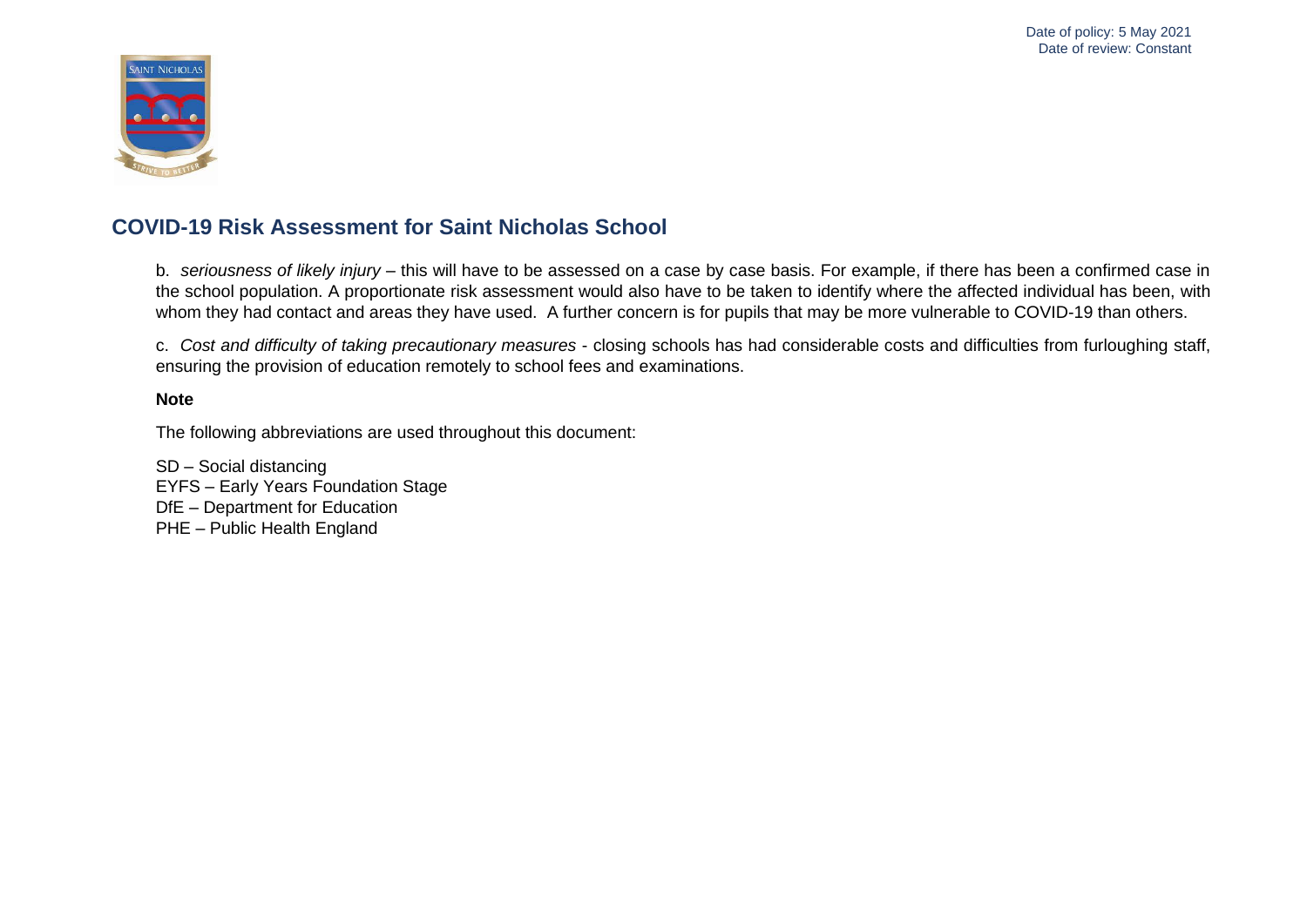

#### **GUIDANCE FOR COMPLETING THE RISK MATRIX:**

| <b>LEGEND</b> |                    |
|---------------|--------------------|
|               | <b>Impact</b>      |
|               | <b>Probability</b> |
| I x P         | <b>Risk Rating</b> |

To establish your risk rating, it is necessary to multiply the perceived consequence (or

impact) of the risk (score 1 - 5) with the perceived likelihood (or probability) of that risk occurring (score 1-5). Please see tables below for guidance on risk rating scores.

| Pro                | bability (or Likelihood)              |
|--------------------|---------------------------------------|
| <b>Description</b> | <b>Indicators</b>                     |
| 5                  | The risk will emerge                  |
| (Very Likely)      |                                       |
|                    | The risk <b>should</b> emerge         |
| (Likely)           |                                       |
| 3                  | The risk could emerge                 |
| (Unlikely)         |                                       |
|                    | The risk is <i>unlikely</i> to emerge |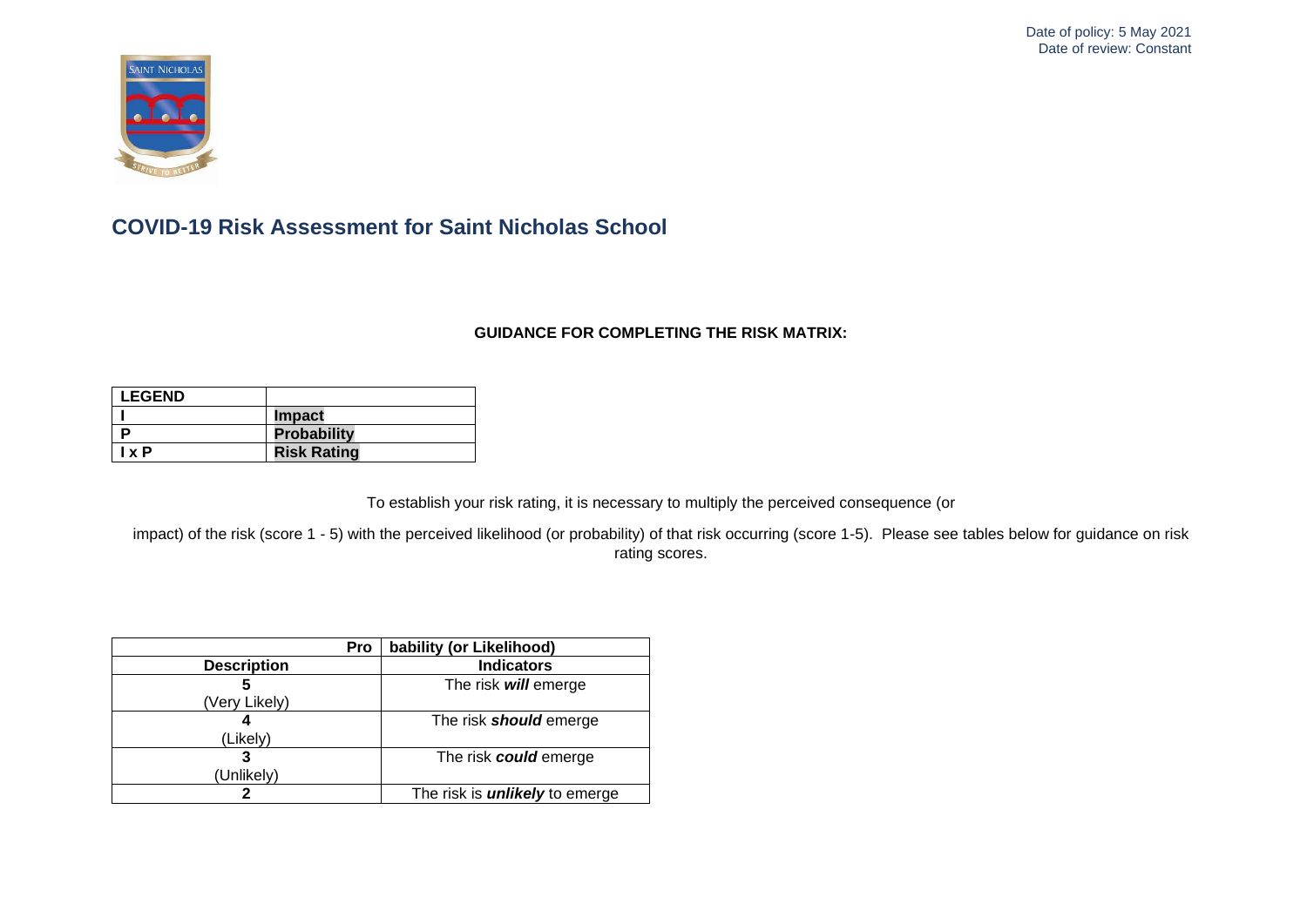

| (Very Unlikely) |                          |
|-----------------|--------------------------|
|                 | The risk will not emerge |
| (Impossible)    |                          |

|                    | <b>Impact (or Consequence)</b>                        |
|--------------------|-------------------------------------------------------|
| <b>Description</b> | <b>Indicators</b>                                     |
|                    | The risk has a <i>major</i> impact if realised        |
| (Major)            |                                                       |
|                    | The risk has a <b>significant</b> impact if realised  |
| (Significant)      |                                                       |
|                    | The risk has a <i>moderate</i> impact if realised     |
| (Moderate)         |                                                       |
|                    | The risk has a <i>minor</i> impact if realised        |
| (Minor)            |                                                       |
|                    | The risk has <b>no consequence</b> impact if realised |
| (No consequence)   |                                                       |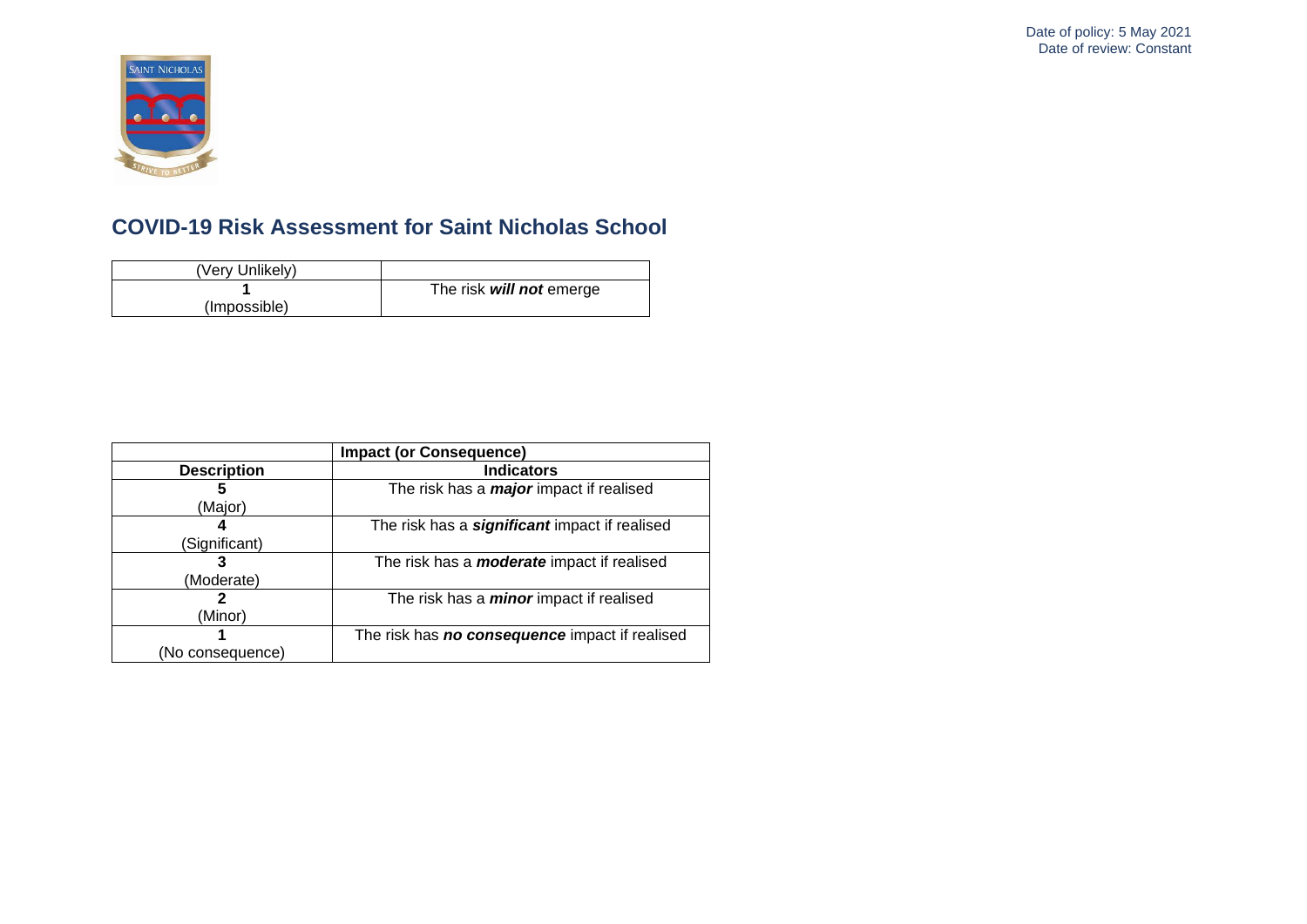

| <b>Score</b> | <b>Risk Description</b> | <b>Action Required</b>                                                                           |
|--------------|-------------------------|--------------------------------------------------------------------------------------------------|
| 25           | <b>Extreme Risk</b>     | Immediate escalation to<br><b>Headteacher for risk control</b><br>activities                     |
| $20 - 15$    | <b>High Risk</b>        | <b>Risk to be actively managed with</b><br>appropriate risk control activities                   |
| $12 - 6$     | <b>Medium Risk</b>      | Take appropriate action to manage<br>the risk                                                    |
| 5 and below  | <b>Low Risk</b>         | Risk to be removed from register<br>with monitoring activity to assess<br>changes in risk rating |

A letter was sent to parents from the Headmaster outlining all the expectations of parents, staff and pupils for the beginning of term.

#### **Overall Risk Assessment in the COVID-19 Environment**

| Hazard                                                  | <b>Control measures</b>           | Impact | Probability | <b>Risk</b><br><b>Rating</b> | Remarks /<br><b>Re-assessment</b> |
|---------------------------------------------------------|-----------------------------------|--------|-------------|------------------------------|-----------------------------------|
| Safeguarding policy and procedures not updated and / or | The School communicates           |        |             |                              |                                   |
| staff and pupils not feeling safe.                      | appropriately with their most     |        |             |                              |                                   |
|                                                         | vulnerable pupils using Microsoft |        |             |                              |                                   |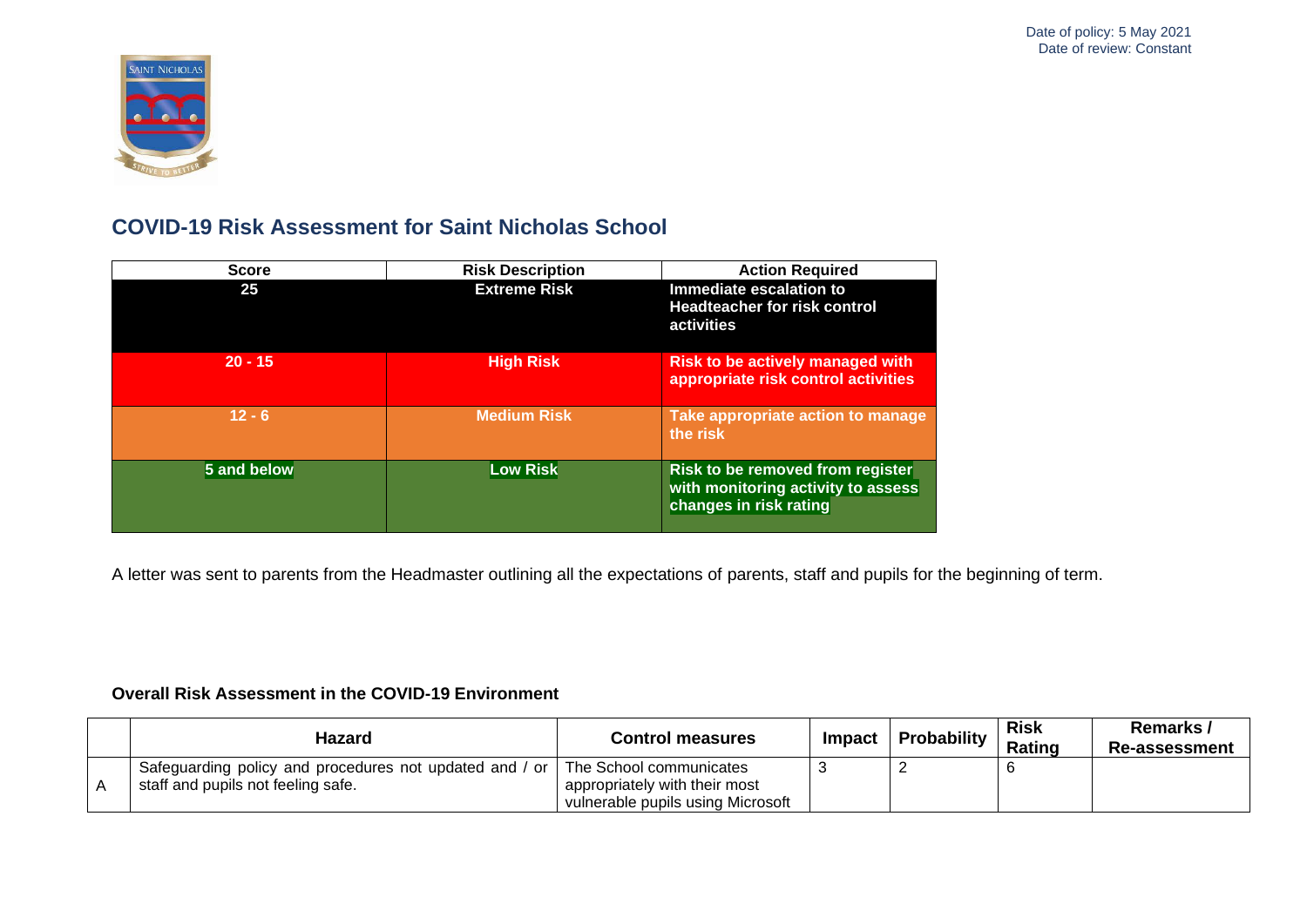

|              |                                                                                    | Teams. Health care plans are<br>updated and instruction from GPs<br>followed when communicated to<br>the school by the parents.<br>Pastoral Team identify the most<br>vulnerable pupils and staff from<br>current medical information. Staff<br>and pupils shielding have had<br>confirmation that they are able to<br>work remotely.<br>Weekly staff meetings take place<br>to discuss pupils of concern.<br>Vulnerable pupils and staff<br>identified and supportive actions<br>recorded.<br>All public documents available on<br>the school website. |   |                |    |  |
|--------------|------------------------------------------------------------------------------------|---------------------------------------------------------------------------------------------------------------------------------------------------------------------------------------------------------------------------------------------------------------------------------------------------------------------------------------------------------------------------------------------------------------------------------------------------------------------------------------------------------------------------------------------------------|---|----------------|----|--|
| B            | Government advice not being regularly accessed, assessed,<br>recorded and applied. | Headmaster receives daily<br>bulletin from the DfE which<br>ensures daily checks are made<br>with Government updates                                                                                                                                                                                                                                                                                                                                                                                                                                    | 5 | 2              | 10 |  |
| $\mathsf{C}$ | Union advice not being regularly accessed, assessed,<br>recorded and applied.      | Headmaster and Deputy Head<br>regularly checking union advice                                                                                                                                                                                                                                                                                                                                                                                                                                                                                           | 3 | $\overline{2}$ | 6  |  |
| D            | Changes not regularly communicated to staff, pupils,<br>parents and governors      | All staff/pupils are aware of<br>current actions and requirements.<br>They are reminded frequently<br>using school communication<br>systems, meetings and weekly<br>letters from the Headmaster.                                                                                                                                                                                                                                                                                                                                                        | 5 | $\overline{2}$ | 10 |  |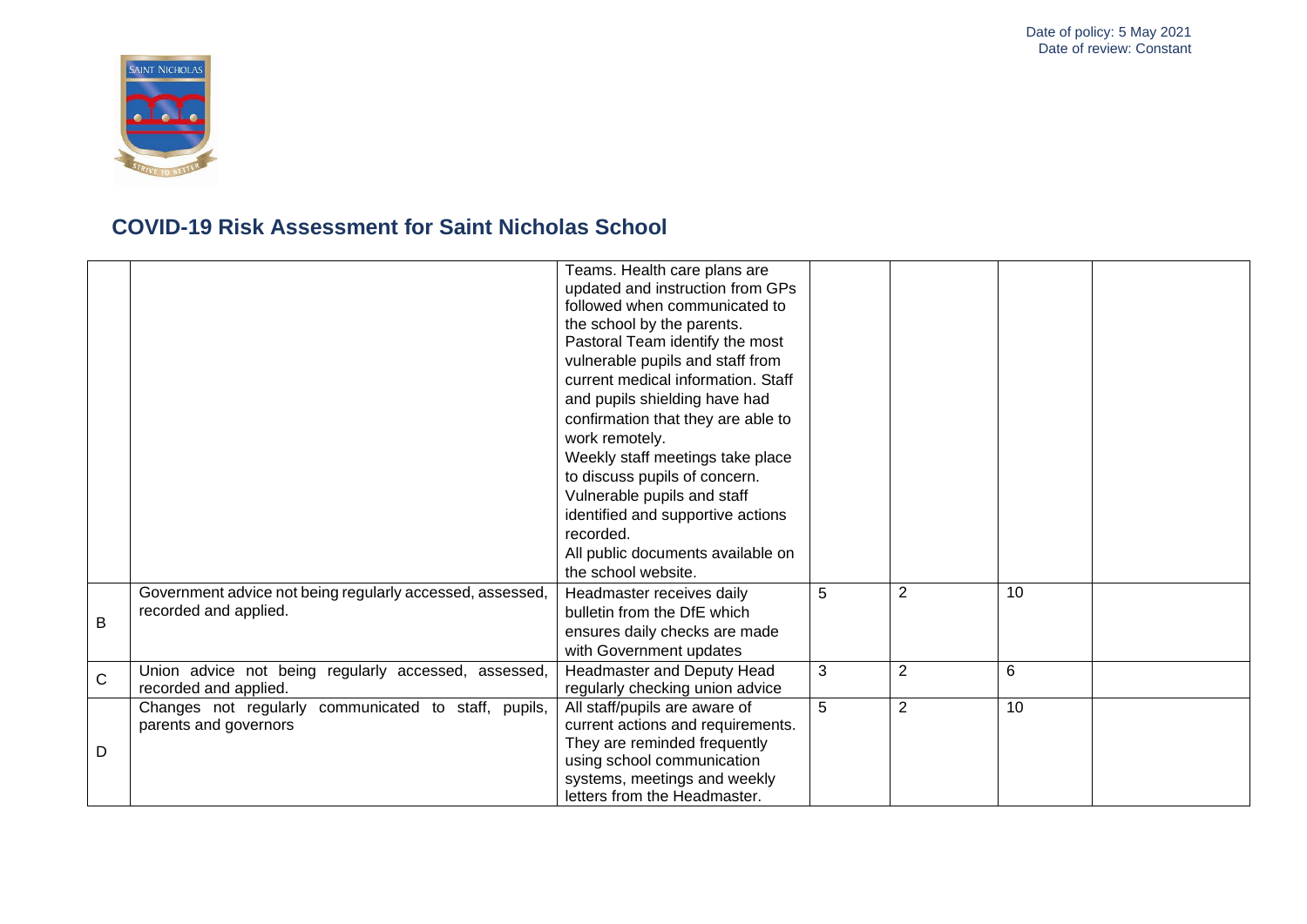

|   |                                                                                             | Headmaster to share the risk<br>assessment with all staff.<br>risk assessment & safety plans<br>are shared with parents via email<br>and placed on the school website.<br>Letters sent to parents by the<br>Headmaster as required.<br>As a result all pupils and all staff<br>working with pupils are adhering<br>to current advice.<br>Any significant changes will be<br>communicated immediately via<br>email. |                |                |                |  |
|---|---------------------------------------------------------------------------------------------|--------------------------------------------------------------------------------------------------------------------------------------------------------------------------------------------------------------------------------------------------------------------------------------------------------------------------------------------------------------------------------------------------------------------|----------------|----------------|----------------|--|
| Е | Changes to assessments, procedures and other important<br>matters not reviewed by Governors | SLT staff with responsibility for<br>academics communicate any<br>changes in the assessment<br>process with the Headmaster and<br>Governors and share the changes<br>with the parents and pupils.<br>Governors' meetings can now be<br>called via Zoom and Chair of<br>Governors has delegated powers<br>from the Board to act as<br>necessary in these<br>unprecedented times.                                    | 5              | $\overline{2}$ | 10             |  |
| F | Insurers not consulted with School's re-opening and / or<br>amended plans                   | Bursar has been in contact with<br>the School insurers directly in<br>relation to school reopening.                                                                                                                                                                                                                                                                                                                | $\overline{2}$ | $\overline{2}$ | $\overline{4}$ |  |
| G | Suspended services.                                                                         | All services within the school<br>continue as normal.                                                                                                                                                                                                                                                                                                                                                              | 3              | 3              | 9              |  |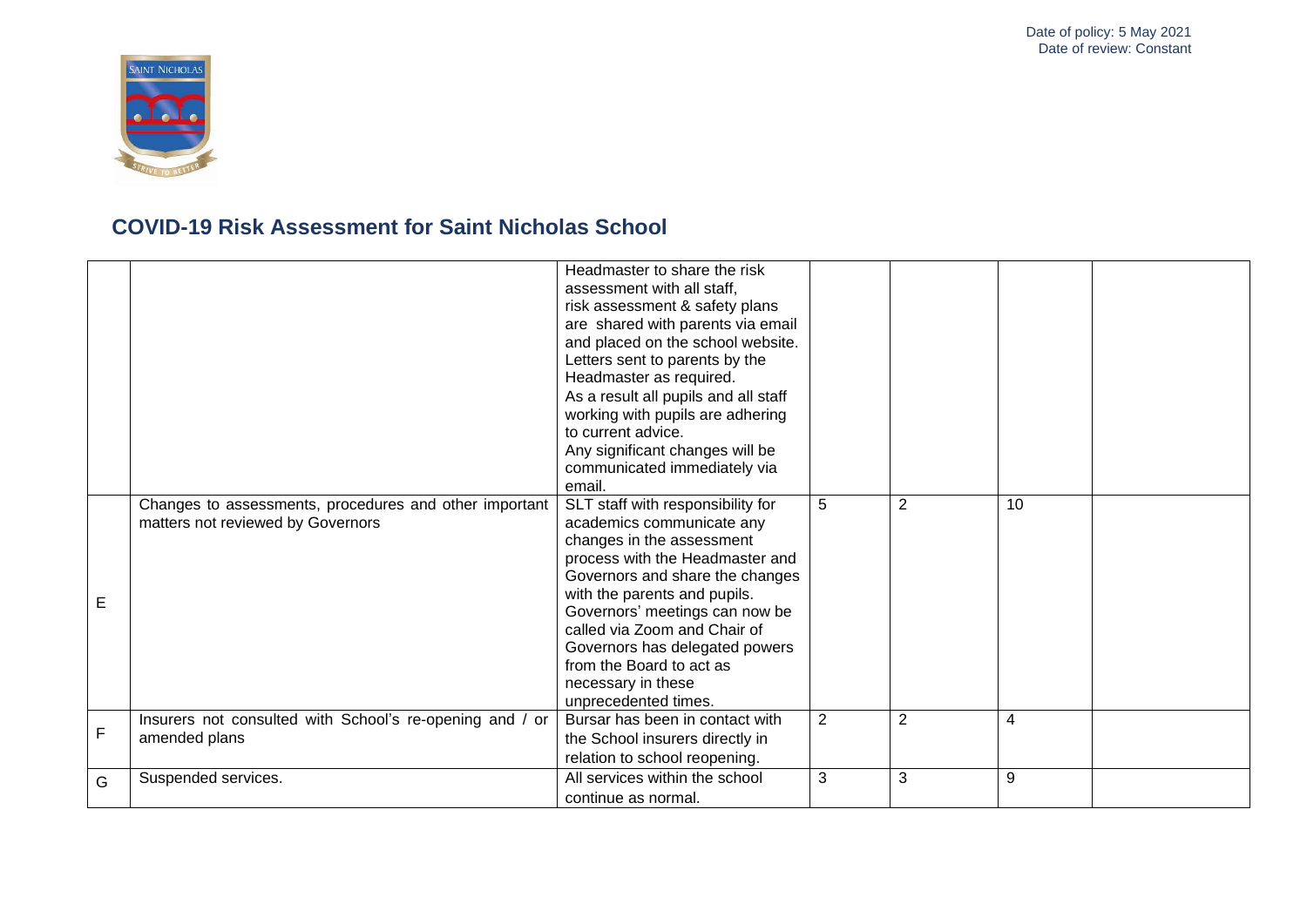

|   |                                                                                               | Contact every user and inform<br>them of usage expectations: -<br>Clean hands or use gel before<br>using facilities.<br>Restrictions or suspensions of<br>usage - regularly clean<br>equipment/area.                                                                                                                                                                                                                                                                                                                         |   |                |    |  |
|---|-----------------------------------------------------------------------------------------------|------------------------------------------------------------------------------------------------------------------------------------------------------------------------------------------------------------------------------------------------------------------------------------------------------------------------------------------------------------------------------------------------------------------------------------------------------------------------------------------------------------------------------|---|----------------|----|--|
| Н | Access to school not controlled effectively and visitor (if<br>allowed) details not recorded. | Parents to stay in car park areas<br>at all times. Teacher/LSA will<br>meet and greet in drop/pickup<br>area. Records kept of visitiors to<br>the site. Visitors are expected to<br>wear masks and are redirected to<br>avoid contact with staff and pupils<br>wherever possible.<br>Car park area marked and<br>managed with signage and staff.<br>Bubble 99 created to allow<br>prospective pupils to come onto<br>the site for admissions<br>assessment.<br>Taster days are suspended<br>currently, but are under review. | 3 | $\overline{2}$ | 6  |  |
|   | Social Distancing (SD) and other hygiene rules not<br>communicated, understood and applied.   | Training for staff and signage to<br>be located in main hotspot areas<br>around the School, particularly<br>near taps, water dispensers and<br>walkways. Headmaster's letter                                                                                                                                                                                                                                                                                                                                                 | 5 | $\overline{2}$ | 10 |  |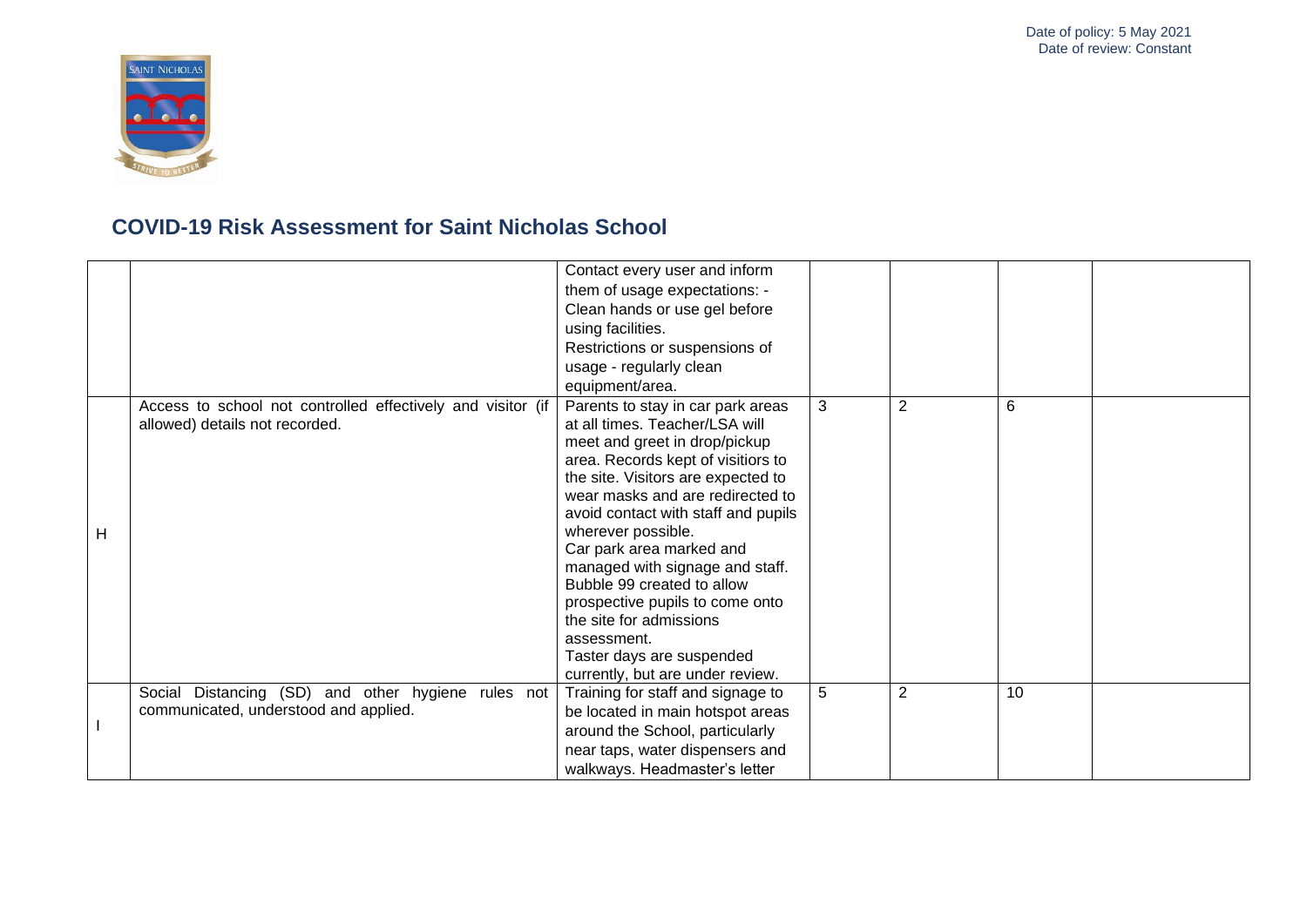

|   |                                                                                                            | made specific reference to social<br>distancing at all times.                                                                                                                                                                                                                                                                                                                                                                                                                                                                               |   |   |    |  |
|---|------------------------------------------------------------------------------------------------------------|---------------------------------------------------------------------------------------------------------------------------------------------------------------------------------------------------------------------------------------------------------------------------------------------------------------------------------------------------------------------------------------------------------------------------------------------------------------------------------------------------------------------------------------------|---|---|----|--|
|   | Staff and pupils not being reminded and checked to ensure<br>they are complying with hygiene and SD rules. | Posters around the School<br>including Reception, dining hall, in<br>classrooms and in corridors.<br>Hand sanitizers installed in key<br>locations to ensure ease of<br>access for staff and pupils.<br>Teachers to reiterate message in<br>form time, class time (when<br>directed) and via email:<br>- Covering your cough or sneeze<br>with a tissue,<br>- Then throwing the tissue in a<br>bin.<br>- Avoid touching your eyes, nose<br>and mouth with unwashed hands.<br>Coronavirus information is<br>emailed and updated accordingly. | 5 | 2 | 10 |  |
| K | Insufficient supplies of hygiene materials and not being<br>suitably placed.                               | Hygiene equipment and PPE will<br>be located in designated locations<br>that are communicated to the<br>staff. Practical lessons will have<br>sufficient hygiene and PPE<br>equipment.                                                                                                                                                                                                                                                                                                                                                      | 5 | 2 | 10 |  |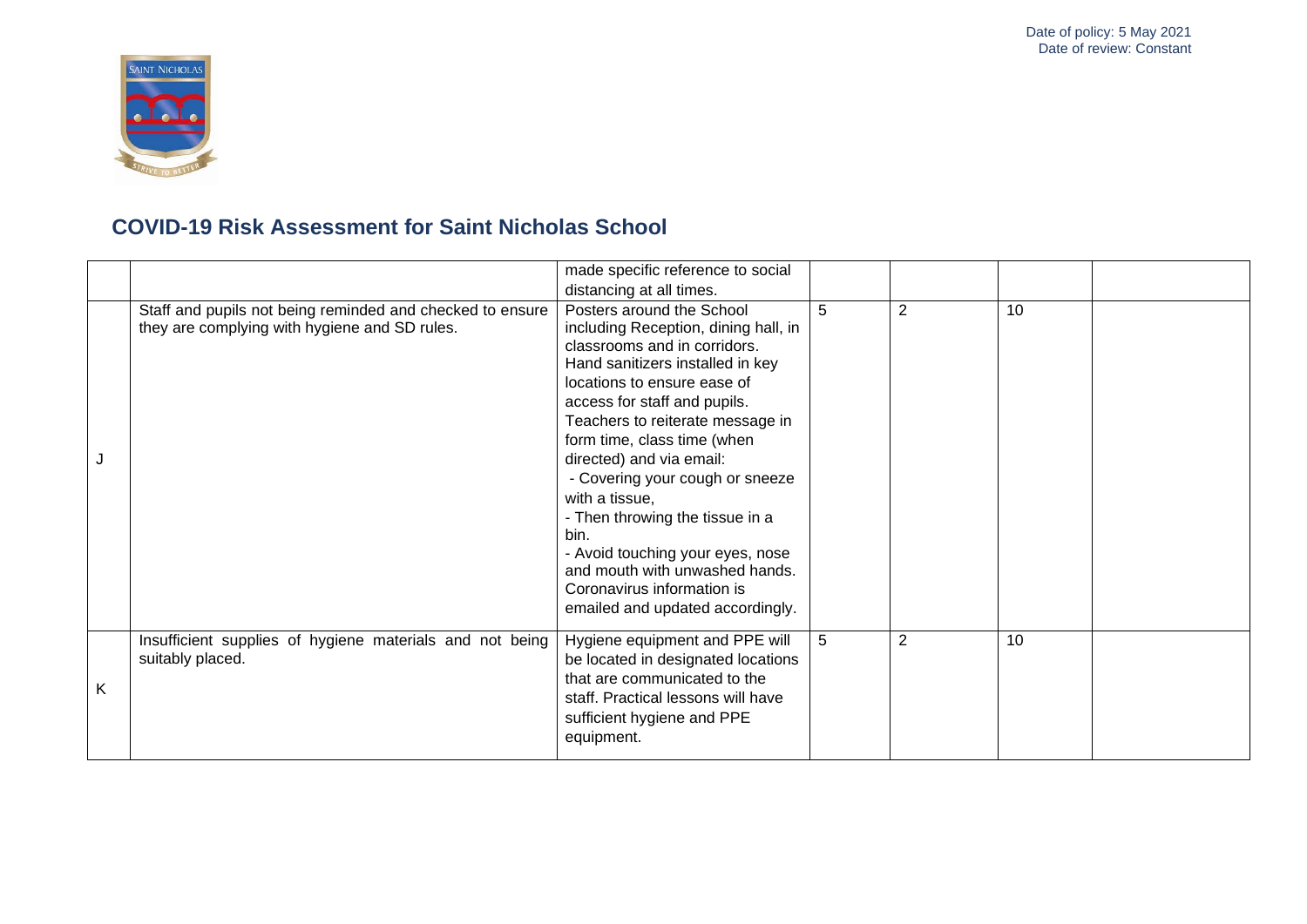

|   | Insufficient or unsuitable cleaning regime - lack of regular re-<br>assessment and revision to high risk areas such as toilets,<br>door handles, keypads, switches, hand rails and regularly<br>used hard surfaces etc. | Is in line with COVID19: Cleaning<br>in non-healthcare settings<br>guidance<br>27/05/20<br>New cleaning arrangements<br>made with cleaning contractors. A<br>cleaning rota is in place for<br>additional cleaning to take place<br>between 12noon and 2pm.<br>Staff and pupils should be out of<br>the class room/work area before<br>any cleaning takes place.<br>Doors, key pads and printers<br>cleaned (ongoing daily by site<br>team/cleaners) | 5 | $\overline{2}$ | 10 |  |
|---|-------------------------------------------------------------------------------------------------------------------------------------------------------------------------------------------------------------------------|-----------------------------------------------------------------------------------------------------------------------------------------------------------------------------------------------------------------------------------------------------------------------------------------------------------------------------------------------------------------------------------------------------------------------------------------------------|---|----------------|----|--|
| M | No precautions to keep shared teaching equipment (e.g.<br>musical instruments, pens, pointers, keyboards) hygienic.                                                                                                     | Class teacher is responsible for<br>planning work for the bubbles and<br>to ensure teaching bubbles have<br>the equipment needed in<br>advance. No equipment should be<br>removed from the bubble.<br>Equipment can be labelled and<br>quarantined if appropriate.                                                                                                                                                                                  | 5 | $\overline{2}$ | 10 |  |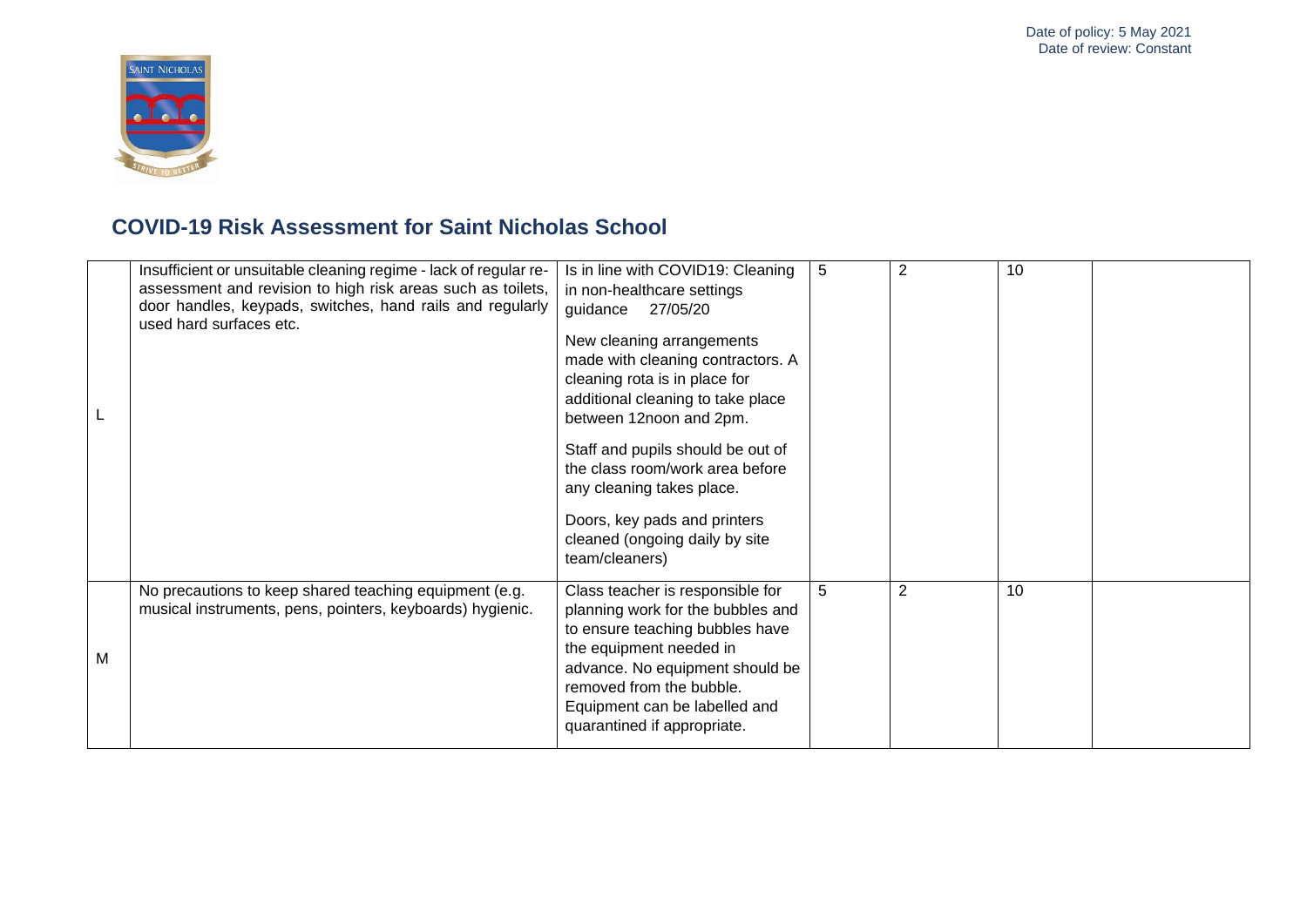

|         |                                                                                                                                         | All lessons/pupil assessments will<br>take place while pupils are in the<br>designated bubbles.<br>In subjects like Science, DT, Art,<br>Drama and Food, where more<br>than one bubble is using the<br>facility/ area, there are separate<br>risk assessments. |   |                |    |  |
|---------|-----------------------------------------------------------------------------------------------------------------------------------------|----------------------------------------------------------------------------------------------------------------------------------------------------------------------------------------------------------------------------------------------------------------|---|----------------|----|--|
| N       | High risk areas not being regularly monitored for hygiene.                                                                              | All areas being used are regularly<br>monitored.<br>Communal areas have additional<br>cleaning and staff and pupils are<br>expected to wear masks.                                                                                                             | 5 | $\overline{2}$ | 10 |  |
| $\circ$ | No contingency plans in place for the transition to full<br>opening (or re-closing) including rapidly sharing updates<br>and decisions. | Plans have been made for all<br>pupils to return in March 2021 and<br>remain under constant review                                                                                                                                                             | 2 | 3              | 6  |  |
| P       | All hazards identified properly mitigated and regularly re-<br>assessed?                                                                | Daily review by the Headmaster or<br>in his absence by the Deputy Head<br>and the Estates Manager.                                                                                                                                                             | 4 | $\overline{2}$ | 10 |  |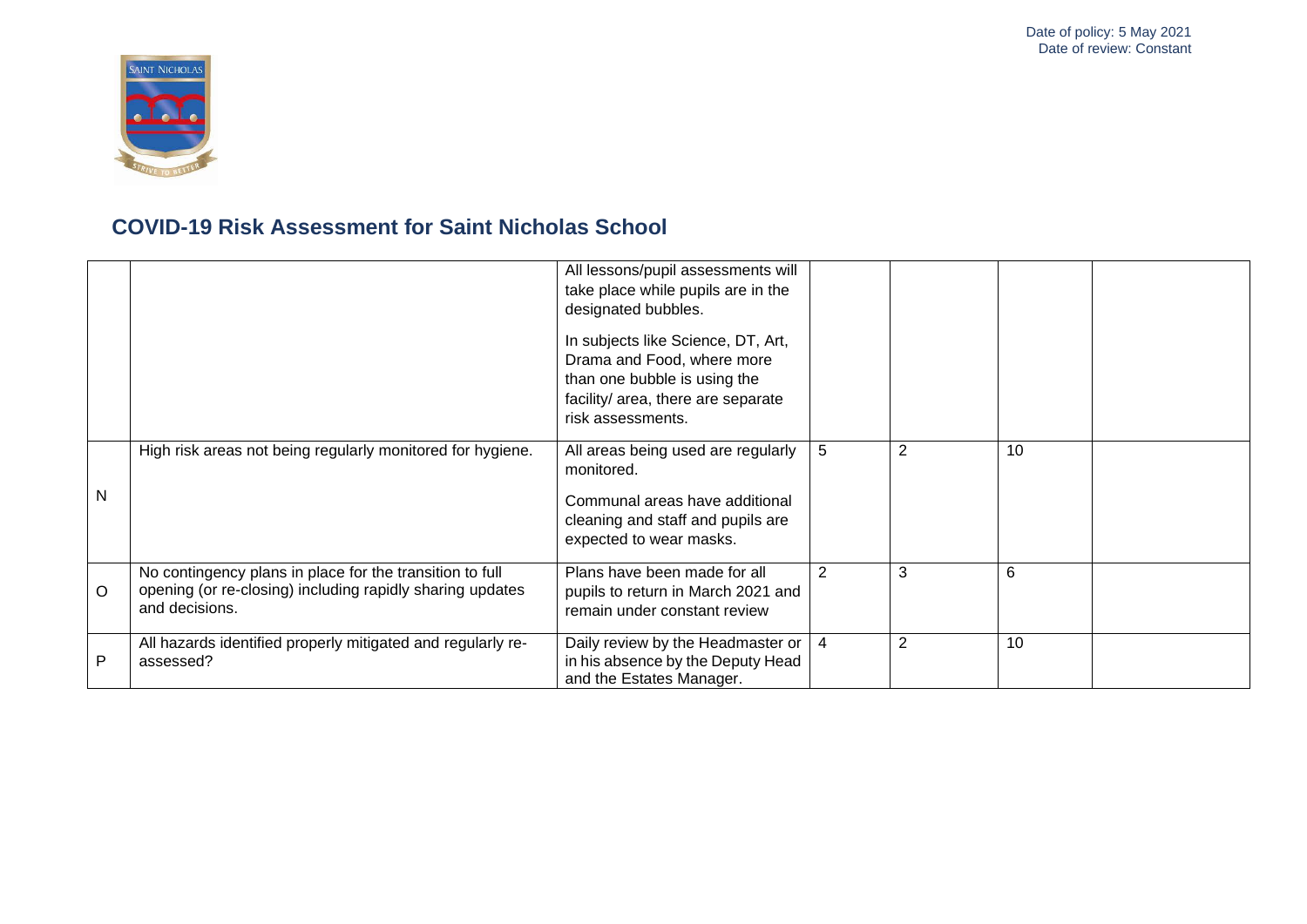

**Pupils, Parent and Staff Risk Assessment in the COVID-19 Environment**

|   | <b>Hazard</b>                                                                                                                                | <b>Control Measures</b>                                                                                                                                                                                                                                                                                                                                                                                                                                                   | Impact | Probabilit     | <b>Risk</b> | Remarks /            |
|---|----------------------------------------------------------------------------------------------------------------------------------------------|---------------------------------------------------------------------------------------------------------------------------------------------------------------------------------------------------------------------------------------------------------------------------------------------------------------------------------------------------------------------------------------------------------------------------------------------------------------------------|--------|----------------|-------------|----------------------|
|   | Communication channels not working and not<br>being reviewed. (Email, text, facebook etc).                                                   | Pupils, parents and the school have<br>an exhaustive list of communication<br>methods to contact the school.<br>All staff are available via Microsoft<br>Teams and email.<br>Letters sent to parents by the<br>Headmaster as required and<br>weekly Newsletter for sharing of<br>information to whole school<br>community.<br>Parents are required to submit a<br>form confirming that they read,<br>received and discussed with their<br>children the key communications | 3      | $\overline{2}$ | Rating<br>6 | <b>Re-assessment</b> |
|   |                                                                                                                                              | from the School.                                                                                                                                                                                                                                                                                                                                                                                                                                                          |        |                |             |                      |
| 2 | Lack of a robust feedback and reply system to<br>ensure best practice and two-way communications<br>for pupils, parents, staff and governors | All staff are available via Microsoft<br>Teams and email and the Chair of<br>Governors is available by email,<br>and all will make every reasonable<br>endeavour to respond within 24                                                                                                                                                                                                                                                                                     | 3      | $\overline{2}$ | 6           |                      |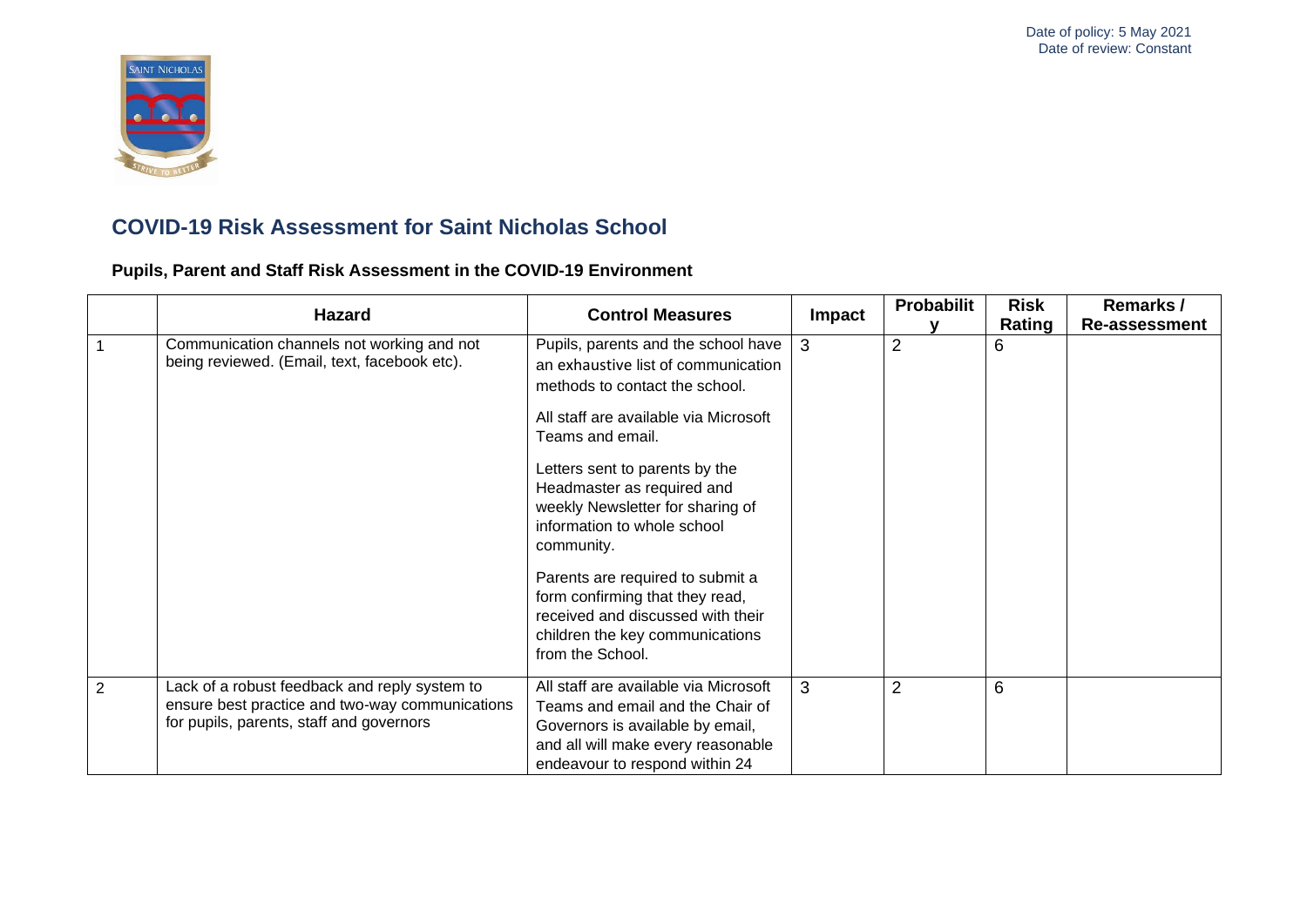

|   |                                                                                                                                                                                       | hours. This is in line with our<br>School policy.                                                                                                                                                       |   |                |    |  |
|---|---------------------------------------------------------------------------------------------------------------------------------------------------------------------------------------|---------------------------------------------------------------------------------------------------------------------------------------------------------------------------------------------------------|---|----------------|----|--|
| 3 | No Governor and / or SLT member for school /<br>department nominated to be responsible for<br>COVID-19 matters. Governor / SLT members'<br>contact details not known and not on call. | Governors are clear on their role in<br>the planning and re-opening of the<br>school, including support to<br>leaders. Governors also approve<br>this risk assessment.<br>The approach to communication | 4 | $\overline{2}$ | 8  |  |
|   |                                                                                                                                                                                       | between Leaders and Governors is<br>clear and understood. Email<br>addresses are available on the<br>website.                                                                                           |   |                |    |  |
|   |                                                                                                                                                                                       | Chair of Governors has delegated<br>powers from the rest of the Board<br>to act in these unprecedented<br>times.                                                                                        |   |                |    |  |
| 4 | No system to communicate with parents and staff<br>that have not returned to school for fear of<br>infection.                                                                         | Form tutors/ class supervisors<br>follow up any absence with parents.<br>Line managers follow up and offer<br>support to any staff who are absent.                                                      | 4 | $\overline{2}$ | 8  |  |
| 5 | Lack of knowledge of where pupils / staff have<br>travelled from (other than home and school). (via<br>app or written diary?)                                                         | Parents and staff asked to declare<br>any additional trips outside of<br>School that they have taken that<br>may breach the government<br>guidance and the School reserves                              | 4 | $\overline{2}$ | 10 |  |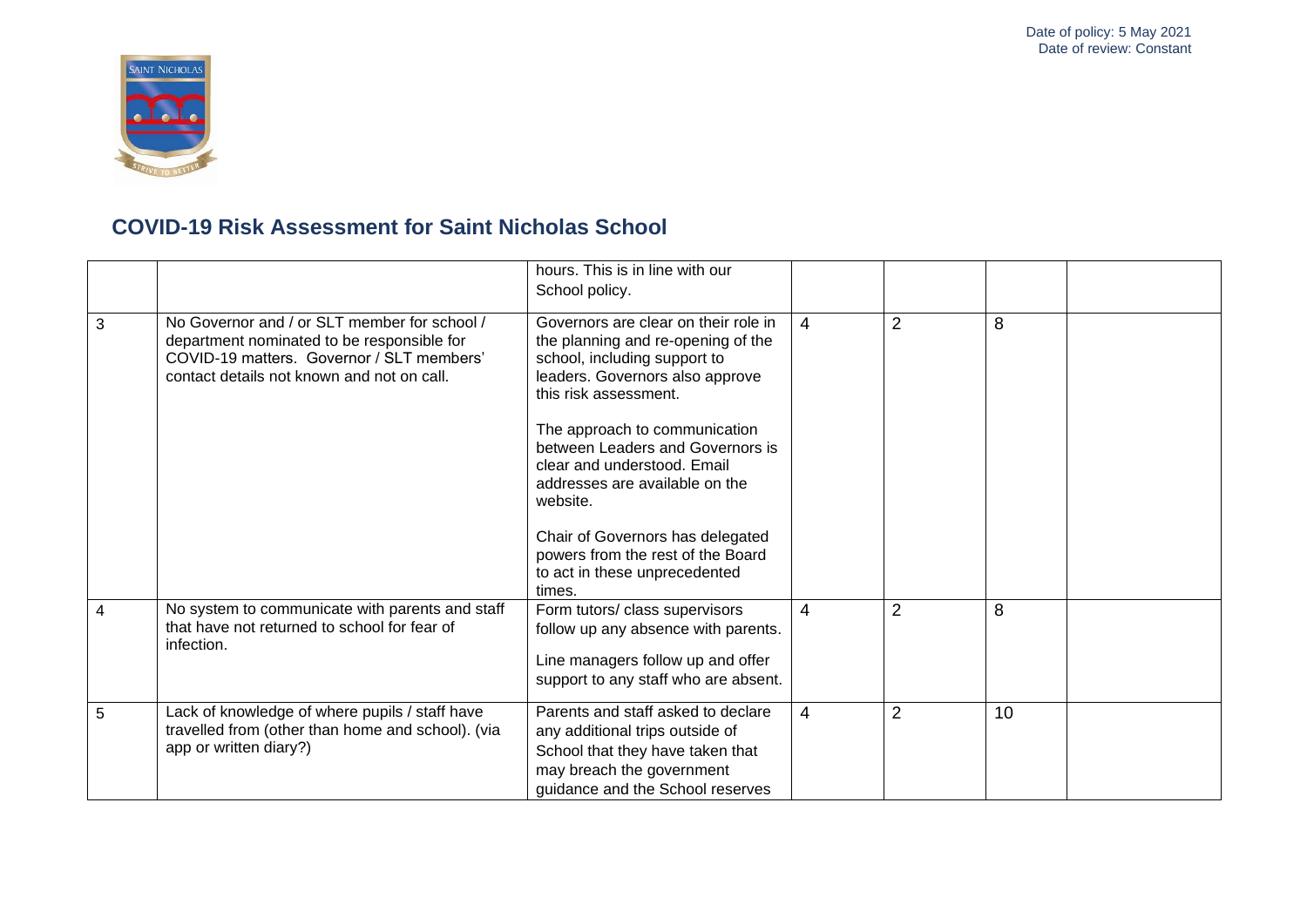

|                |                                                                                                                           | the right to follow up on any<br>concerns that they may have in this<br>regard, including asking a pupil to<br>remain at home.                                                                                                                                                                                                                       |                |                |   |  |
|----------------|---------------------------------------------------------------------------------------------------------------------------|------------------------------------------------------------------------------------------------------------------------------------------------------------------------------------------------------------------------------------------------------------------------------------------------------------------------------------------------------|----------------|----------------|---|--|
| 6              | Lack of rules / procedures for hygiene standards<br>for staff and pupils - and failure to adequately<br>enforce standards | Staff training in place, prior to the<br>September return. This is to ensure<br>staff know their responsibilities.<br>SLT and Site Manager to spot<br>check and monitor that standards<br>are being met.                                                                                                                                             | 3              | $\overline{2}$ | 6 |  |
| $\overline{7}$ | Staff not trained or regularly updated in COVID-19<br>symptoms, SD and how these rules apply to<br>teaching?              | Training from Deputy Head and<br>Site Manager before entering the<br>work place.<br>Email any new updates.<br>Signage is in place where needed.<br>An information board is set to<br>inform staff of main procedures,<br>contact information, welfare<br>facilities and Government<br>guidelines.<br>Regular review of training needs<br>undertaken. | $\overline{4}$ | $\overline{2}$ | 8 |  |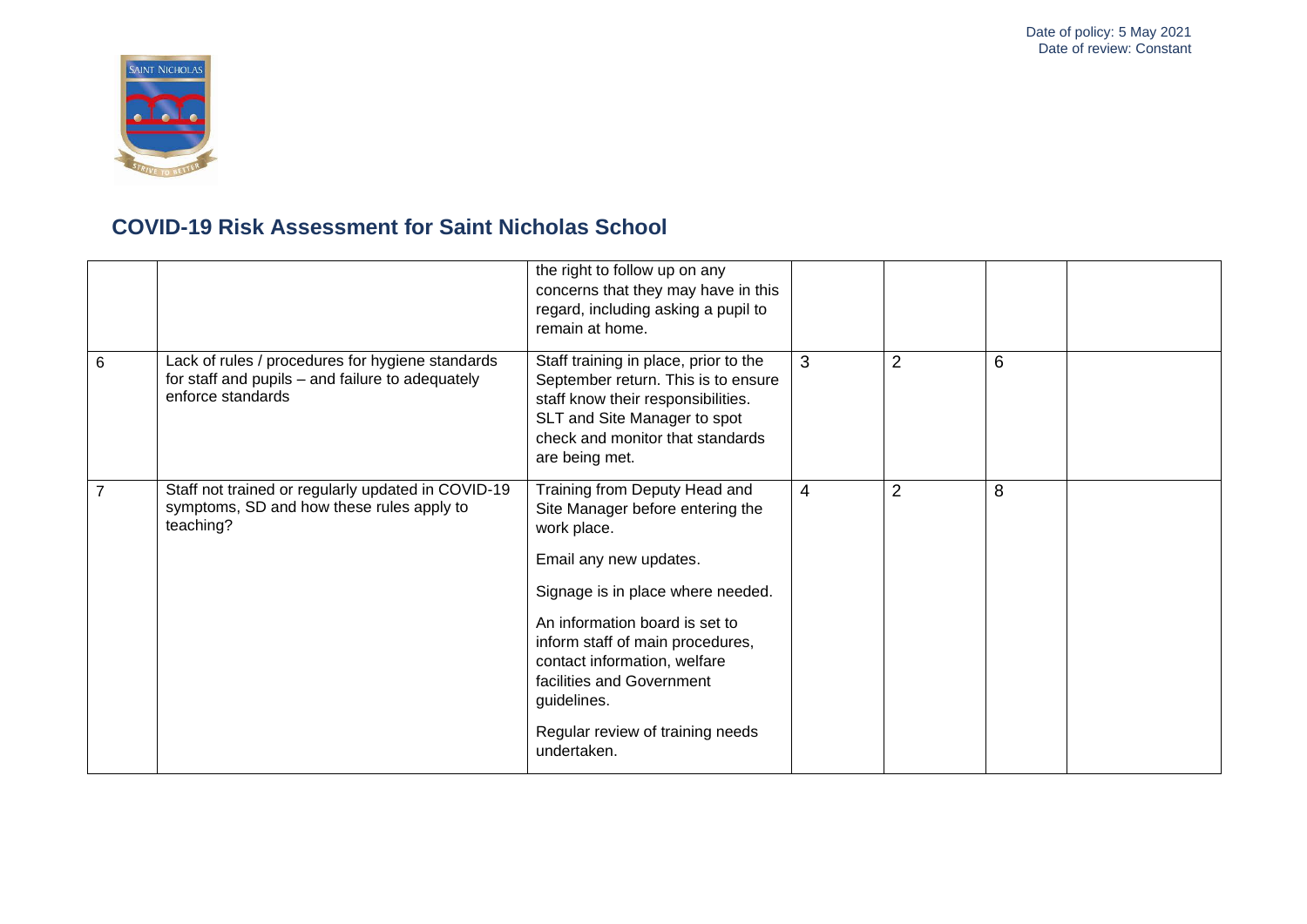

| 8  | School transport not operating to reflect SD,<br>hygiene, PPE and cleaning arrangements.       | School buses running from March<br>2021. Separate risk assessment<br>has been produced which is<br>attached to this risk assessment.<br>Masks must be worn on buses by<br>pupils and driver. Seating plan is in<br>place for each bus. Extra cleaning<br>inside each bus.                                                                                                                                                                                                                                                      |                |                |   | Ratings on<br>separate risk<br>assessment |
|----|------------------------------------------------------------------------------------------------|--------------------------------------------------------------------------------------------------------------------------------------------------------------------------------------------------------------------------------------------------------------------------------------------------------------------------------------------------------------------------------------------------------------------------------------------------------------------------------------------------------------------------------|----------------|----------------|---|-------------------------------------------|
| 9  | At drop-off and pick-up parents remain in vehicles<br>and SD outside gates and entrances.      | See H in previous section.                                                                                                                                                                                                                                                                                                                                                                                                                                                                                                     | 3              | 3              | 9 |                                           |
| 10 | Insufficient registration throughout the day<br>including lack of temperature / health checks. | Pupils monitored throughout the<br>day and any pupils with a high<br>temperature will be sent home.<br>If a pupil is feeling unwell or is<br>showing any symptoms they will be<br>moved to the isolation room (clean<br>and ventilated) by the teacher, who<br>will be wearing full PPE (mask,<br>gloves and apron) obtained from<br>the first aid area.<br>Until collected, a 2 metre distance<br>will be maintained from all other<br>staff and pupils. (The Isolation room<br>is the first aid room in Hillingdon<br>House) | $\overline{4}$ | $\overline{2}$ | 8 |                                           |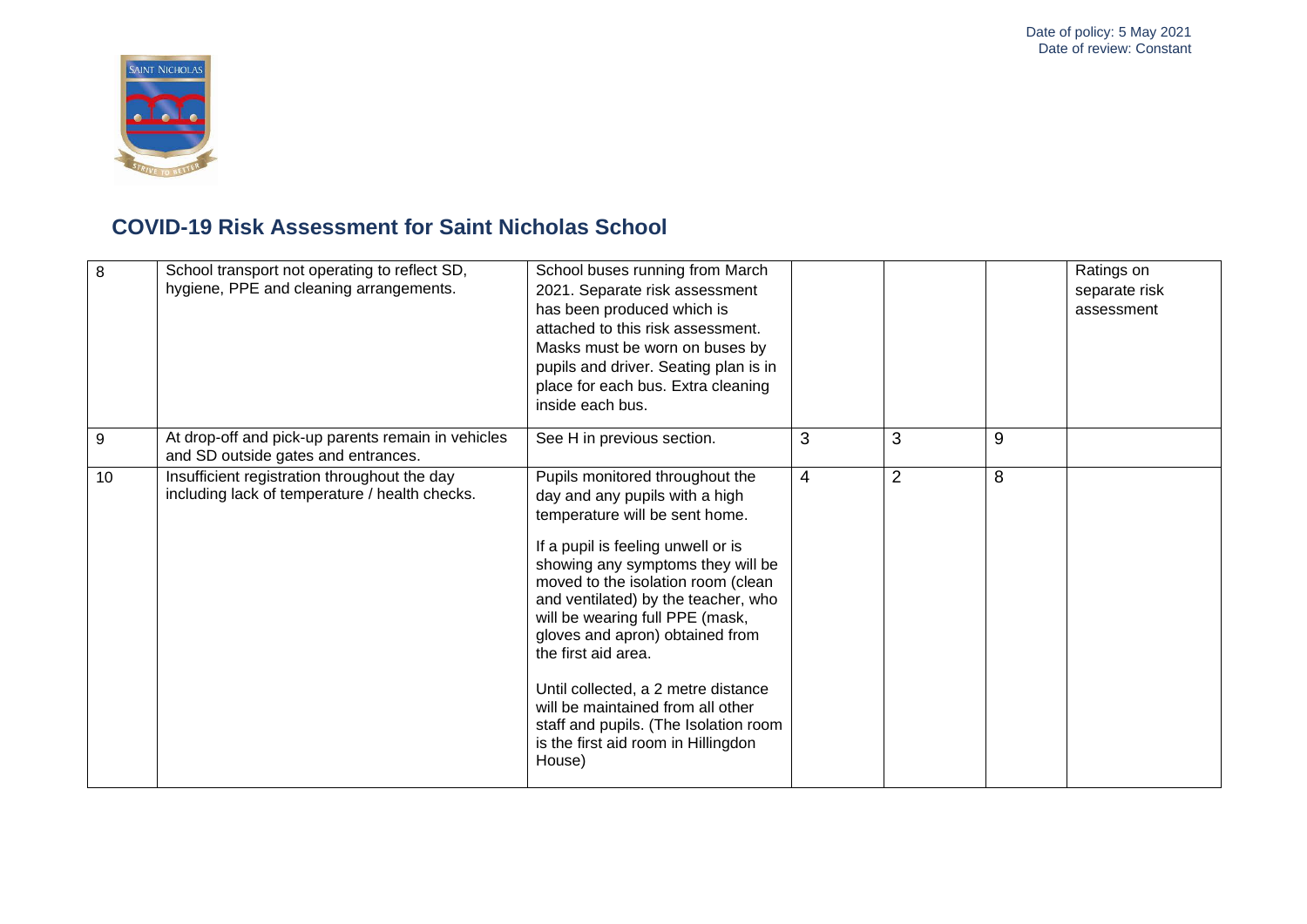

|    |                                                                                                                         | Deep clean of isolation room will be<br>carried out once evacuated.<br>The Site Manager will advise on<br>rubbish which may have been<br>contaminated:<br>All waste that has been in contact<br>with the individual - including<br>tissues should be put in a plastic<br>bag and tied, then placed in<br>another plastic bag and tied and the<br>School will dispose of it.<br>Testing is taking place on site for all<br>pupils in Years 6 - 11 on site<br>before the return to School and<br>then in the first week back<br>(beginning 8 <sup>th</sup> March) and<br>thereafter those pupils will be<br>testing twice weekly at home. |   |   |   |  |
|----|-------------------------------------------------------------------------------------------------------------------------|-----------------------------------------------------------------------------------------------------------------------------------------------------------------------------------------------------------------------------------------------------------------------------------------------------------------------------------------------------------------------------------------------------------------------------------------------------------------------------------------------------------------------------------------------------------------------------------------------------------------------------------------|---|---|---|--|
| 11 | Transit spaces (corridors), social zones (car parks,<br>common rooms, playgrounds) not being configured<br>to SD rules. | Bubbles have set times for drop off,<br>break, lunch and pick up and will be<br>staffed appropriately.<br>Signage is in place.<br>Masks will be worn by all staff and<br>pupils Year 6 - Year 11.                                                                                                                                                                                                                                                                                                                                                                                                                                       | 2 | 3 | 6 |  |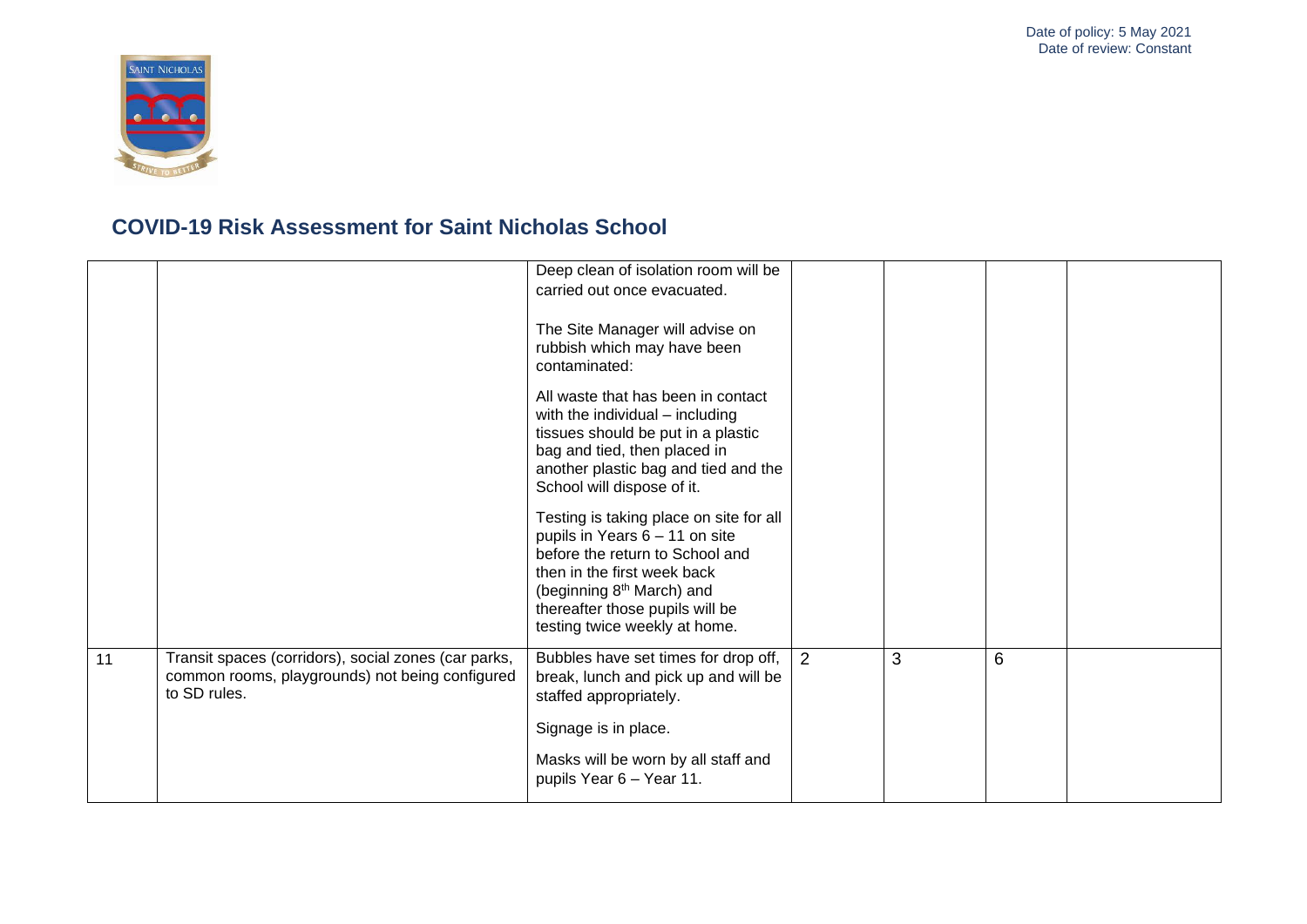

|    |                                                                                                                                             | Any areas in need of adjustment/<br>updating contact Estates Manager<br>or the Headmaster.                                                                                                                                                                                                                                         |   |                |    |  |
|----|---------------------------------------------------------------------------------------------------------------------------------------------|------------------------------------------------------------------------------------------------------------------------------------------------------------------------------------------------------------------------------------------------------------------------------------------------------------------------------------|---|----------------|----|--|
| 12 | Learning and recreational spaces not configured to<br>SD rules.                                                                             | In addition to areas named in<br>section 11, staff and pupils in Year<br>6 - Year 11 and all staff in other<br>year groups to wear masks in<br>classrooms.<br>Individual risk assessements<br>produced by teachers running<br>before and after school clubs.                                                                       | 5 | $\overline{2}$ | 10 |  |
| 13 | Lack of consideration of different age groups<br>provided for in timetabling, length of the school day<br>and exposure to other age groups. | Bubbles will reflect the pupils' ability<br>to work independently.                                                                                                                                                                                                                                                                 | 2 | $\overline{2}$ | 4  |  |
| 14 | No system in place to deal with bereavements,<br>trauma, anxiety, behavioural issues.                                                       | All members of the School<br>community are entitled to<br>compassionate leave. This has<br>been extended on a case by case<br>basis and discussed, where<br>appropriate by the Headmaster and<br>Chair of Governors.<br>Pastoral systems are still in place<br>supporting pupils and staff with<br>anxiety, and communicating with | 3 | $\overline{2}$ | 6  |  |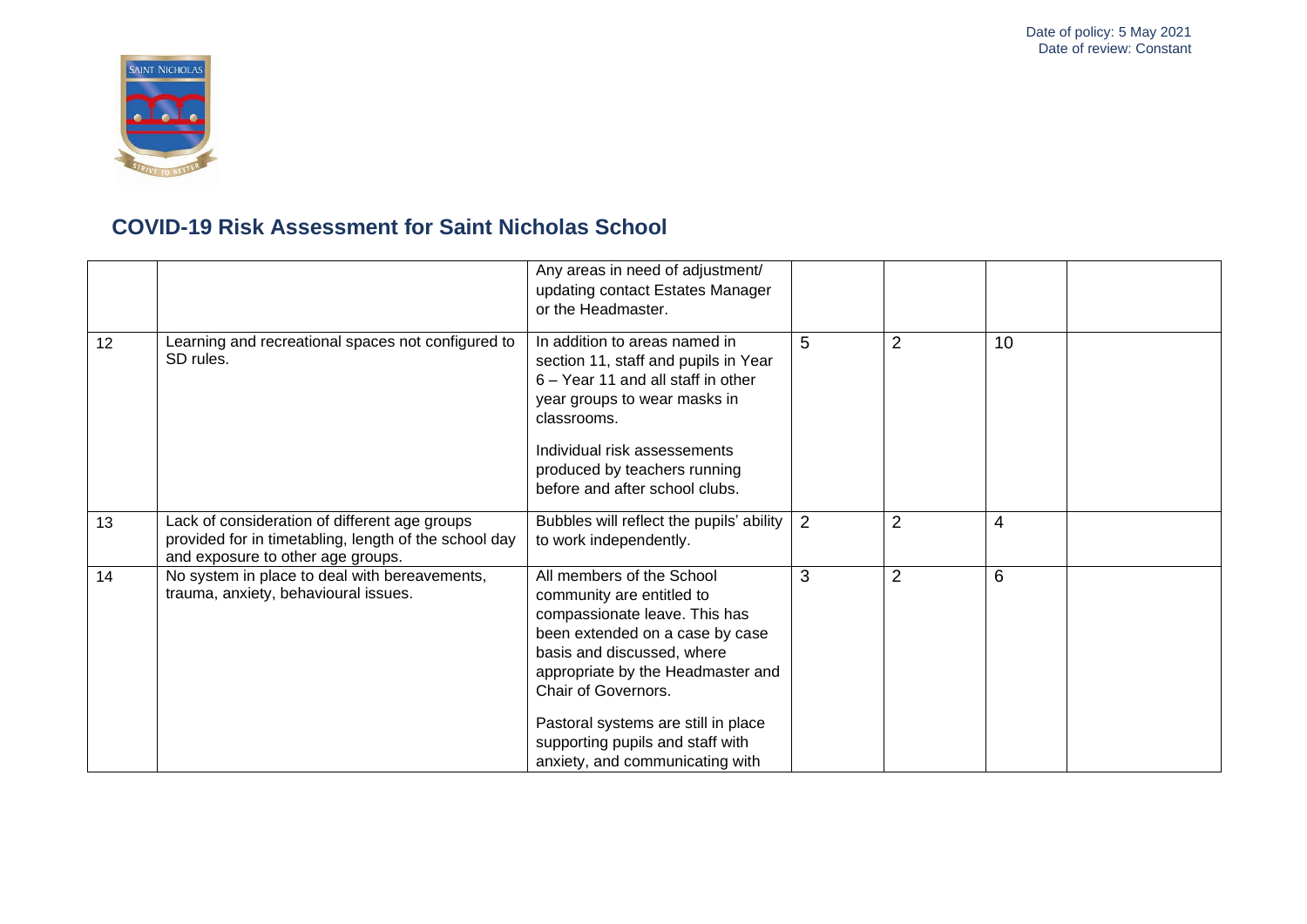

|  | pare<br>sanctions where י<br>$r_{\alpha}$<br>OIL<br>wu |  |  |
|--|--------------------------------------------------------|--|--|
|  | appropriate.                                           |  |  |
|  |                                                        |  |  |

### **Pupil and Staff - Safety Risk Assessment in the COVID-19 Environment**

|   | <b>Hazard</b>                                                                                                                                      |                                                                                                                                                                                                                                                        | <b>Control Measures</b> | <b>Probabilit</b> | <b>Risk</b> | Remarks /            |
|---|----------------------------------------------------------------------------------------------------------------------------------------------------|--------------------------------------------------------------------------------------------------------------------------------------------------------------------------------------------------------------------------------------------------------|-------------------------|-------------------|-------------|----------------------|
|   |                                                                                                                                                    |                                                                                                                                                                                                                                                        | Impact                  |                   | Rating      | <b>Re-assessment</b> |
|   | Lack of review, update or sharing of safeguarding,<br>code or practice, and staff handbook policies.                                               | All policies are up-to-date and can<br>be found on the website.<br>Updates to safeguarding are also<br>sent to parents in the newsletter.<br>The DSL is in regular contact with<br>the local authority where there are<br>individual cases of concern. | 3                       | 2                 | 6           |                      |
| 2 | Designated Safeguarding Lead and Deputy<br>Designated Safeguarding Lead not easily<br>contacted and their contact information not known<br>to all. | All staff are aware of the reporting<br>procedure during this time. This has<br>been communicated to staff, pupils<br>and parents. There is always a<br>qualified safeguarding member of<br>staff on site.                                             | 3                       | 2                 | 6           |                      |
| 3 | No COVID-19 specific policy that includes medical<br>responses, SD, teaching, socialising, feeding,<br>hydration, well-being etc.                  | Risk assessment forms the policy.                                                                                                                                                                                                                      | $\overline{2}$          | $\overline{2}$    | 4           |                      |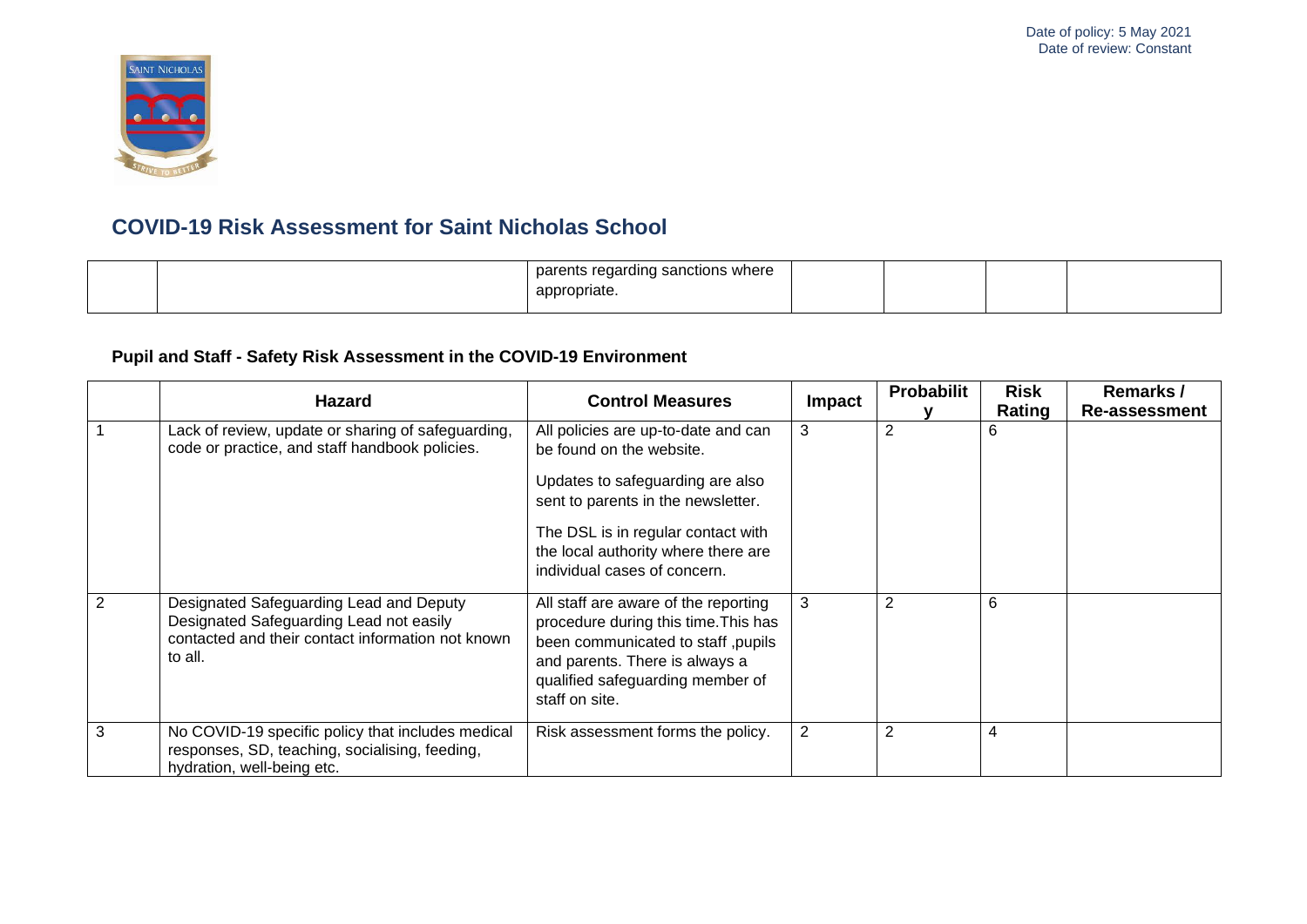

| 4 | Fire drills, routes and assembly points not<br>rehearsed.                                                                  | Follow fire policy 26/05/20<br>All prospective pupils and staff in<br>bubble 99, to meet on the grass<br>area behind the tennis courts. Away<br>from all other bubbles.<br>Evacuation routes are confirmed<br>and signposted accurately<br>In the event of emergency, the<br>priority is getting out of the building<br>calmly regardless of social<br>distancing.<br>Arrangements in place to support<br>individuals with reduced mobility<br>including cover arrangements in the<br>case of reduced numbers of staff.<br>Fire drills to be carried out termly. | 4 | 2              | 8 |  |
|---|----------------------------------------------------------------------------------------------------------------------------|------------------------------------------------------------------------------------------------------------------------------------------------------------------------------------------------------------------------------------------------------------------------------------------------------------------------------------------------------------------------------------------------------------------------------------------------------------------------------------------------------------------------------------------------------------------|---|----------------|---|--|
| 5 | Class sizes not reduced and kept together in their<br>"bubble" (minimising contact with others) or<br>properly supervised. | Classes conform to the normal<br>class sizes (Reception - Year 5: 20<br>maximum and Year 6 - Year 11: 22<br>maximum) and year groups form<br>bubbles. Additional classroom<br>space is available for each year                                                                                                                                                                                                                                                                                                                                                   | 4 | $\overline{2}$ | 8 |  |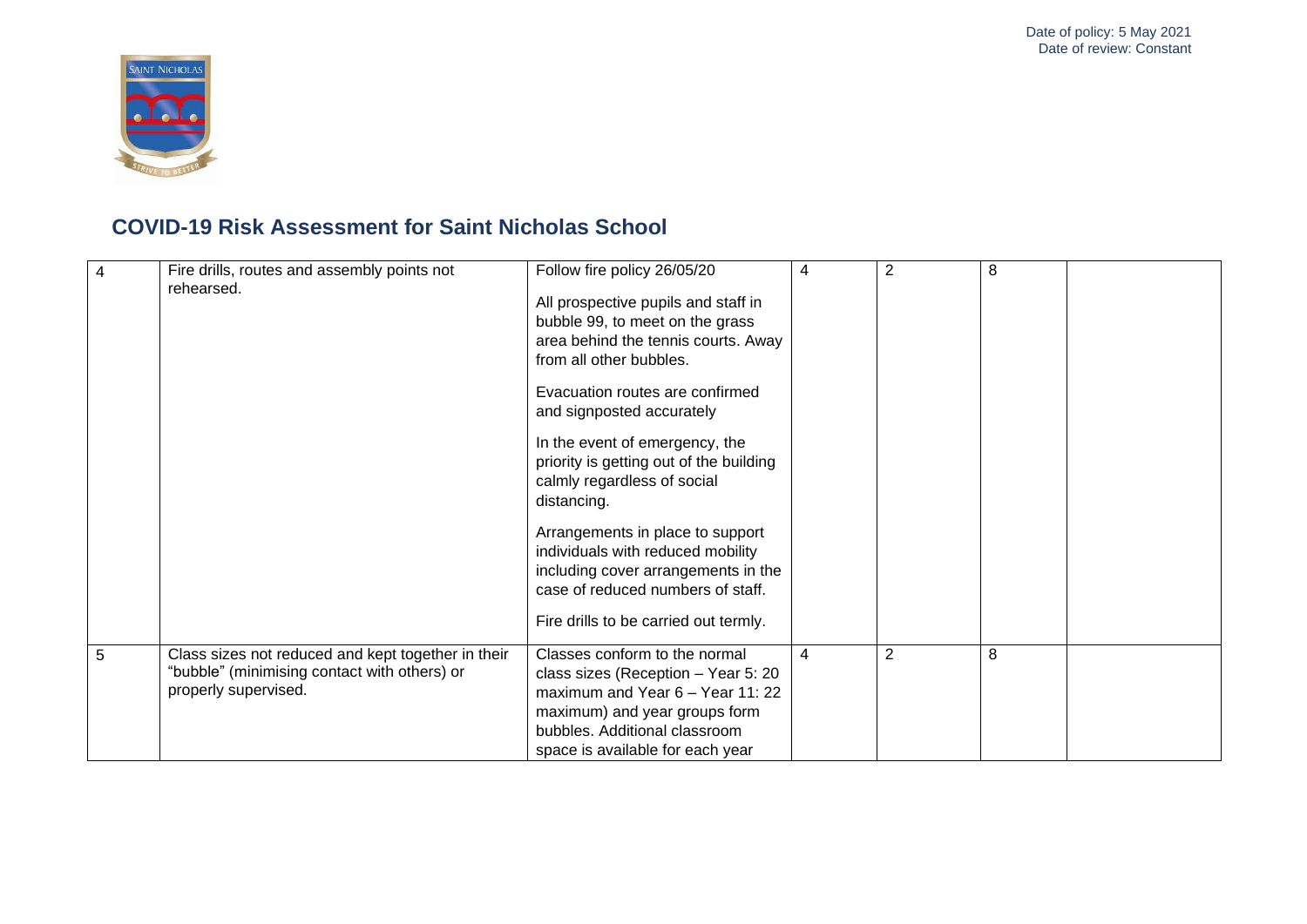

|   |                                                                                                                   | group to allow setting to take place<br>for certain subjects.                                                                                                                                                                                                                                                                                                                                                                                            |   |                |   |  |
|---|-------------------------------------------------------------------------------------------------------------------|----------------------------------------------------------------------------------------------------------------------------------------------------------------------------------------------------------------------------------------------------------------------------------------------------------------------------------------------------------------------------------------------------------------------------------------------------------|---|----------------|---|--|
| 6 | Needs of each age group and class not considered<br>separately in terms of support, activities and<br>facilities. | Welfare facilities will contain<br>suitable levels of soap and<br>antibacterial gel. Email Estates<br>Manager or the Bursar if running<br>low.<br>Toilet areas designated for specific<br>bubbles and signage clearly<br>marked<br>Appropriate resources are available<br>within all classrooms e.g. IT, age<br>specific resources.<br>Sharing of equipment or stationery<br>should be prevented where<br>possible.<br>Letter / email to parents of what | 4 | $\overline{2}$ | 8 |  |
|   |                                                                                                                   | their child needs to bring to school.                                                                                                                                                                                                                                                                                                                                                                                                                    |   |                |   |  |
|   |                                                                                                                   | Shared materials and surfaces<br>should be cleaned and disinfected<br>frequently.                                                                                                                                                                                                                                                                                                                                                                        |   |                |   |  |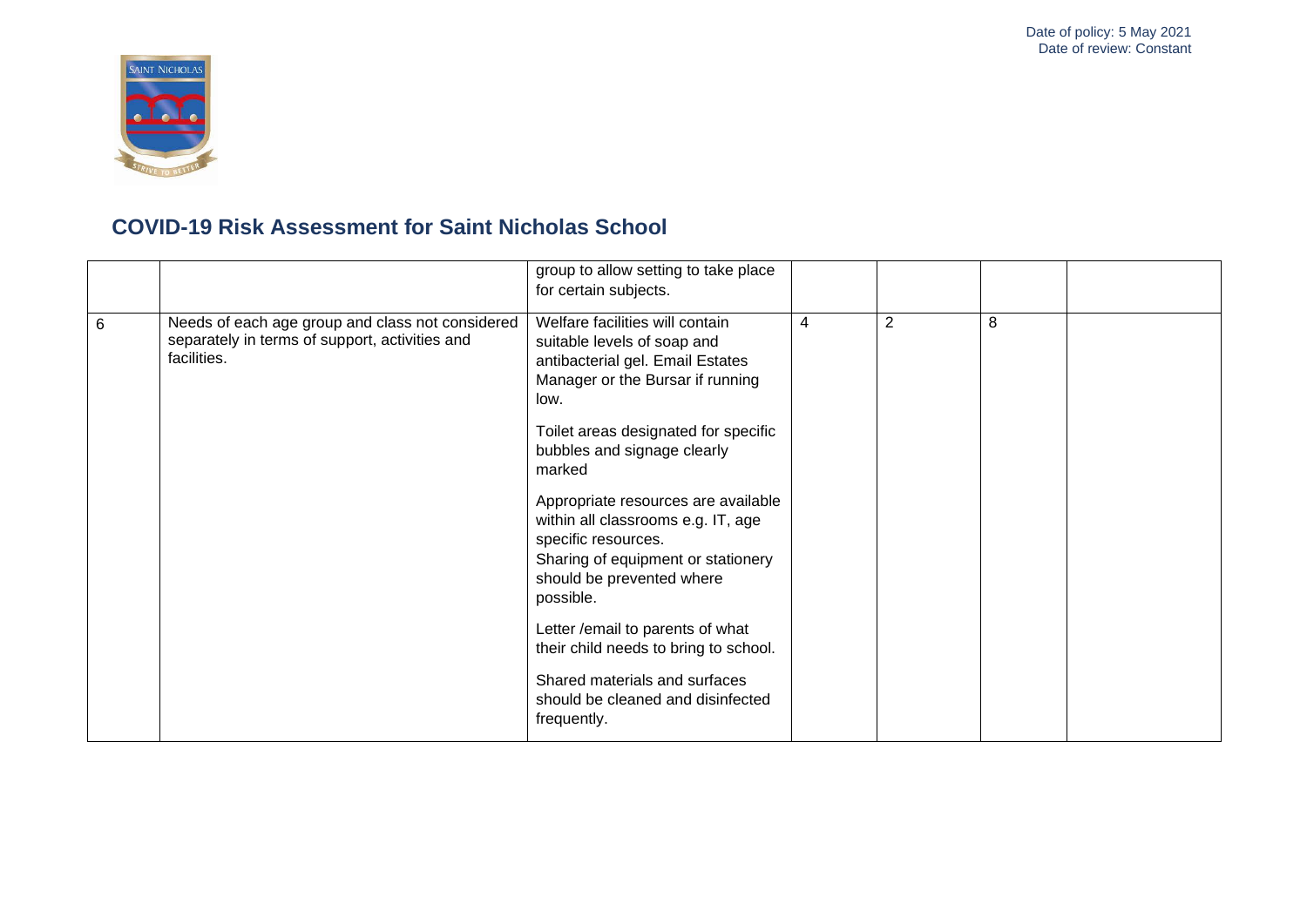

|                |                                                                                                               | Resources which are not easily<br>washable or wipeable have been<br>removed.                                                                                                                                                                          |   |                |   |  |
|----------------|---------------------------------------------------------------------------------------------------------------|-------------------------------------------------------------------------------------------------------------------------------------------------------------------------------------------------------------------------------------------------------|---|----------------|---|--|
| $\overline{7}$ | Staff not having sufficient down time / rest during<br>the working day / week?                                | Routines are returning as close to<br>normal as possible, although some<br>extra supervision may be required.                                                                                                                                         | 3 | $\overline{2}$ | 6 |  |
| 8              | Lack of new staff and pupil induction. Registration<br>and recruitment processes not adapted or<br>compliant. | If there is a requirement the Risk<br>Assessment will change.<br>Induction process in place for all<br>new staff and pupils<br>Prospective pupils ready for<br>assessment exam must all have an<br>up to date registration/medical form<br>completed. | 3 | 2              | 6 |  |
| 9              | SCR and required documents not properly verified<br>or recorded.                                              | Normal checks are being<br>conducted in relation to new<br>employees. Headmaster's PA to<br>continue to update the Single<br>Central Register which will be<br>checked and verified.<br>Safeguarding governor to continue<br>with termly check.       | 3 | $\overline{2}$ | 6 |  |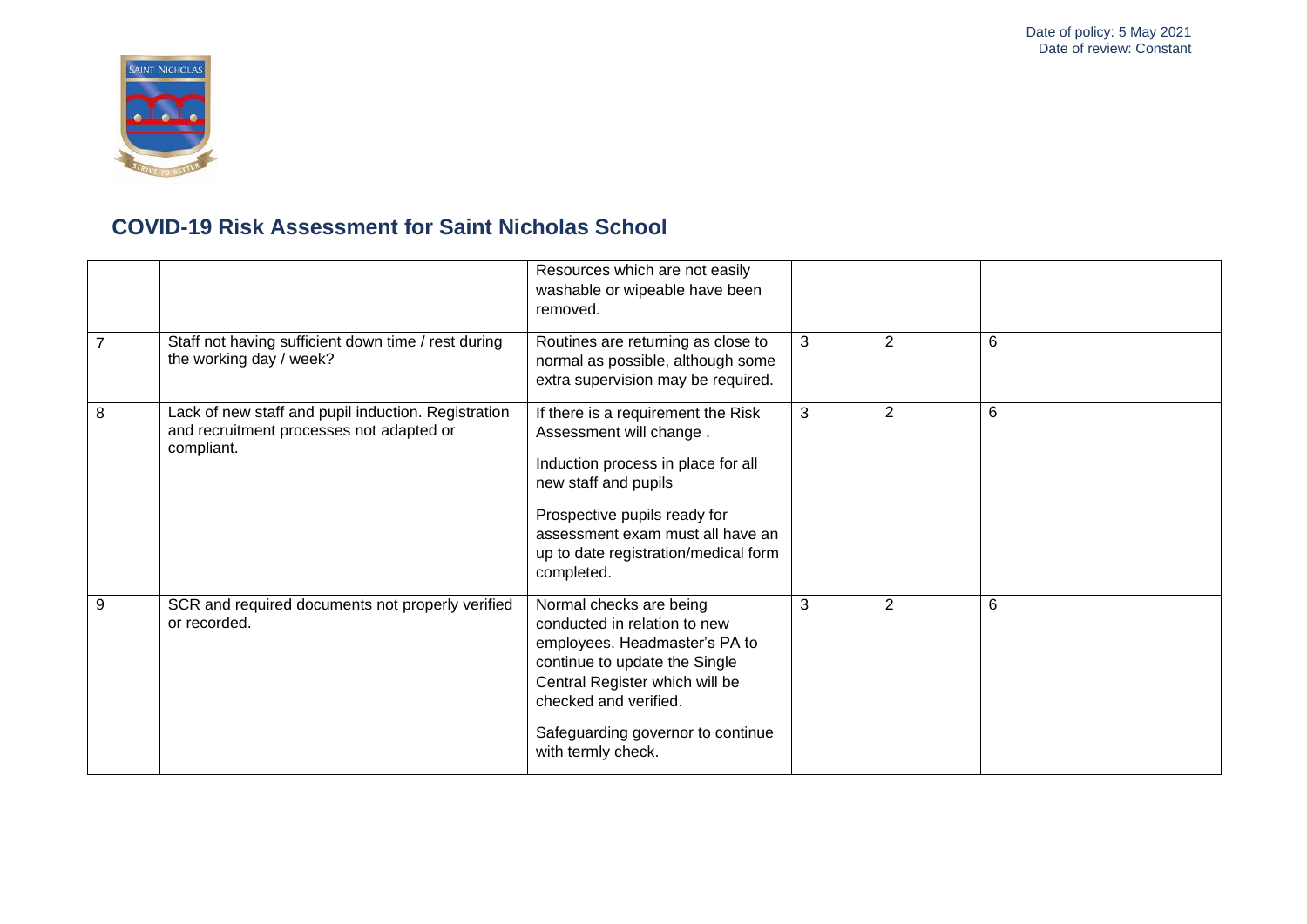

| 10 | Plans for working and learning outside not fully<br>considered                                                      | With large grounds, each bubble<br>has an allocated area to learn, play<br>and eat outside.<br>This area is only used by that<br>bubble and is therefore deemed<br>lower risk.<br>Prospective pupils will stay in<br>allocated areas at all times. | 2 | 2              | 4 |
|----|---------------------------------------------------------------------------------------------------------------------|----------------------------------------------------------------------------------------------------------------------------------------------------------------------------------------------------------------------------------------------------|---|----------------|---|
| 11 | Opportunities for non contact sport, adventure<br>play, Forest School, gardening etc not regulated or<br>considered | Plastic play resources available, if<br>requested in advance and SD rules<br>apply.<br>Non contact sport will be<br>supervised and age appropriate.                                                                                                | 3 | $\overline{2}$ | 6 |
| 12 | Sporting, play and SD rules unclear to staff, pupils,<br>parents and visitors.                                      | Staff to ensure SD rules apply in<br>playtime and active afternoon.<br>Equipment used will be wiped down<br>after use, and focus on fitness and<br>individual skills, not games.                                                                   | 3 | $\overline{2}$ | 6 |
| 13 | Drama, dance and music activities not applying SD<br>or hygiene rules                                               | As above and perpex screens<br>available for peripatetic music<br>lessons                                                                                                                                                                          | 5 | $\overline{2}$ | 6 |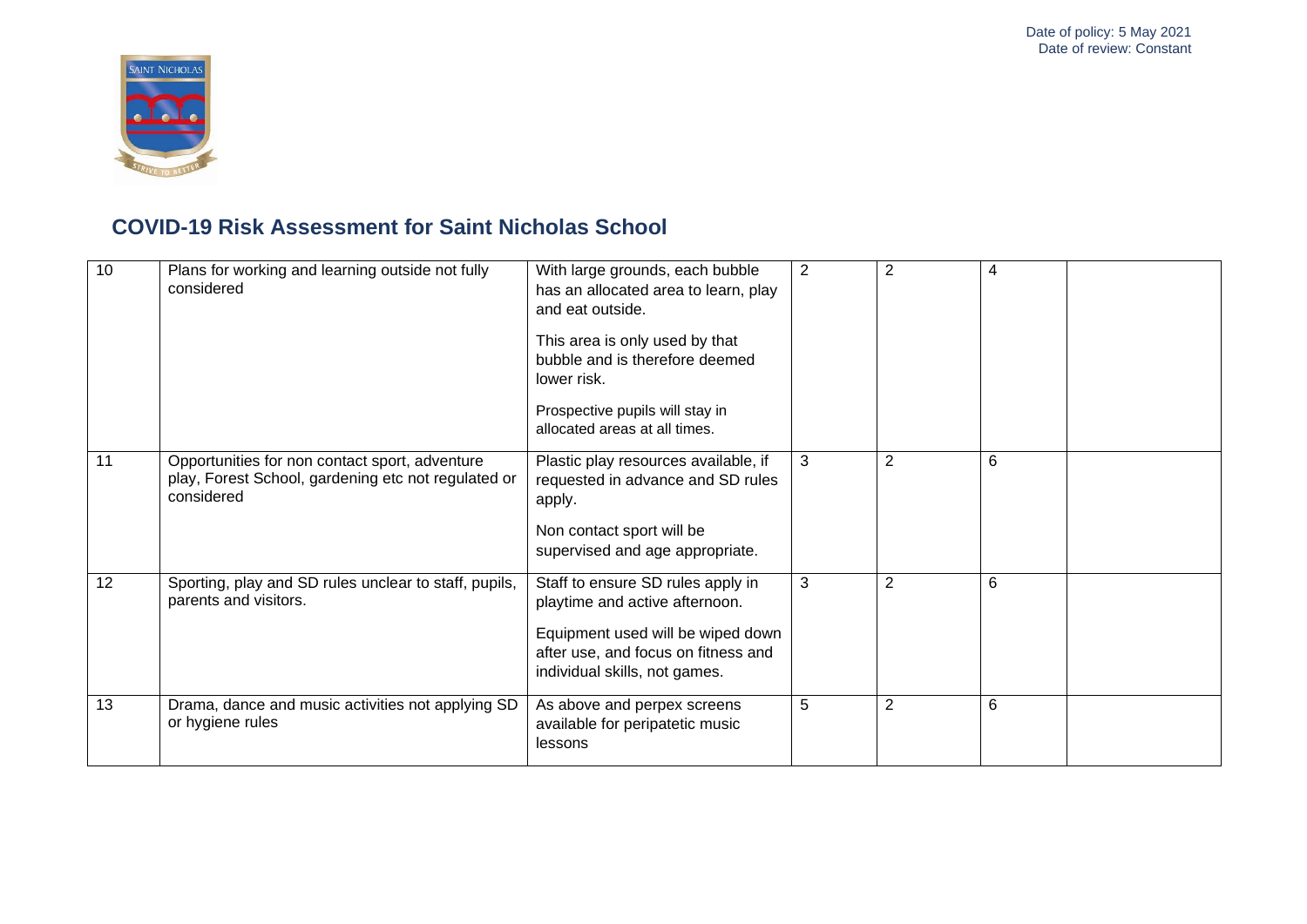

| 14 | Risk assessment for sport, play, drama, dance and<br>music activities not properly formulated.                                                          | Specialist teachers to guide<br>supervision staff on options and<br>amendments to the lesson plan.                                                                                                                                                                                 | 2              | 3              | 6 |  |
|----|---------------------------------------------------------------------------------------------------------------------------------------------------------|------------------------------------------------------------------------------------------------------------------------------------------------------------------------------------------------------------------------------------------------------------------------------------|----------------|----------------|---|--|
| 15 | Staff meetings and staff rooms unregulated in<br>terms of space, equipment, resources (copiers,<br>kettles, biscuits tins etc) timings, SD and purpose. | Staff rooms to be used to a<br>minimum and staff to provide their<br>own mugs, tea and coffee to avoid<br>cross-contamination<br>Meetings will take place on<br>Teams/Zoom or in person at a<br>social distance.                                                                   | 3              | $\overline{2}$ | 6 |  |
| 16 | Security, CCTV and access systems not regularly<br>checked, updated and (where necessary) re-<br>coded.                                                 | Normal procedures are in place.                                                                                                                                                                                                                                                    |                |                |   |  |
| 17 | Parent, Pupil, Staff, Contractor, Visitor drop-off and<br>pick-up procedures, in and out routes not been<br>shared, understood or applied.              | All staff/pupils aware of current<br>actions and requirements and are<br>reminded frequently using school<br>communication systems.<br>Headmaster to share risk<br>assessment with all staff.<br>Risk Assessment and safety plans<br>shared with parents via email and<br>website. | $\overline{4}$ | 2              | 8 |  |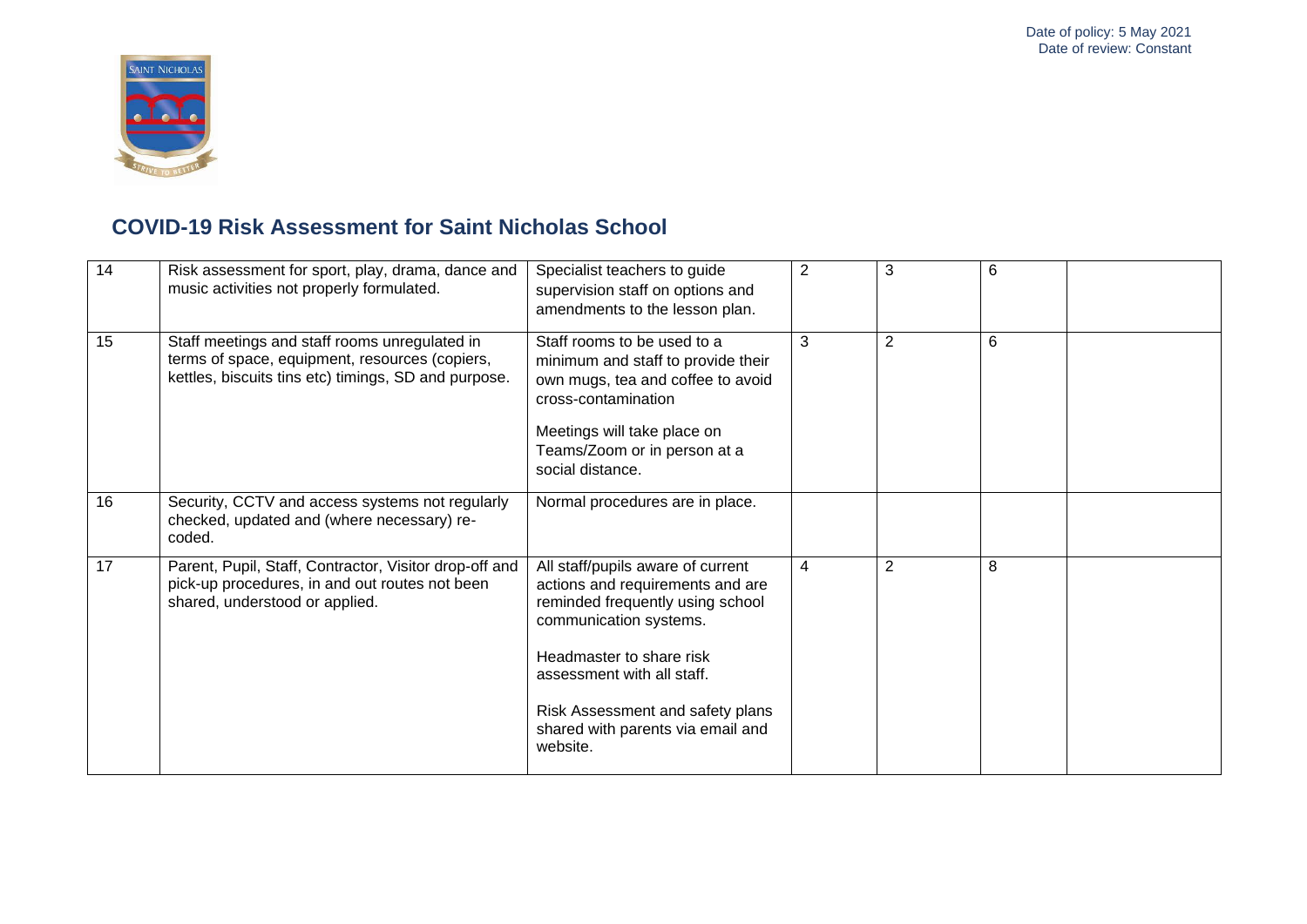

|                 |                                                                                                      | As a result, all pupils and all staff<br>working with pupils are adhering to<br>current advice.                                                                                                                                                                         |                |                |                 |  |
|-----------------|------------------------------------------------------------------------------------------------------|-------------------------------------------------------------------------------------------------------------------------------------------------------------------------------------------------------------------------------------------------------------------------|----------------|----------------|-----------------|--|
| 18              | Transit spaces (corridors), social zones (common<br>rooms / playgrounds) not configured to SD rules. | Signage and training to ensure<br>clear communication.<br>This will be an ongoing review.                                                                                                                                                                               | 3              | 2              | 6               |  |
| 19              | Classrooms don't reflect SD layout, PPE,<br>screening and regular cleaning rules.                    | Plans currently conform to<br>guidelines and will be reviewed if<br>the guidelines change.                                                                                                                                                                              | 5              | 3              | 10              |  |
| 20              | Minimising contact and mixing not effective in the<br>classroom and during breaks.                   | Hands to be washed before and<br>after breaks.<br>Mountbatten Hall, locker rooms and<br>themarquee to be used for<br>breakfast club and lunch and a<br>seating plan and timetable is in<br>place for the different bubbles.                                             | $\overline{4}$ | $\overline{2}$ | 8               |  |
| $\overline{21}$ | No regular breaks for handwashing during the<br>school day.                                          | Employees and pupils will be<br>encouraged to wash hands on<br>arrival with soap and regularly and<br>thoroughly throughout the day for at<br>least 20 seconds.<br>Also when moving from one area to<br>another, E.g. class room to<br>photocopier and before and after | $\overline{4}$ | $\overline{2}$ | $\overline{12}$ |  |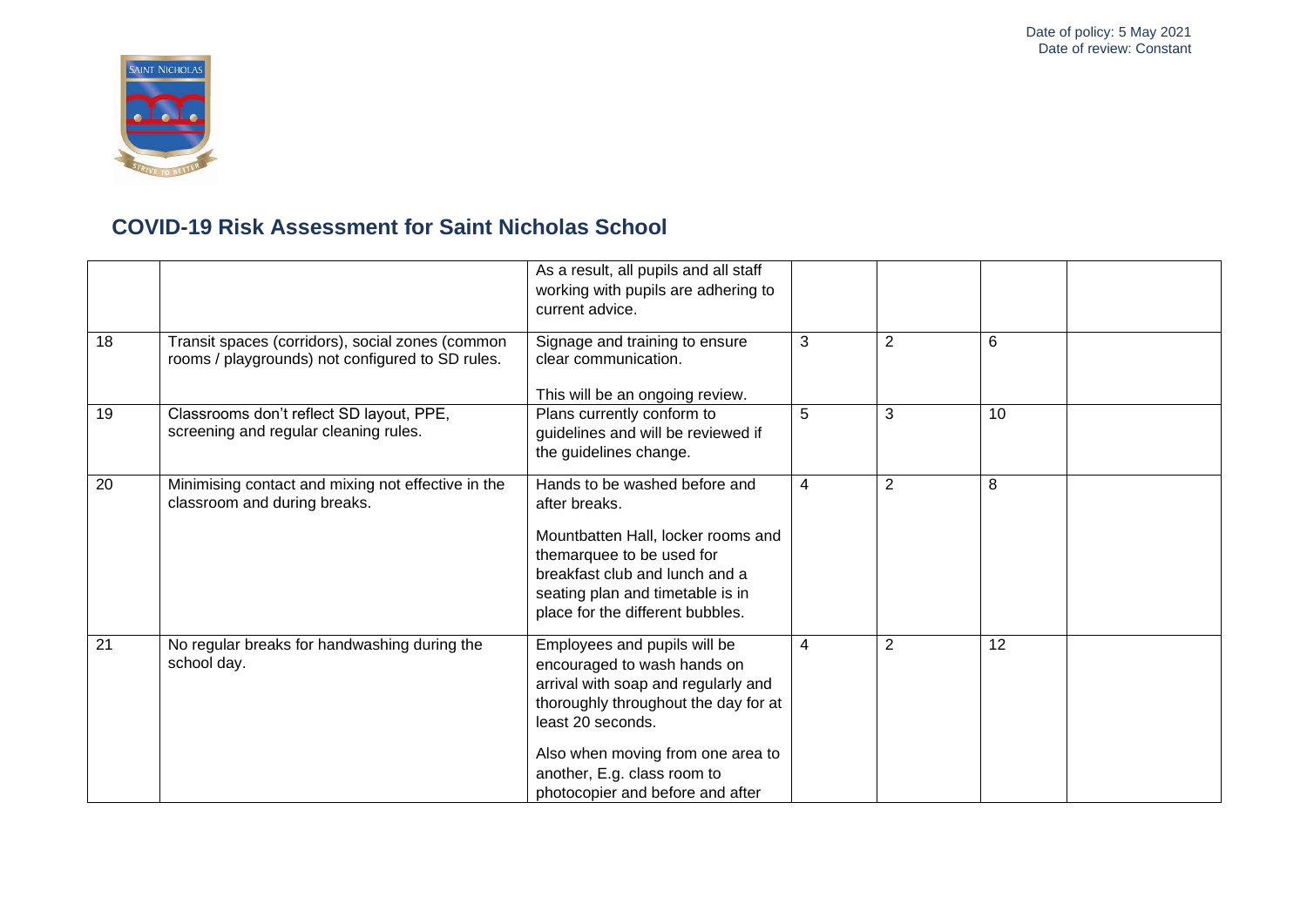

|    |                                                                                                                         | practical lessons, hands will be<br>sanitized. Hands will be washed<br>before using any shared<br>equipment.<br>Signage will be in place as visual<br>prompt.<br>Training to pupils on handwashing<br>to be given.                                                                                                                                                                                                                                                                      |   |                |   |  |
|----|-------------------------------------------------------------------------------------------------------------------------|-----------------------------------------------------------------------------------------------------------------------------------------------------------------------------------------------------------------------------------------------------------------------------------------------------------------------------------------------------------------------------------------------------------------------------------------------------------------------------------------|---|----------------|---|--|
| 22 | Insufficient hygiene stations at entrances, exits,<br>toilets, classrooms, play areas, common rooms,<br>staff areas etc | Additional cleaning equipment/ PPE<br>and extra supplies are available.<br>Contact Estates Manager or the<br>Bursar for more equipment when<br>needed.<br>Equipment to be checked each<br>night and replenished.<br>Classrooms will have hand sanitiser<br>if there is not a sink in the<br>classroom.<br>Tissues for each class/office will be<br>provided. They will be replenished<br>as needed. Staff to also self-<br>replenish from stock (call Estates<br>Manager or the Bursar) | 4 | $\overline{2}$ | 8 |  |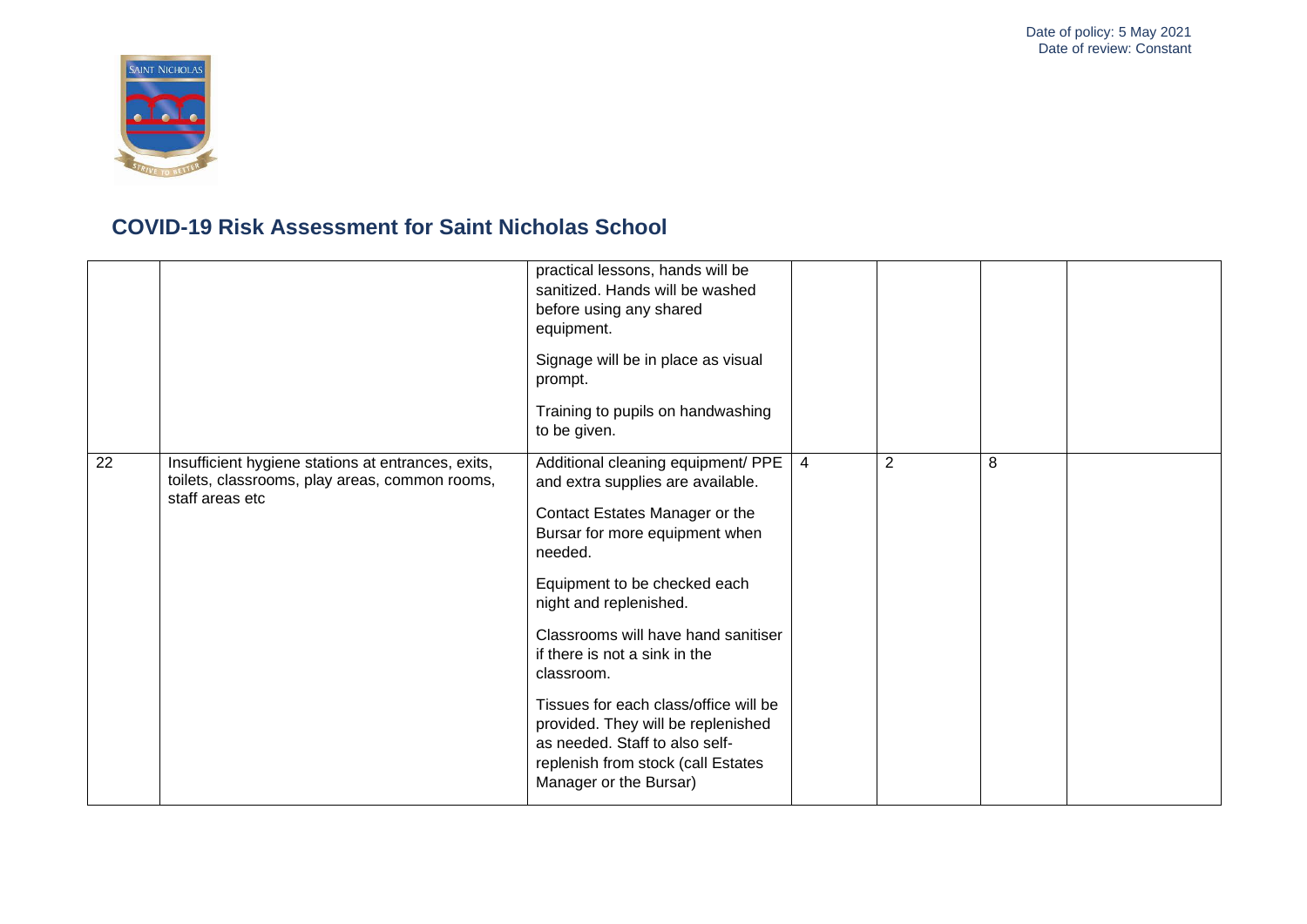

| 23              | Hygiene stations not stocked, checked and<br>cleaned regularly.                                  | Hand sanitiser in every main<br>entrance.<br>Stock will be checked weekly.<br>This area will be managed daily by<br>Estates Manager or the Bursar.                      | 5              | $\overline{2}$ | 10 |  |
|-----------------|--------------------------------------------------------------------------------------------------|-------------------------------------------------------------------------------------------------------------------------------------------------------------------------|----------------|----------------|----|--|
| 24              | Unnecessary items not removed from classrooms<br>and other learning environments                 | Estates Manager to oversee<br>classroom layout with teachers.<br>Items to be removed will be moved<br>to any area of the school that is not<br>in use.                  | 3              | 3              | 9  |  |
| $\overline{25}$ | Soft furnishings, soft toys and items that are hard<br>to clean not removed and stored securely. | Estates Manager to oversee<br>classroom layout with teachers.<br>Items to be removed will be moved<br>to any area of the school that is not<br>in use.                  | 3              | $\overline{2}$ | 6  |  |
| 26              | Staff unable to manage, whilst in the transition<br>phase, both in school and remote learning.   | All staff regularly making contact<br>with those they line manage.                                                                                                      | 2              | 3              | 6  |  |
| 27              | Assemblies, break times, drop-off and collection<br>times not sufficiently well staggered.       | All Assemblies will take place in<br>year group bubbles in the theatre,<br>but the tiered seating will not be<br>used. Timings of the day will be kept<br>under review. | $\overline{4}$ | 2              | 8  |  |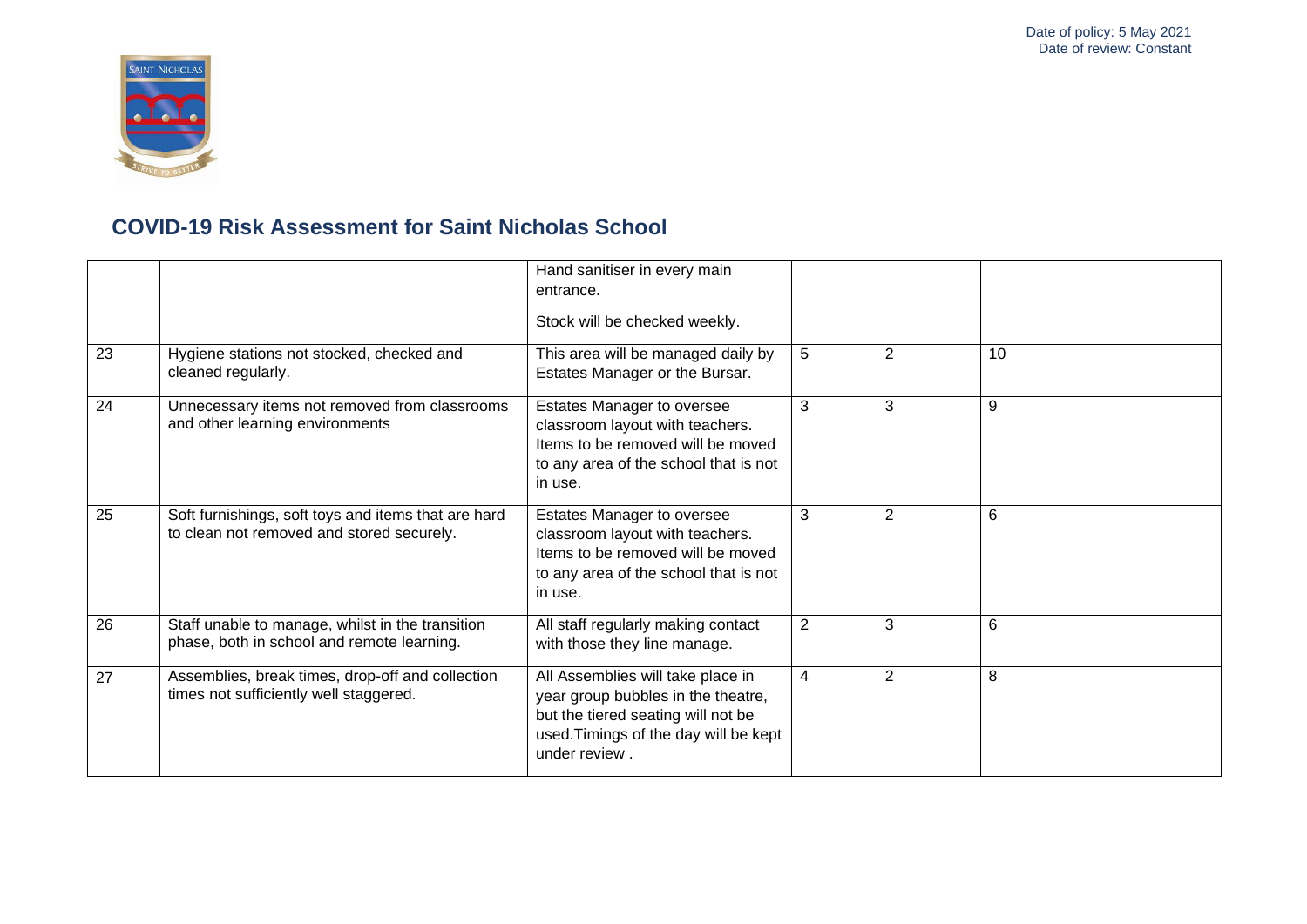

| 28 | Meal times not de-conflicted or possible to achieve<br>SD in the servery and dining areas whilst still<br>providing sufficient nourishment. | Arrangements for seating plan,<br>reflecting social distancing and<br>timetable for lunch will be published<br>and kept under review.                                                                                                                                                | 3              | 2              | 6 |                                                                                                                                                                                    |
|----|---------------------------------------------------------------------------------------------------------------------------------------------|--------------------------------------------------------------------------------------------------------------------------------------------------------------------------------------------------------------------------------------------------------------------------------------|----------------|----------------|---|------------------------------------------------------------------------------------------------------------------------------------------------------------------------------------|
| 29 | Hazards and risks of providing breakfast and after<br>school clubs not understood.                                                          | Before and after school clubs will<br>be available and will be staffed<br>appropriately to ensure that<br>bubbles remain separate.                                                                                                                                                   | 3              | $\overline{2}$ | 6 |                                                                                                                                                                                    |
| 30 | Medical advice for vulnerable staff and pupils not<br>being followed and insufficient support both at<br>school / home.                     | All staff have access to Medical<br>information of each child.<br>Staff training will reflect this.                                                                                                                                                                                  | 3              | $\overline{2}$ | 6 |                                                                                                                                                                                    |
| 31 | Pupil and staff mental health and wellbeing not<br>properly considered with individual needs not<br>identified or support.                  | Pastoral support will be in place.<br>Pupils and staff well being<br>questionnaire launched<br>One to one meetings, both pupils<br>and staff.<br>Remote play therapy<br>Mental Health and Well-Being<br>(MHWB) one on one sessions<br>List of vulnerable pupils added and<br>updated | $\overline{2}$ | $\overline{2}$ | 4 | In most cases risk<br>is low. In some<br>individual cases,<br>additional support<br>and intervention<br>requires as risk is<br>higher. This is done<br>on a case by case<br>basis. |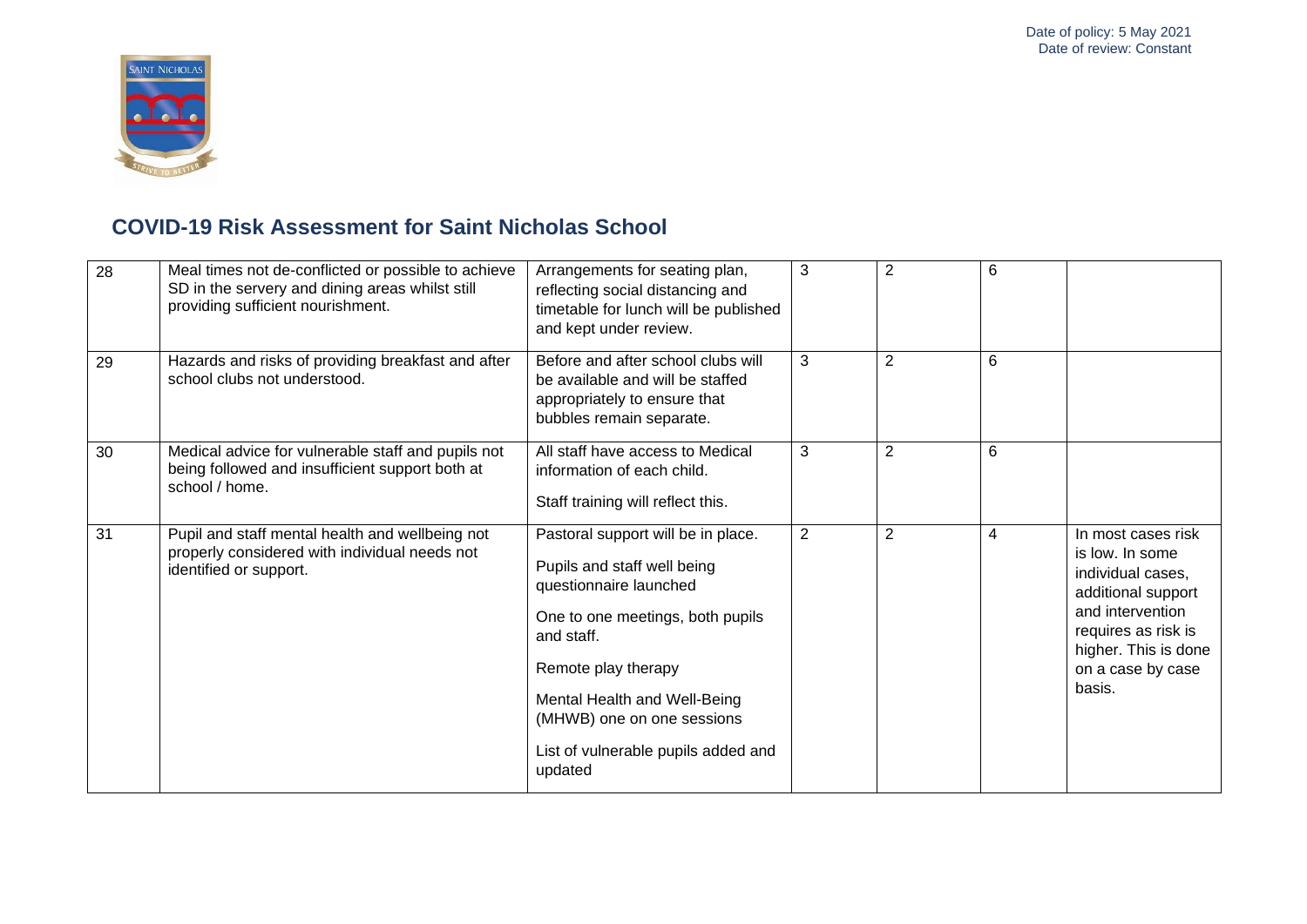

|    |                                                                                                | Regular form time                                                                                              |   |   |  |
|----|------------------------------------------------------------------------------------------------|----------------------------------------------------------------------------------------------------------------|---|---|--|
|    |                                                                                                | MHWB form quiz etc                                                                                             |   |   |  |
|    |                                                                                                | SLT collate pupil and staff<br>vulnerable list, record actions.                                                |   |   |  |
|    |                                                                                                | Support available for pupil and staff<br>MHWB.                                                                 |   |   |  |
| 32 | Re-scheduling of activities not operating efficiently<br>or safely due to SD rules and timings | All trips and residential trips, visitors<br>and fixtures have been cancelled,<br>or rearranged for next year. | 5 | 5 |  |
|    |                                                                                                | Events that cannot reflect social<br>distancing will not take place.                                           |   |   |  |

#### **Medical Risk Assessment in the COVID-19 Environment**

|  | ∴ontr<br><b>Measures</b> | - - -<br>ome | 0.000000<br>NGHIAI NS<br>sessmen<br>.<br>. |
|--|--------------------------|--------------|--------------------------------------------|
|--|--------------------------|--------------|--------------------------------------------|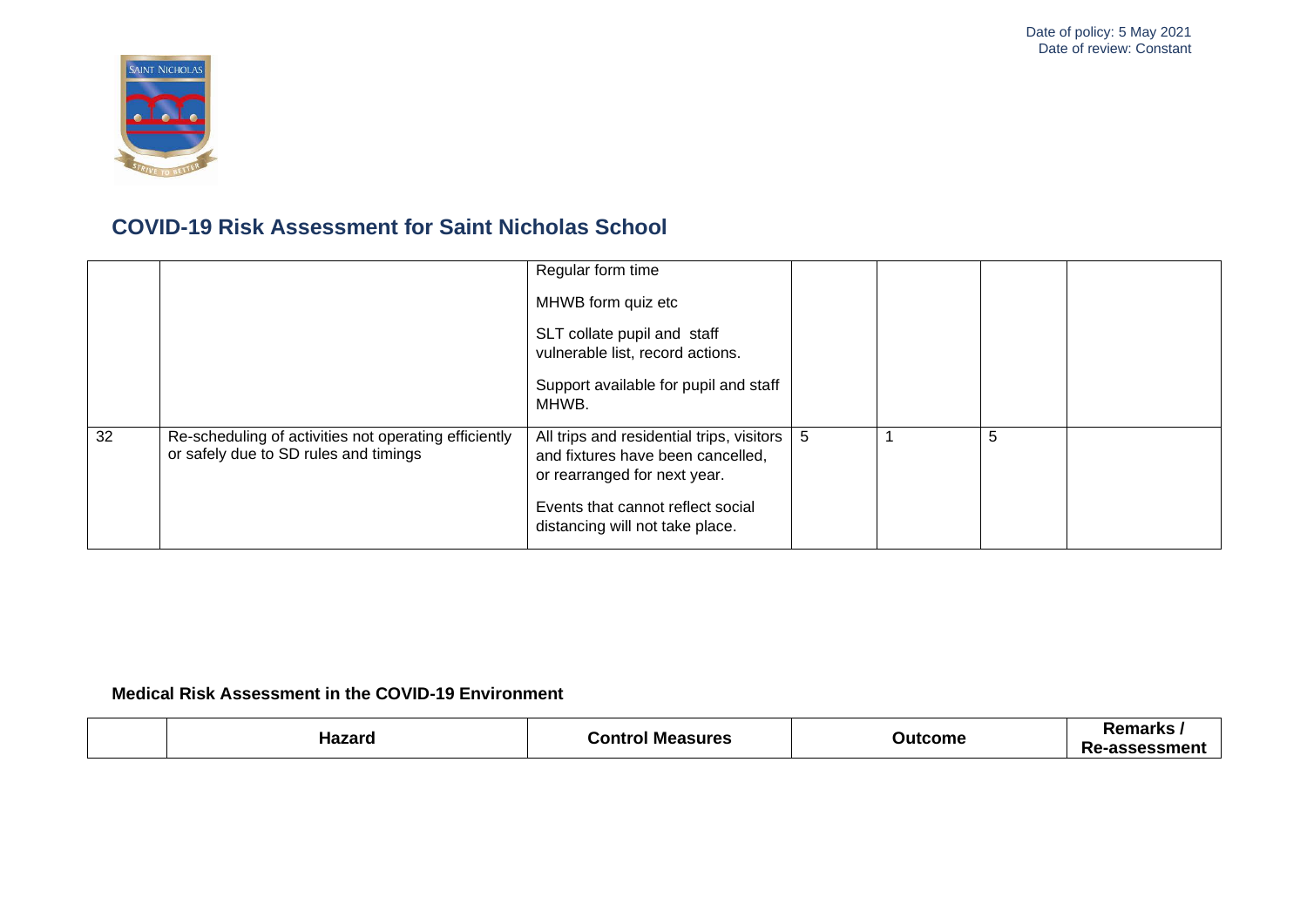

|   | Science of risk not understood e.g. less severe<br>symptoms in adults, younger pupils less likely to<br>become unwell, small class sizes will help. | National Guidelines: People who<br>feel unwell should stay at home and<br>should not attend work or any<br>education or Childcare setting<br>- Communicate to staff the<br>importance of following national<br>guidelines in staff briefings, email<br>and share copies of risk<br>assessment with staff.<br>- Remind staff of the sickness<br>policy during any lock down period<br>or staff self-isolation<br>- Staff and parents to inform<br>Headmaster immediately of contact<br>with anyone who has symptoms of<br>virus or self-isolating or positive<br>diagnosis and follow medical advice<br>- Parents to agree to keep the<br>School updated of any illness in<br>people with whom they have come<br>into contact. | -5 | $\overline{2}$ | 10 |  |
|---|-----------------------------------------------------------------------------------------------------------------------------------------------------|-------------------------------------------------------------------------------------------------------------------------------------------------------------------------------------------------------------------------------------------------------------------------------------------------------------------------------------------------------------------------------------------------------------------------------------------------------------------------------------------------------------------------------------------------------------------------------------------------------------------------------------------------------------------------------------------------------------------------------|----|----------------|----|--|
| 2 | Hygiene rules not effective. "catch it, bin it, kill it"<br>not re-publicised or applied.                                                           | Tissues for each class/office will be<br>provided. Replenish as needed.<br>Staff to also self-replenish from<br>stock (call Estates Manager or the<br>Bursar)                                                                                                                                                                                                                                                                                                                                                                                                                                                                                                                                                                 | 3  | $\overline{2}$ | 6  |  |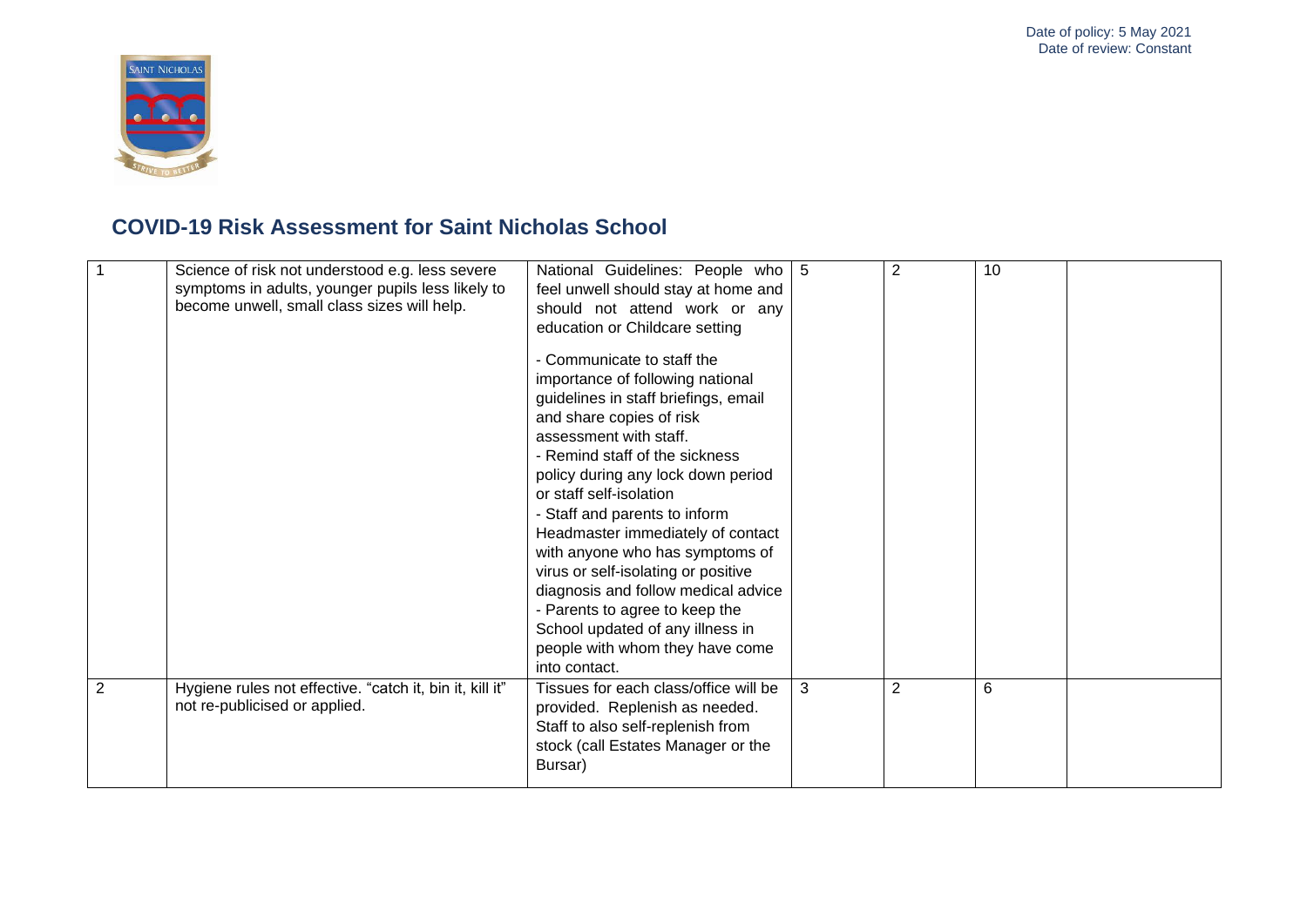

|                 |                                                                                                                                                                           | Training to be given if needed to<br>pupils.<br>"Catch it, bin it, kill it" posters<br>posted around the site.                                              |                |                |    |  |
|-----------------|---------------------------------------------------------------------------------------------------------------------------------------------------------------------------|-------------------------------------------------------------------------------------------------------------------------------------------------------------|----------------|----------------|----|--|
| 3               | No / insufficient staff supervising / supporting<br>normal medical staff?                                                                                                 | Where teaching staff are shielding,<br>LSAs and part time staff will be<br>used for supervision.<br>Lower School LSAs are First Aid<br>qualified.           | $\overline{4}$ | 2              | 8  |  |
| 4               | Insufficient medical staff to deal with temperature<br>testing, isolating and monitoring suspect COVID-<br>19 cases, outside appointments and normal<br>medical issues.   | Sufficient first aiders for the site.<br>Additional first aiders can be<br>trained.<br>Paediatric first aider for EYFS.                                     | 5              | $\overline{2}$ | 10 |  |
| 5               | Insufficient First Aid trained personnel (ratio) for<br>pupils in school                                                                                                  | Sufficient first aiders for the site.<br>Paediatric first aider for EYFS.                                                                                   | $\overline{4}$ | 2              | 8  |  |
| $6\phantom{1}6$ | No or insufficient training for those operating<br>temperature testing or other precautions that<br>require new equipment. Training not recorded for<br>future reference. | All staff understand the symptoms<br>of COVID-19 and follow agreed<br>process in line with DfE & PHE<br>guidance.<br>Training onsite by Estates<br>Manager. | 3              | $\overline{2}$ | 6  |  |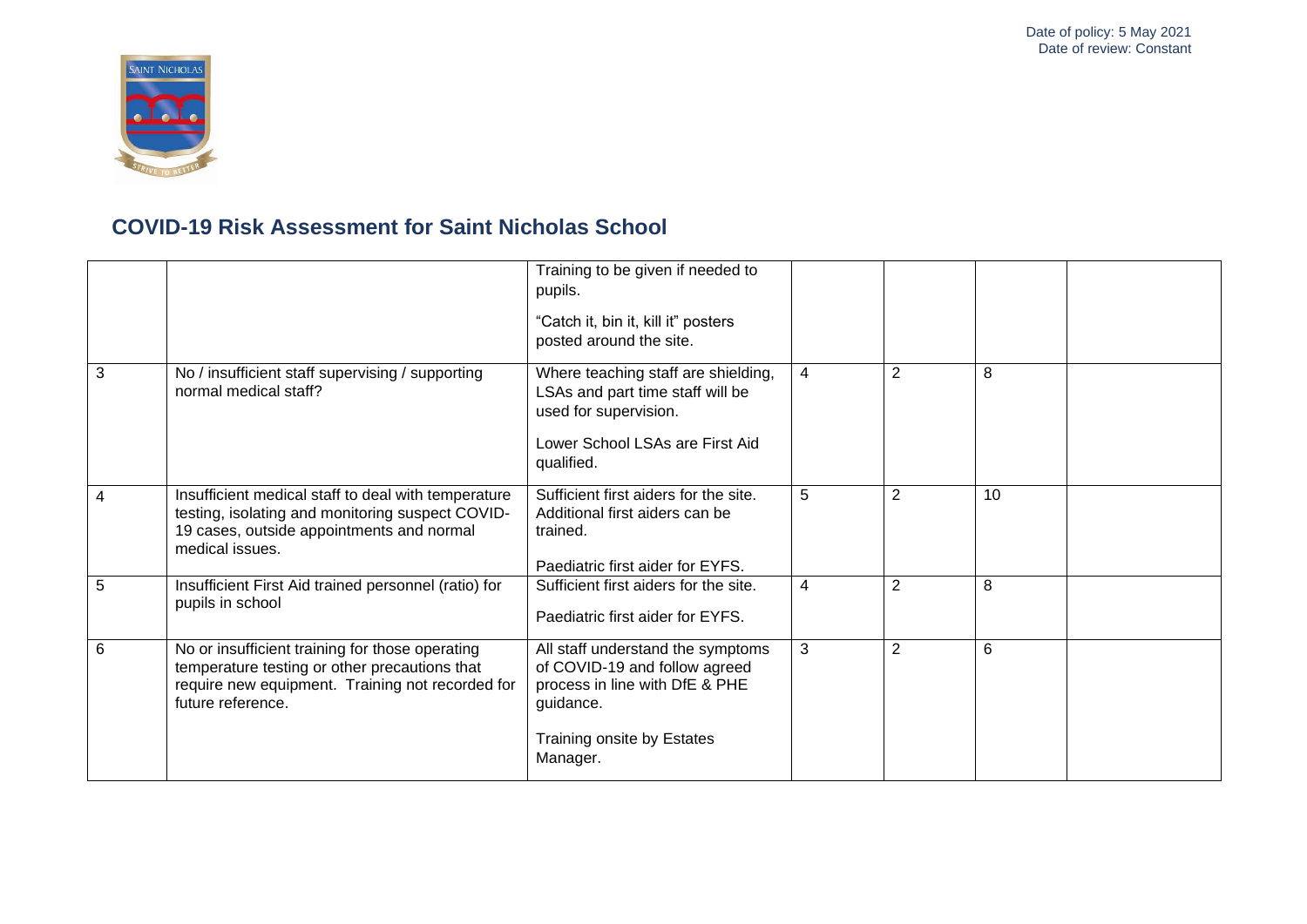

|    | Medical policy, procedures and appropriate<br>response to spectrum of medical issues not being<br>revised or shared?                                                     | No change to current policy.<br>Parents to inform school of any<br>medical needs or concerns.                                                                                                                                                                                                                                                                            | 3              | $\overline{2}$ | 6  |
|----|--------------------------------------------------------------------------------------------------------------------------------------------------------------------------|--------------------------------------------------------------------------------------------------------------------------------------------------------------------------------------------------------------------------------------------------------------------------------------------------------------------------------------------------------------------------|----------------|----------------|----|
| 8  | Medical/ isolation room(s) improperly equipped.                                                                                                                          | Regular checks of all medical areas<br>and equipment to be overseen by<br>Estates Manager.                                                                                                                                                                                                                                                                               | 3              | $\overline{2}$ | 6  |
| 9  | Lack of School decision regarding the level of<br>PPE required for pupils and staff. Insufficient<br>training, face fit testing, use, care and disposal<br>arrangements. | PPE requirements understood and<br>appropriate supplies in place.<br>Long term approach to obtaining<br>adequate PPE supplies in place<br>and ongoing review of PPE.<br>Staff trained before training pupils.<br>Signage in place.<br>Waste bags in location for PPE<br>waste.<br>A mask protocol has been<br>developed and is shared with<br>parents, pupils and staff. | $\overline{4}$ | $\overline{2}$ | 8  |
| 10 | Sickness management rules and the "don't come<br>to work if you are ill" not understood or observed.                                                                     | Headmaster will write to all parents<br>and staff to remind them of the<br>requirements.                                                                                                                                                                                                                                                                                 | $\overline{4}$ | 3              | 12 |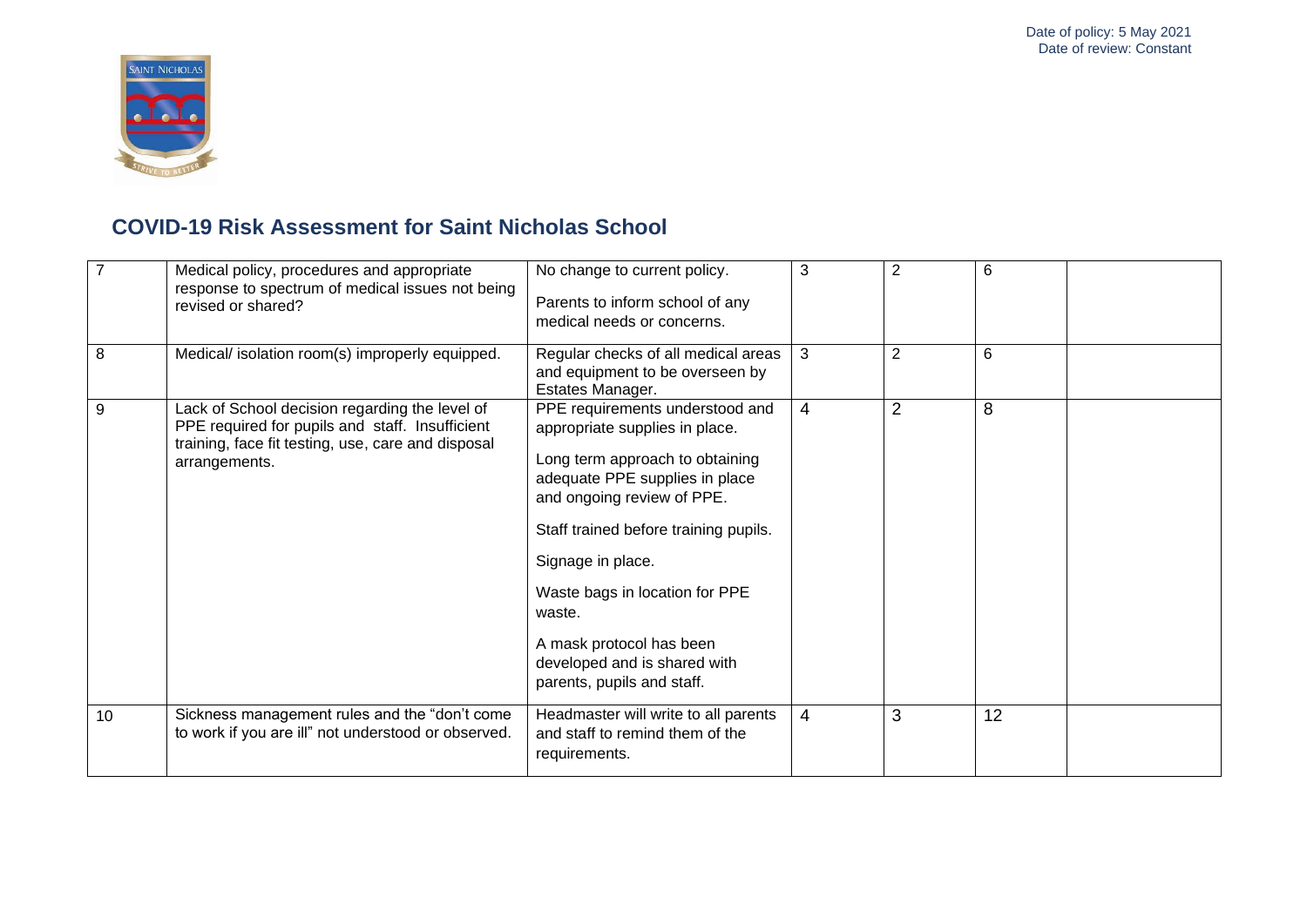

|    |                                                                                                                                                                  | This may affect the staffing of<br>bubbles if staff fall ill.                                                                                                                                                                                                                                                                    |                |                |    |  |
|----|------------------------------------------------------------------------------------------------------------------------------------------------------------------|----------------------------------------------------------------------------------------------------------------------------------------------------------------------------------------------------------------------------------------------------------------------------------------------------------------------------------|----------------|----------------|----|--|
| 11 | Different age groups with different risk profiles for<br>each group of staff and pupils not risk assessed?                                                       | Usual staff ratios for younger<br>pupils, owing to the care required<br>when they fall, need toileting etc.                                                                                                                                                                                                                      | 3              | $\overline{2}$ | 6  |  |
| 12 | School unaware of any staff and pupil pre-existing<br>medical conditions.                                                                                        | All pupils' medical conditions are<br>logged on our Management<br>Information System.<br>Parents are required to provide up<br>to date information/ medical plans.                                                                                                                                                               | 4              | $\overline{2}$ | 8  |  |
| 13 | Lack of knowledge on whom has been tested<br>(positive or otherwise) for COVID-19 and if it is<br>recorded (for elimination purposes).                           | Headmaster will write to all parents<br>and staff to remind them of the<br>requirements to do so.                                                                                                                                                                                                                                | $\overline{4}$ | 3              | 12 |  |
| 14 | Insufficient information on which staff or pupil(s)<br>have had contact with anyone tested positive or<br>suspected of COVID-19 and if recorded and<br>actioned. | In the event the school believes<br>there is a case in school that pupil<br>or staff member will be sent home.<br>Any member of staff who has<br>helped someone with symptoms,<br>and any children or young people<br>who have been in close contact<br>with them, do not need to go home<br>to self-isolate unless they develop | 5              | 3              | 15 |  |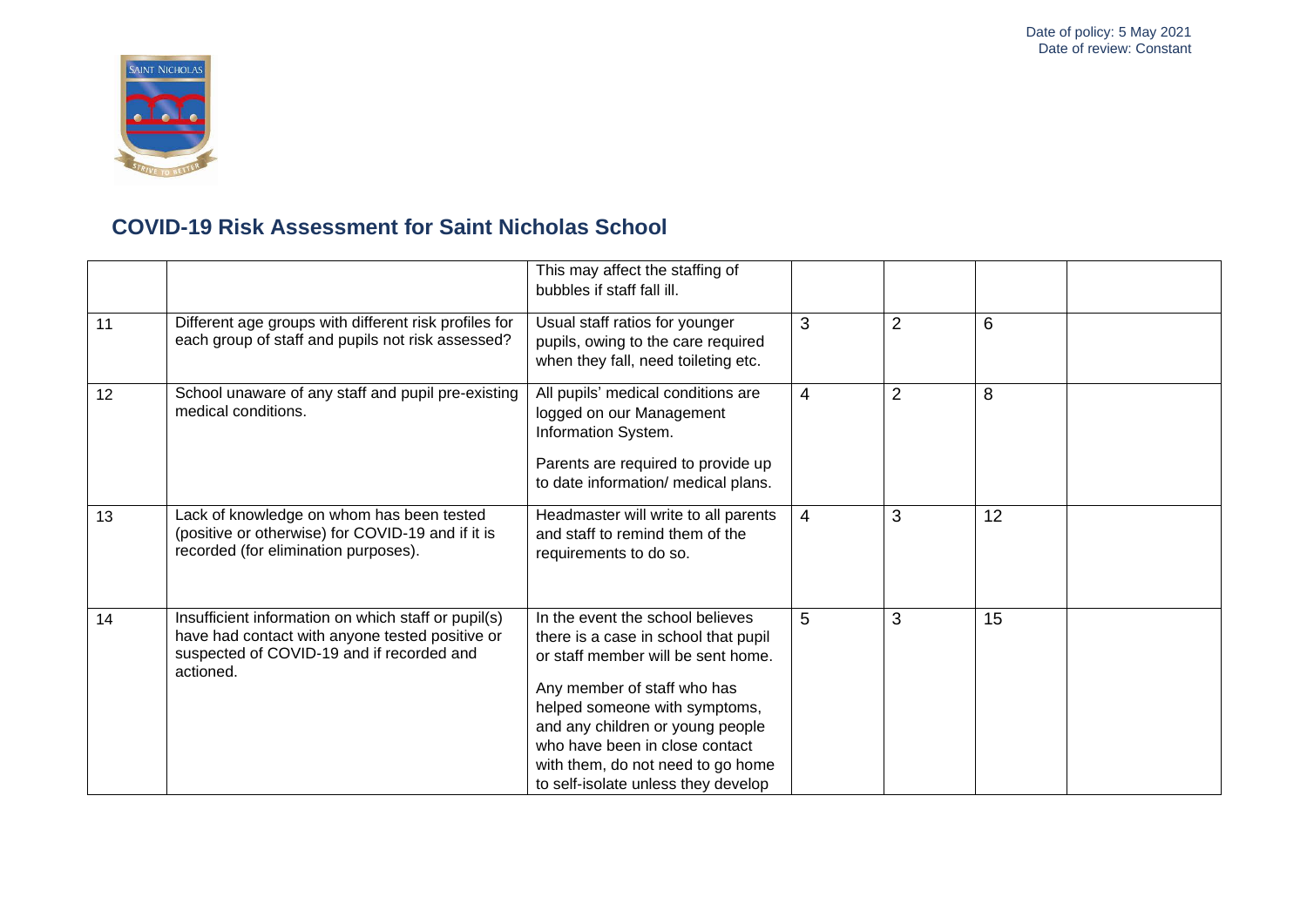

|    |                                                                                                                                                  | symptoms themselves or they are<br>later advised to do so by NHS Test<br>and Trace or the Local Health<br>Protection Team.                                                                                                                                                                         |                |                |   |  |
|----|--------------------------------------------------------------------------------------------------------------------------------------------------|----------------------------------------------------------------------------------------------------------------------------------------------------------------------------------------------------------------------------------------------------------------------------------------------------|----------------|----------------|---|--|
|    |                                                                                                                                                  | Everyone should wash their hands<br>thoroughly for 20 seconds after any<br>contact with someone who is<br>unwell. Cleaning the affected area<br>with normal household disinfectant<br>after someone with symptoms has<br>left will reduce the risk of passing<br>the infection on to other people. |                |                |   |  |
|    |                                                                                                                                                  | If the School felt that it was more of<br>a concern rather than a precaution,<br>then it reserves the right to send a<br>bubble home                                                                                                                                                               |                |                |   |  |
| 15 | Lack of recording of which staff and pupils have<br>been sent home with COVID-19 symptoms (a<br>cough, high temperature or shortness of breath). | All staff to report health issues to<br>Estates Manager or the<br>Headmaster and COVID-19 log<br>maintained for School community                                                                                                                                                                   | $\overline{4}$ | $\overline{2}$ | 8 |  |
| 16 | Lack of regular dialogue with those that have<br>suffered from COVID-19 and / or are isolated at<br>home.                                        | SLT to use Microsoft Teams to<br>monitor online with usual pastoral<br>support.                                                                                                                                                                                                                    | 2              | 2              | 4 |  |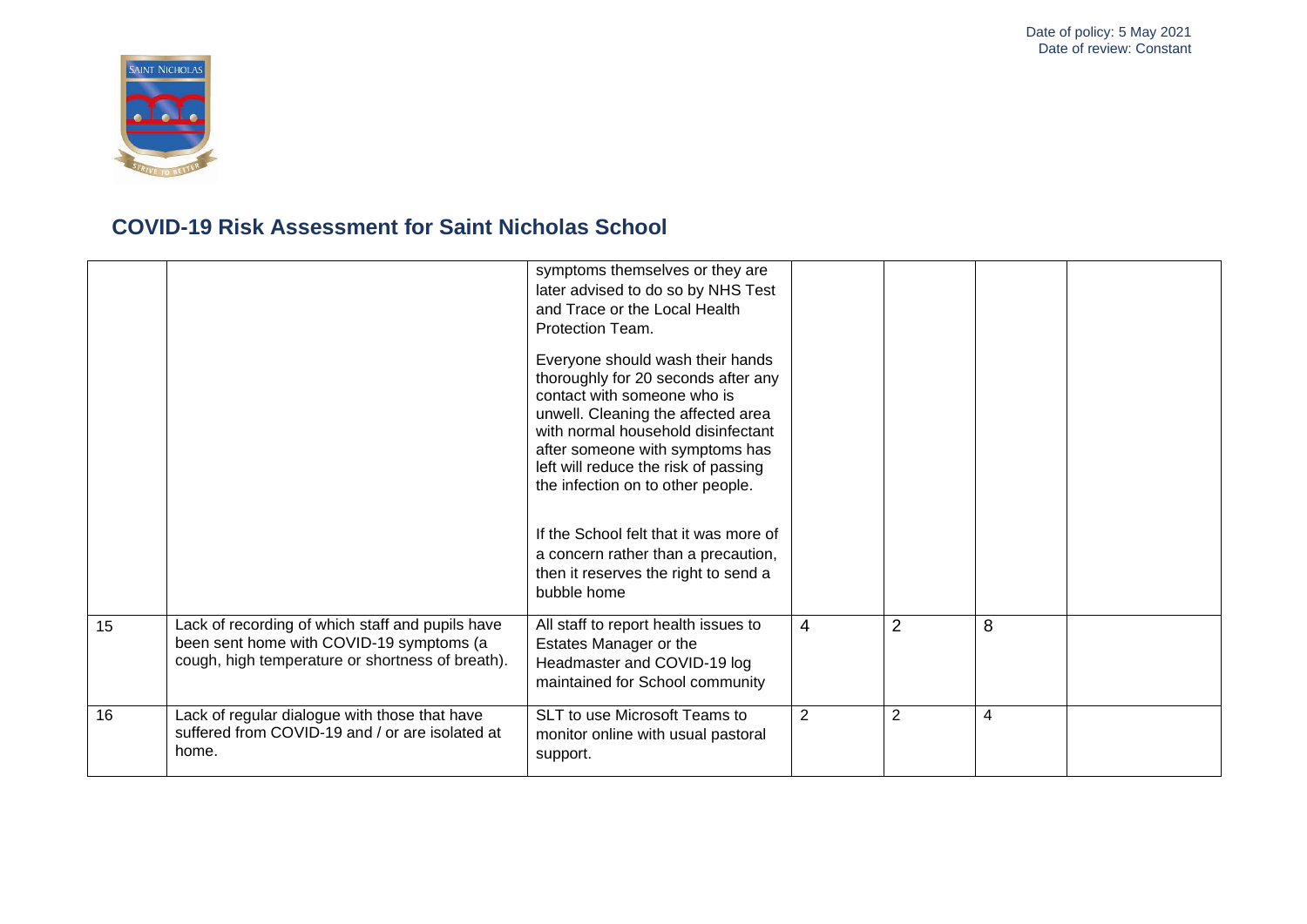

| $\overline{17}$ | Inadequate information on who is shielding<br>another family member and/or who has a<br>condition that precludes their attendance at<br>school. | Deputy Head has collated a list.                                                                                                                                                                                                                                                                                                                                                                                                                                                                                                                                                                                                           | 4 | 2              | 8 |  |
|-----------------|-------------------------------------------------------------------------------------------------------------------------------------------------|--------------------------------------------------------------------------------------------------------------------------------------------------------------------------------------------------------------------------------------------------------------------------------------------------------------------------------------------------------------------------------------------------------------------------------------------------------------------------------------------------------------------------------------------------------------------------------------------------------------------------------------------|---|----------------|---|--|
| 18              | Insufficient proof of shielding and individual<br>conditions?                                                                                   | Headmaster and Deputy Head to<br>discuss on a case by case basis.                                                                                                                                                                                                                                                                                                                                                                                                                                                                                                                                                                          | 2 | 3              | 6 |  |
| 19              | No separate area for temperature testing, holding<br>and isolation of pupils/staff. Areas not easily<br>identified or regularly cleaned?        | Pupil moved to isolation room,<br>which is a clean and ventilated<br>room.<br>Until collected, a 2 metre distance<br>to be maintained from all other staff<br>and pupils (The isolation room is<br>the first aid room in Hillingdon<br>House)<br>Deep clean of isolation room to<br>take place once evacuated.<br>Seek advice from Site Manager on<br>rubbish which may have been<br>contaminated:<br>All waste that has been in contact<br>with the individual - including<br>tissues should be put in a plastic<br>bag and tied, then placed in<br>another plastic bag and tied. As a<br>result the risk of passing virus is<br>reduced. | 3 | $\overline{2}$ | 6 |  |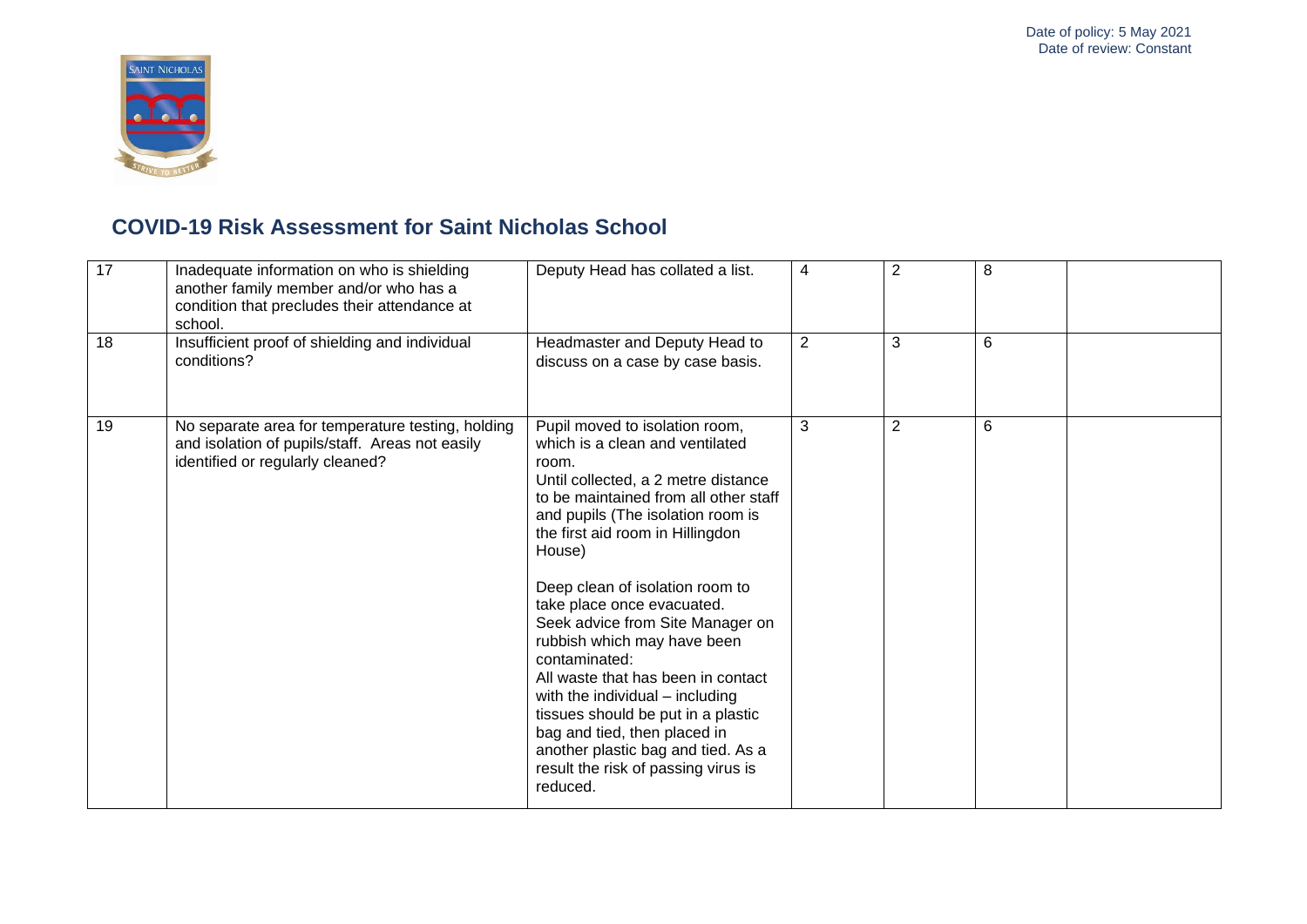

| $\overline{20}$ | Temperature testing undertaken using unsafe<br>methods, not reflecting SD rules, not recorded or<br>kept appropriately.                   | All staff understand the symptoms<br>of COVID-19 and follow agreed<br>process in line with DfE & PHE<br>guidance<br>If needed temperature can be taken<br>by the teacher in PPE and an<br>infrared thermometer can be used.<br>Temperature to be<br>recorded by teacher/LSA<br>Any temperature 38C + maybe at a<br>high risk and should be sent to get<br>tested. (NHS). Any pupils will be<br>sent to the Isolation Room and<br>collected by parents and will be<br>advised to get tested,<br>Estates Manager/Headmaster to be<br>contacted. | 4 | 2              | 8              |  |
|-----------------|-------------------------------------------------------------------------------------------------------------------------------------------|-----------------------------------------------------------------------------------------------------------------------------------------------------------------------------------------------------------------------------------------------------------------------------------------------------------------------------------------------------------------------------------------------------------------------------------------------------------------------------------------------------------------------------------------------|---|----------------|----------------|--|
| 21              | Insufficient or no procedure for summoning<br>emergency services, lack of safe RV and cleared<br>routes in and out.                       | No changes need to be made for<br>emergency access. Signage and<br>barriers located away from<br>emergency routes.                                                                                                                                                                                                                                                                                                                                                                                                                            | 3 | 1              | 3              |  |
| 22              | No regular supervision of staff and pupils to<br>ensure they comply with hygiene rules (and the<br>use of PPE where specified as needed)  | SLT and Estates Manager on site<br>to monitor                                                                                                                                                                                                                                                                                                                                                                                                                                                                                                 | 3 | $\overline{2}$ | $6\phantom{1}$ |  |
| 23              | Insufficient registration, induction, supervision and<br>temperature checking of contractors where<br>essential work is required on site. | Estates Manager to organise and<br>all staff to monitor                                                                                                                                                                                                                                                                                                                                                                                                                                                                                       | 3 | $\overline{2}$ | 6              |  |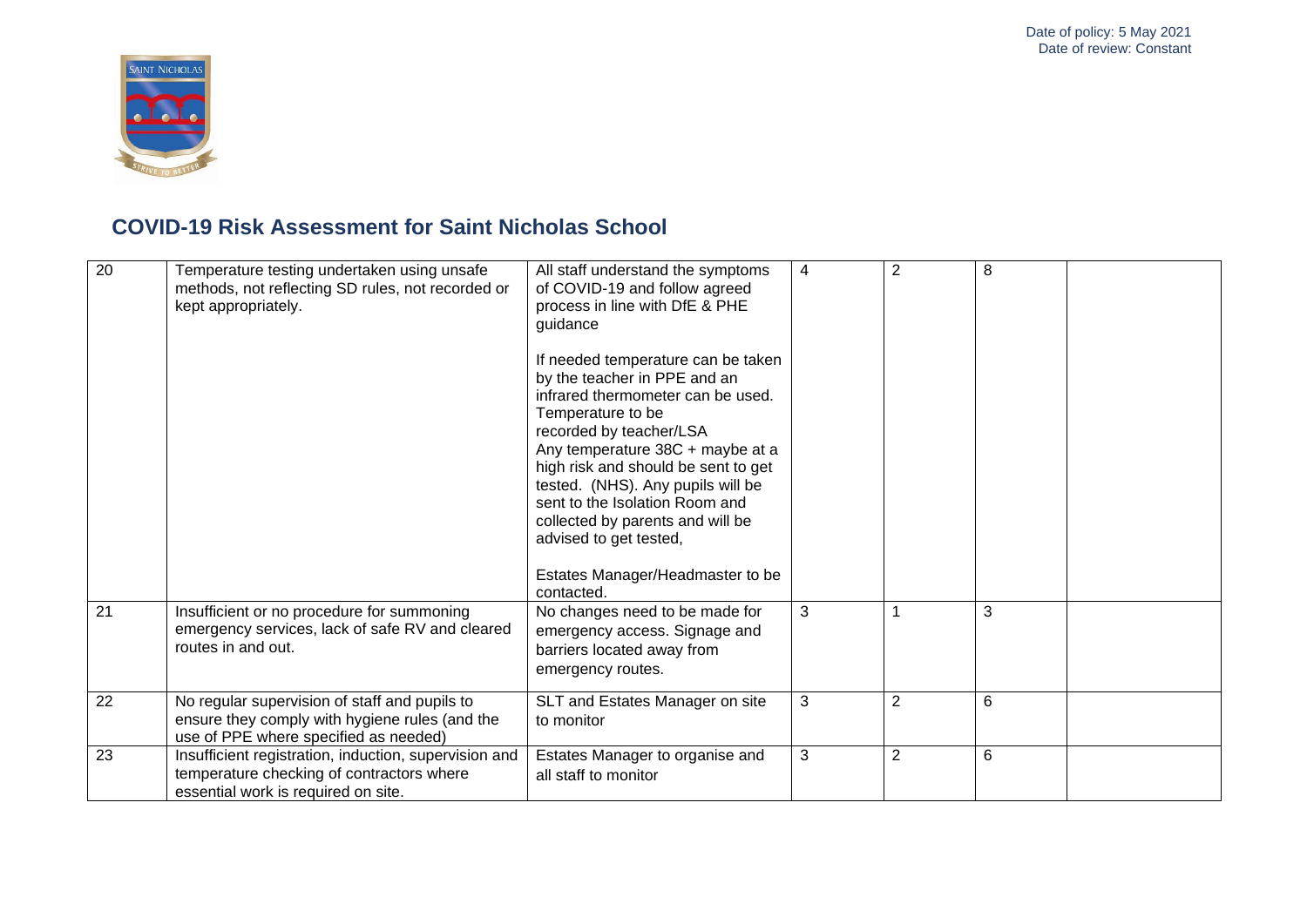

| -24 | Medical staff have insufficient or unsuitable PPE, | All bubbles have cleaning             |  |  |
|-----|----------------------------------------------------|---------------------------------------|--|--|
|     | cleaning materials and training for tasks.         | equipment if needed and training      |  |  |
|     |                                                    | on site will take place before        |  |  |
|     |                                                    | teaching pupils and PPE will be       |  |  |
|     |                                                    | located in the nearest first aid box. |  |  |

|   | <b>Hazard</b>                                                                                | <b>Control Measures</b>                                   |   |   | Remarks /<br>Re-<br>assessment |
|---|----------------------------------------------------------------------------------------------|-----------------------------------------------------------|---|---|--------------------------------|
|   | Security and access systems not regularly checked,<br>updated and re-coded.                  | Ongoing checks no change                                  |   | 6 |                                |
| 2 | Fire instructions and new procedures not reviewed,<br>understood or rehearsed.               | No change 20/8/20<br>Review with every pupil increase     |   | 6 |                                |
| 3 | Fire drills, routes and assembly points not rehearsed.                                       | No change 20/8/20. Termly fire<br>drills to be undertaken | 3 | 6 |                                |
|   | Staff to pupil ratio does not reflect SD rules (including<br>medical and emotional support). | N/A                                                       |   | 6 |                                |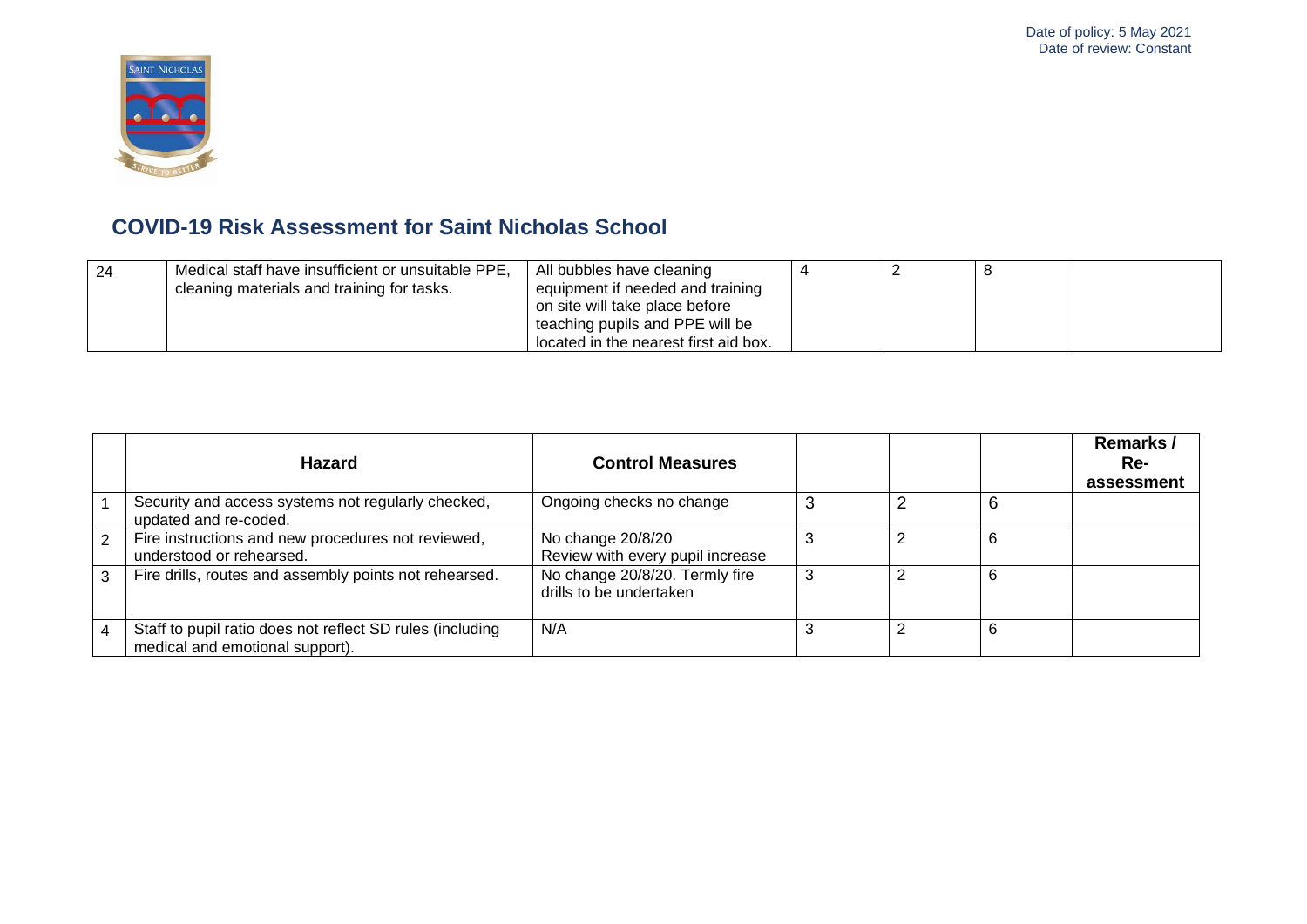

**Facilities Management Risk Assessment in the COVID-19 Environment**

| Hazard                                    | <b>Control Measures</b>                                                                                                                                                            |  | Remarks /<br>Re-assessment |
|-------------------------------------------|------------------------------------------------------------------------------------------------------------------------------------------------------------------------------------|--|----------------------------|
| School Letting insufficient communication | Only outdoor sports lettings which<br>use the field and tennis courts and<br>a single outside toilet are taking<br>place. The outside toilet will then be<br>cleaned before school |  |                            |

**N.B. This risk assesment should read in conjunction with the risk assessment for Lateral Flow Testing.**

#### **RISK ASSESSMENT FOR TRAVELLING ON SCHOOL BUSES**

#### **GUIDANCE FOR COMPLETING THE RISK MATRIX:**

| <b>LEGEND</b> |             |
|---------------|-------------|
|               | Impact      |
|               | Probability |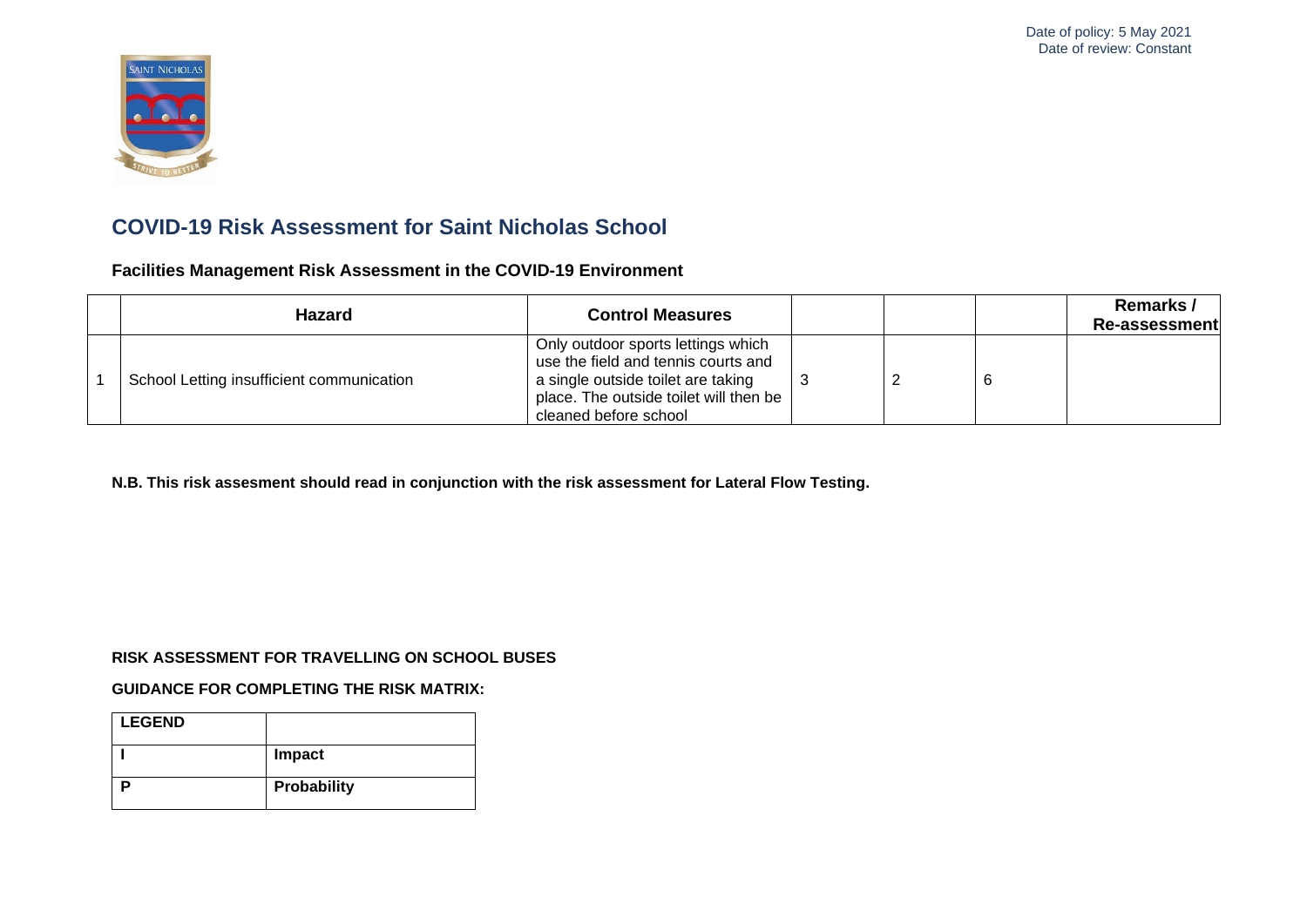

**Ix P** Risk Rating

To establish your risk rating, it is necessary to multiply the perceived consequence (or

impact) of the risk (score 1 - 5) with the perceived likelihood (or probability) of that risk occurring (score 1-5). Please see tables below for guidance on risk rating scores.

|                    | <b>Probability (or Likelihood)</b>    |                 | <b>Impact (or Consequence)</b>                    |
|--------------------|---------------------------------------|-----------------|---------------------------------------------------|
| <b>Description</b> | Indicators                            | Description     | Indicators                                        |
| 5 (Very Likely)    | The risk will emerge                  | 5 (Major)       | The risk has a <i>major</i> impact if realised    |
| 4 (Likely)         | The risk should emerge                | 4 (Significant) | The risk has a significant impact if realised     |
| 3 (Unlikely)       | The risk could emerge                 | 3 (Moderate)    | The risk has a <i>moderate</i> impact if realised |
| 2 (Very Unlikely)  | The risk is <i>unlikely</i> to emerge | 2 (Minor)       | The risk has a <i>minor</i> impact if realised    |

Covid -19 School Bus Risk Assessment

| Significant Hazards and                                                                                  | Those who might                                                            | D | <b>Control Measures</b> | <b>Risk</b> |
|----------------------------------------------------------------------------------------------------------|----------------------------------------------------------------------------|---|-------------------------|-------------|
| <b>Associated Risks</b><br>Those hazards which may<br>result in serious harm or<br>affect several people | be harmed<br>Persons at risk<br>from the significant<br>hazards identified |   |                         | Rating      |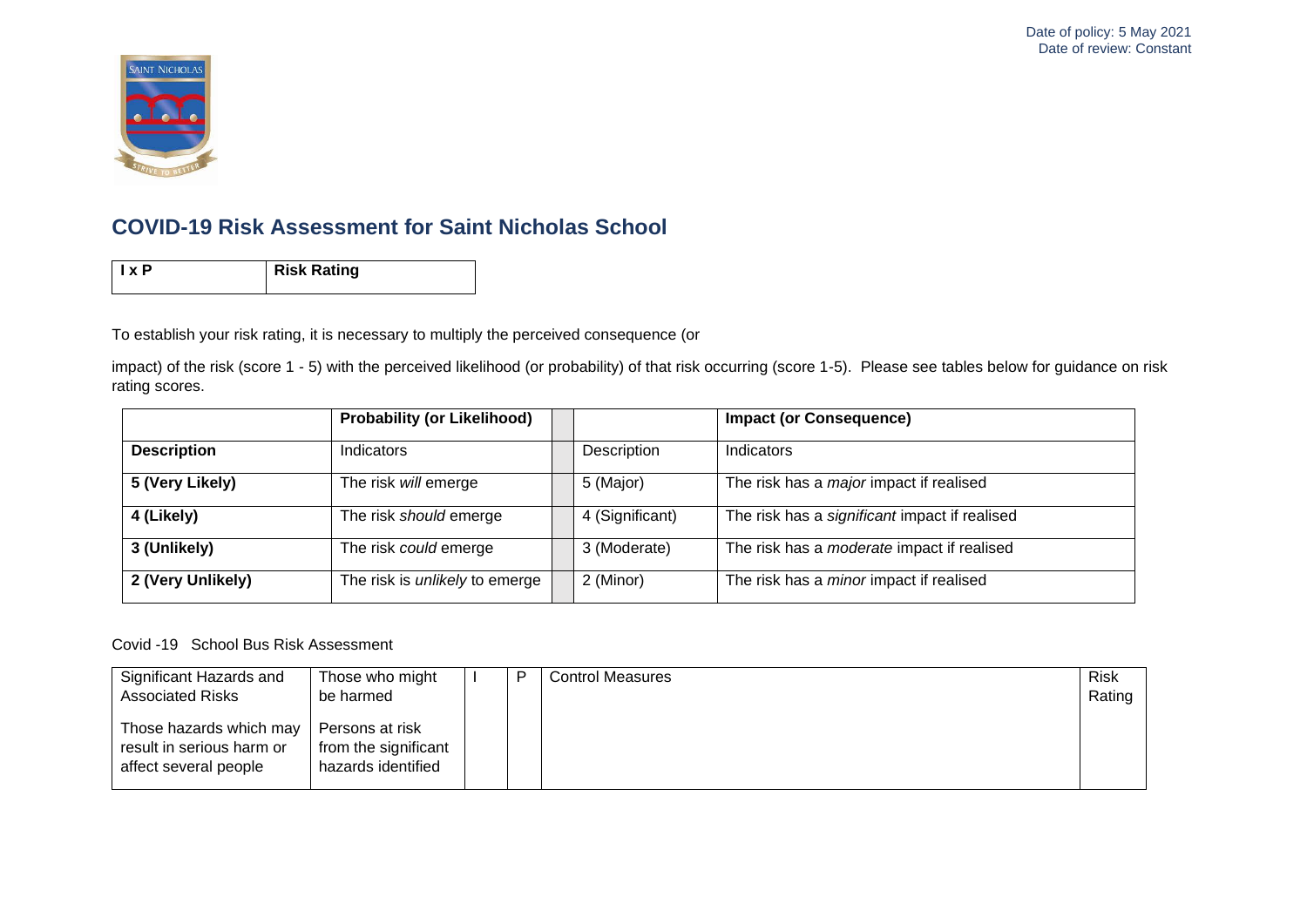

| Driver /pupils exposure to<br>COVID-19 from others<br>due to close contact and<br>droplet transmission. | Passengers / driver<br>and others | 3 | 3 | Seats situated within 1 metres of the driver/pupil will be restricted from use<br>to maintain social distancing.<br>(Student seating plan in place)<br>Drivers are reminded to politely ask a passenger to step back if the driver<br>feels they are too close to them.<br>Drivers are advised to open the bus external window to increase circulation<br>in the bus.<br>Passengers are advised to not travel if they feel unwell or high temperature<br>(please check temperature before levelling home)<br>Hands must be washed regularly following NHS guidance however hand<br>sanitiser should be used before getting on the bus. Please provide your own<br>hand sanitiser<br>Face coverings and gloves are available to drivers.<br>Passengers to have their own face masks. | 9 |
|---------------------------------------------------------------------------------------------------------|-----------------------------------|---|---|-------------------------------------------------------------------------------------------------------------------------------------------------------------------------------------------------------------------------------------------------------------------------------------------------------------------------------------------------------------------------------------------------------------------------------------------------------------------------------------------------------------------------------------------------------------------------------------------------------------------------------------------------------------------------------------------------------------------------------------------------------------------------------------|---|
|                                                                                                         |                                   |   |   |                                                                                                                                                                                                                                                                                                                                                                                                                                                                                                                                                                                                                                                                                                                                                                                     |   |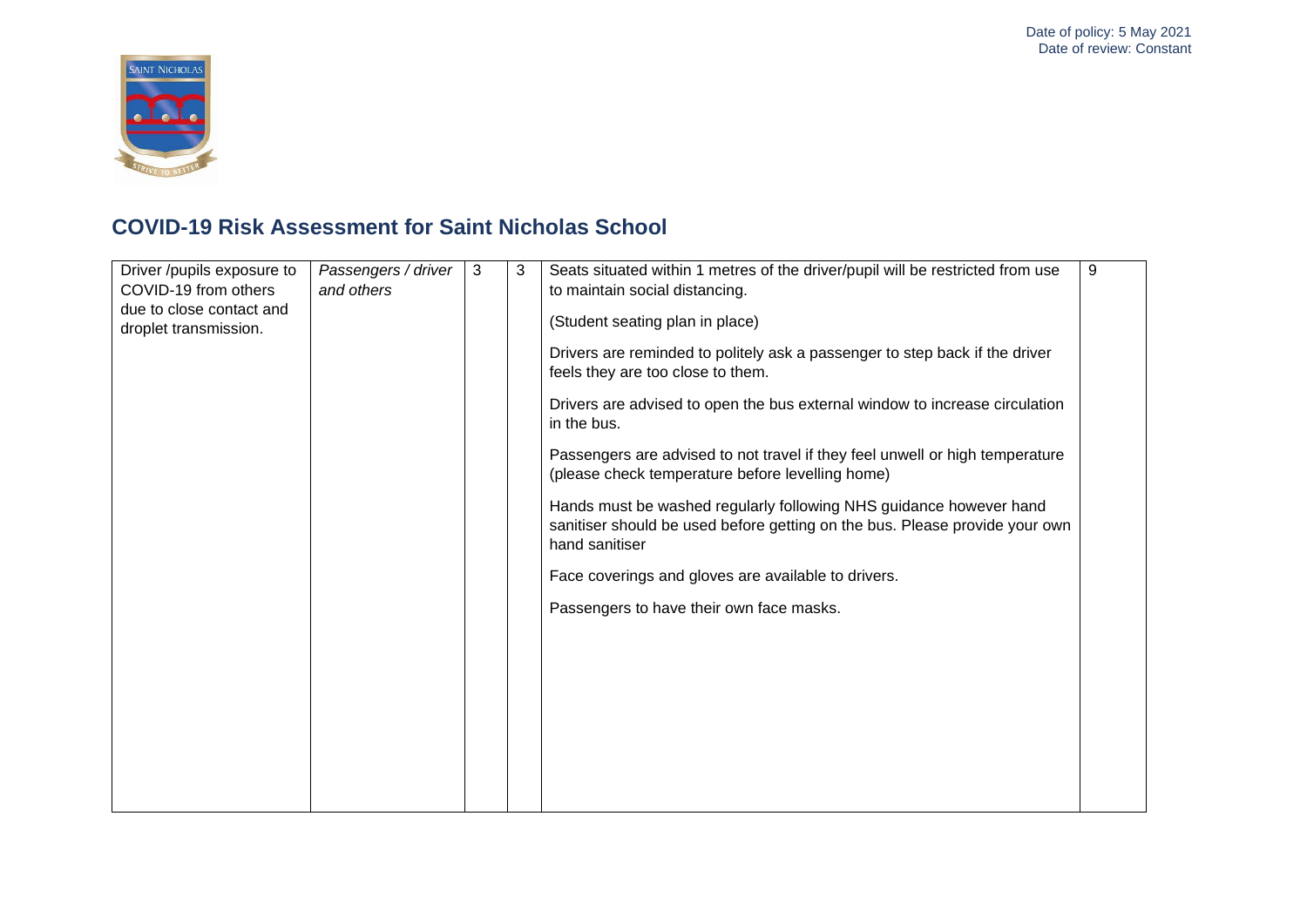

| Exposure to COVID-19<br>due to close contact with<br>an injured person or<br>vulnerable passenger who<br>requires assistance. | Passengers / driver<br>and others | 3 | 3 | All PPE must then be treated as infective and disposed of into a waste bag<br>Hands must then be washed following NHS guidance or use hand sanitiser<br>if suitable hand washing facilities are not available.                                                                                                                                                                                                                                                                                                                                                                                                                                                                                                                                                                                                                                                                                                                                                                       | 9 |
|-------------------------------------------------------------------------------------------------------------------------------|-----------------------------------|---|---|--------------------------------------------------------------------------------------------------------------------------------------------------------------------------------------------------------------------------------------------------------------------------------------------------------------------------------------------------------------------------------------------------------------------------------------------------------------------------------------------------------------------------------------------------------------------------------------------------------------------------------------------------------------------------------------------------------------------------------------------------------------------------------------------------------------------------------------------------------------------------------------------------------------------------------------------------------------------------------------|---|
| Exposure to COVID-19<br>through handling objects<br>or touching surfaces on<br>buses.                                         | Passengers / driver<br>and others | 3 | 3 | Enhanced cleaning regime has been implemented. All touch point and hard<br>surfaces on buses are cleaned every morning before pick up and after.<br>Driver should open and close main door on the bus for pupils to help stop<br>contamination.<br>Introduced cleaning products on the bus suitable for disinfecting surfaces<br>potentially contaminated with COVID-19<br>Drivers reminded of the particular importance of not leaving rubbish in the<br>cab during this time.<br>Staff are reminded to wash hands regularly with water and soap for at least<br>20 seconds. Where this is not practical, hand sanitiser containing at least<br>70% alcohol to be used.<br>Staff are reminded to avoid touching face with unclean hands particularly<br>the eyes, nose and mouth.<br>Lost property should be placed in a separate bag, and returned. If a pupil<br>finds lost property, they should not hand it to the driver, and should be<br>requested to leave it where it is,. | 9 |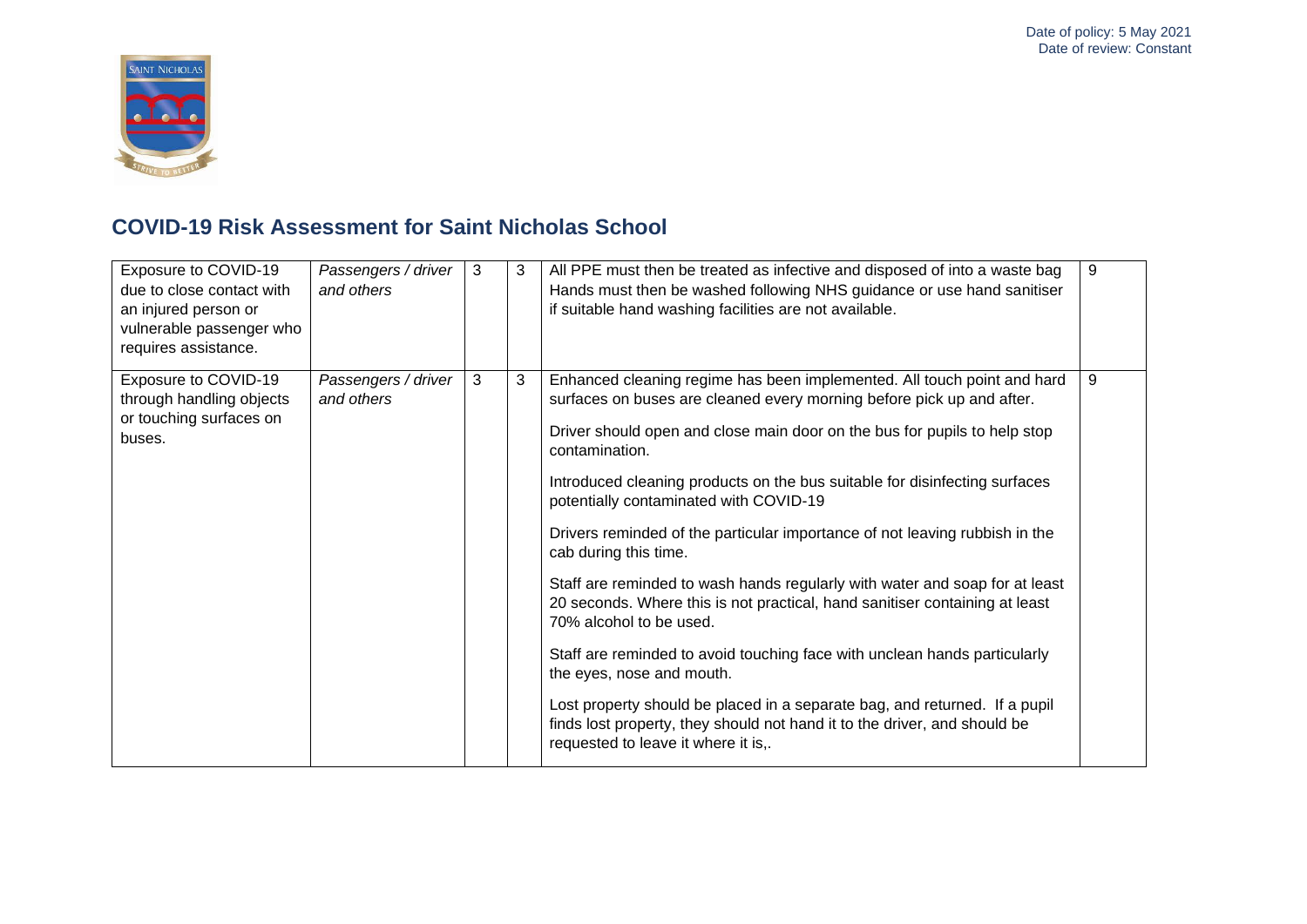

| Exposure to COVID-19<br>with other staff                                                                   | Passengers / driver<br>and others | 3 | 3 | Drivers should sanitise their hands before and after boarding.<br>Drives to wait in bus for pupils<br>keep to a minimum going in and out of buildings/ staff rooms etc.<br>Pupils to have a seating plan. So pupils have their own seat in the bus                                                                                                                                                             | 9 |
|------------------------------------------------------------------------------------------------------------|-----------------------------------|---|---|----------------------------------------------------------------------------------------------------------------------------------------------------------------------------------------------------------------------------------------------------------------------------------------------------------------------------------------------------------------------------------------------------------------|---|
| Exposure to COVID-19<br>due to close contact with<br>others when travelling                                | Passengers / driver<br>and others | 3 | 3 | Drivers should follow social distancing and keep 1 to 2 metres from others<br>at all times.<br>Drivers are reminded to practice good personal hygiene measures.<br>Drivers are reminded to wash hands regularly and thoroughly or use<br>alcohol-based hand sanitiser<br>Drivers/pupils must wear a face covering when travelling onboard buses<br>and during any situation where they are outside of the cab. | 9 |
| Exposure to COVID-19<br>due to close contact with<br>others during breakdown<br>and recovery.              | Passengers / driver<br>and others | 3 | 3 | The driver should always follow social distancing guidelines when waiting<br>for recovery, and remain 2 metres apart from any recovery staff and to<br>travel back separately.<br>Drivers must wear a face covering when travelling onboard buses and<br>during any situation where they are outside of the cab.                                                                                               | 9 |
| Lack of colleague<br>awareness or<br>understanding on safety<br>measures resulting in<br>COVID-19 exposure | Passengers / driver<br>and others | 3 | 3 | Ongoing engagement and communication on COVID19 related matters with<br>colleagues will continue through managers.<br>Regular communication will continue to all colleagues via posters, emails.                                                                                                                                                                                                               | 9 |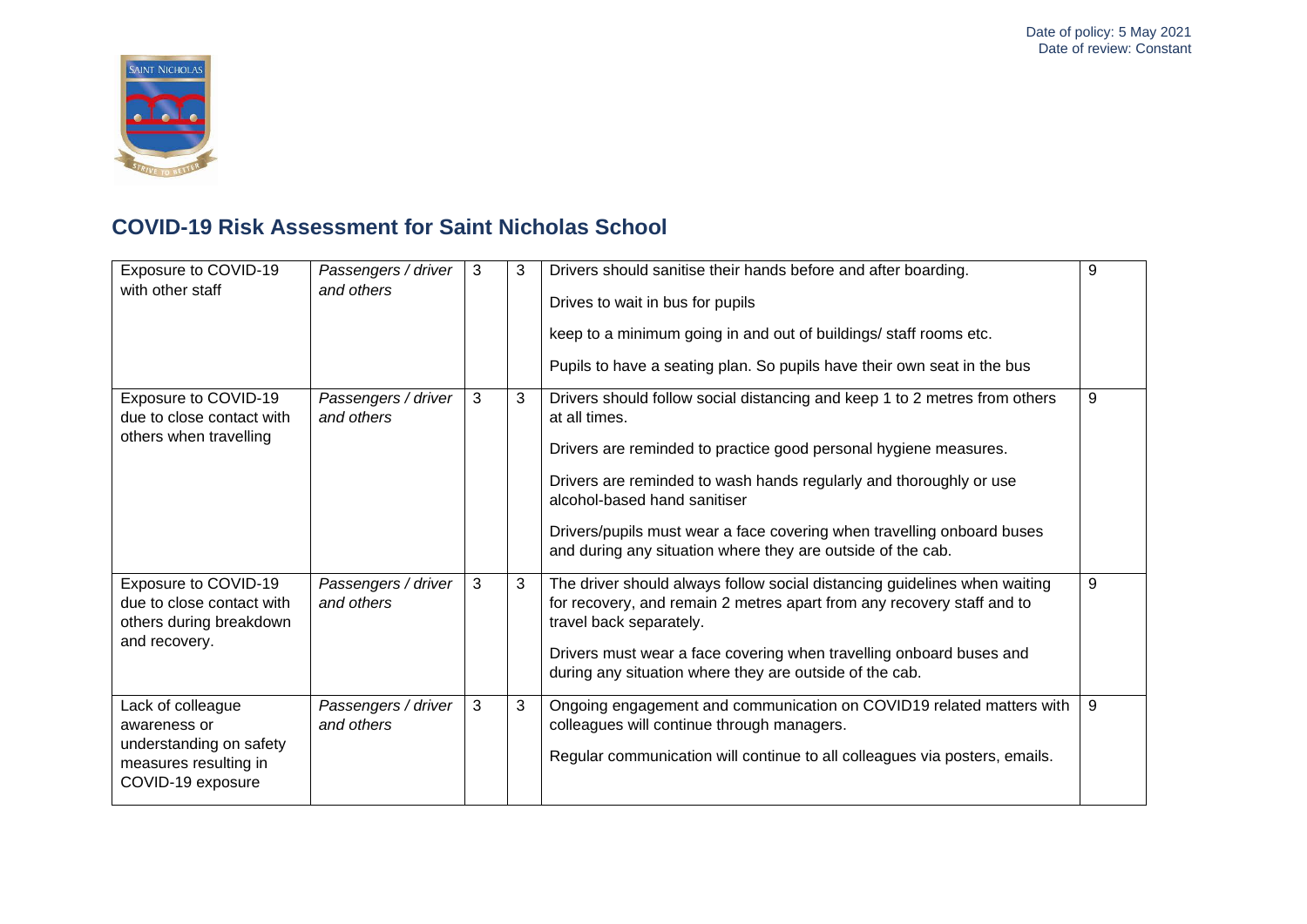

|  | Those returning to work will be provided with guidance detailing the new<br>safety measures currently in place prior to commencing their shift. |  |
|--|-------------------------------------------------------------------------------------------------------------------------------------------------|--|
|--|-------------------------------------------------------------------------------------------------------------------------------------------------|--|

### **RISK ASSESSMENT**

# **SUBJECT OF ASSESSMENT\***

**Swimming Pool ASSESSOR(S) Mr P. Tucker/Mr P. Jackson DATE April 2021**

| <b>Source of Hazard</b>                              | <b>Persons</b><br><b>Affected</b> | Control measures in place                                                                                                                                                                                                                                                                                                                                 | <b>Risk</b> | Further action required, by whom,<br>timescale or reference to other<br>assessments plus information                                                                                                                                                                                                                                                                                                                                                            |
|------------------------------------------------------|-----------------------------------|-----------------------------------------------------------------------------------------------------------------------------------------------------------------------------------------------------------------------------------------------------------------------------------------------------------------------------------------------------------|-------------|-----------------------------------------------------------------------------------------------------------------------------------------------------------------------------------------------------------------------------------------------------------------------------------------------------------------------------------------------------------------------------------------------------------------------------------------------------------------|
| Checking of pupils on entrance<br>and exit from pool | Staff                             | Pool support responsible for<br>recording head count (number<br>on board) at start and finish of<br>lesson<br>Staff to ensure all changing<br>rooms are vacated and pupils<br>lined up outside ready to exit<br>the pool.<br>If a female member of staff is<br>not on pool side for the lower<br>school. A female lower school<br>teacher to check female | M           | Female member of staff needed to<br>check changing rooms as there may<br>only be a male teacher present<br>Land line installed at swimming pool<br>(still not done)<br>Panic button lowered<br>Lower School teacher to collect pupils at<br>the start of break, PE teacher not<br>required to take back to lesson.<br>Pool support responsible for head count.<br>Date, number of pupils, year group,<br>written on white board (start and finish<br>of lesson) |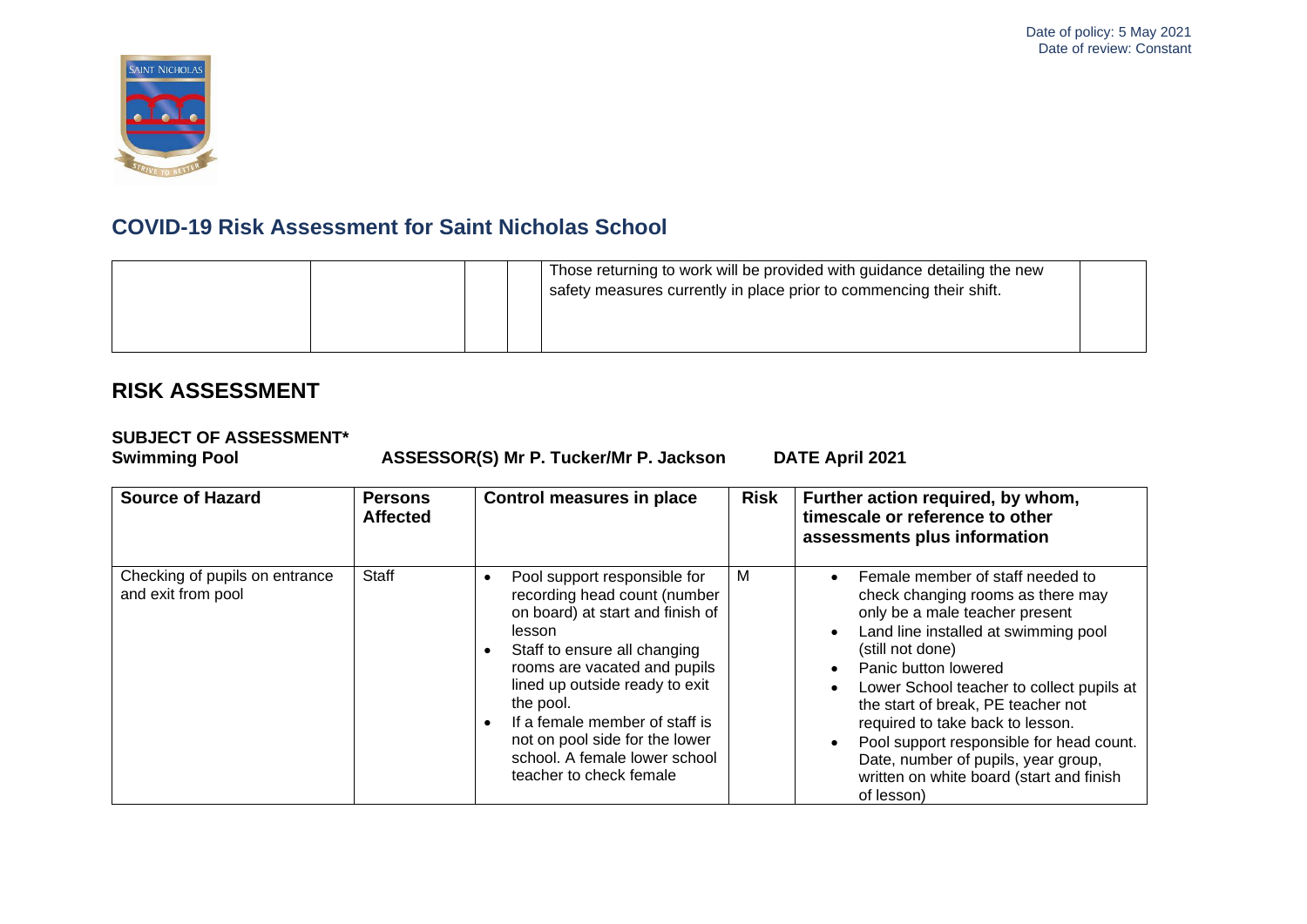

|                               |     | changing rooms and usher<br>any remaining pupils out.<br>As well as visual checks,<br>Verbal instructions and<br>prompts used to double check<br>changing rooms are empty<br>before exiting.                                                                                                                                                                                                                                                                                                                                                                               |   |                                                                                                                                                                                                                                                                                                                                                      |
|-------------------------------|-----|----------------------------------------------------------------------------------------------------------------------------------------------------------------------------------------------------------------------------------------------------------------------------------------------------------------------------------------------------------------------------------------------------------------------------------------------------------------------------------------------------------------------------------------------------------------------------|---|------------------------------------------------------------------------------------------------------------------------------------------------------------------------------------------------------------------------------------------------------------------------------------------------------------------------------------------------------|
| Changing procedure            | All | As per the minutes 23/4/21<br>$\bullet$<br>operations meeting, Pupils<br>within the same bubble are<br>allowed to change in close<br>proximity for swimming only<br>(non social distancing).<br>Where there is a cross over in<br>lesson Years1-5 The class<br>teacher/LSA will escort their<br>class to the changing rooms,<br>once pupils are changed<br>pupils will line up alongside<br>the pool. The class in the<br>pool will then exit the pool<br>(same bubble as waiting<br>pupils) change and will then<br>be escorted back to class by<br>the class teacher/LSA | M | Pupils who have tested positive for covid 19<br>should be self-isolating at home.<br>If a case of covid is confirmed, follow the School<br>procedure for test and trace.<br>All pupils are required to complete lateral flow<br>tests at home.<br>Parents are required to follow the<br>national/school procedure for registering a covid<br>result. |
| Entrance and exit to the pool | All | Pupils and staff to enter and<br>$\bullet$<br>exit by the front entrance                                                                                                                                                                                                                                                                                                                                                                                                                                                                                                   | M | Fire exit to be overseen during entrance and exit<br>from the pool.                                                                                                                                                                                                                                                                                  |
|                               |     | Fire exit can be used where<br>there is a cross over between                                                                                                                                                                                                                                                                                                                                                                                                                                                                                                               |   | Awareness of crossing from fire exit door as<br>leads out into the road.                                                                                                                                                                                                                                                                             |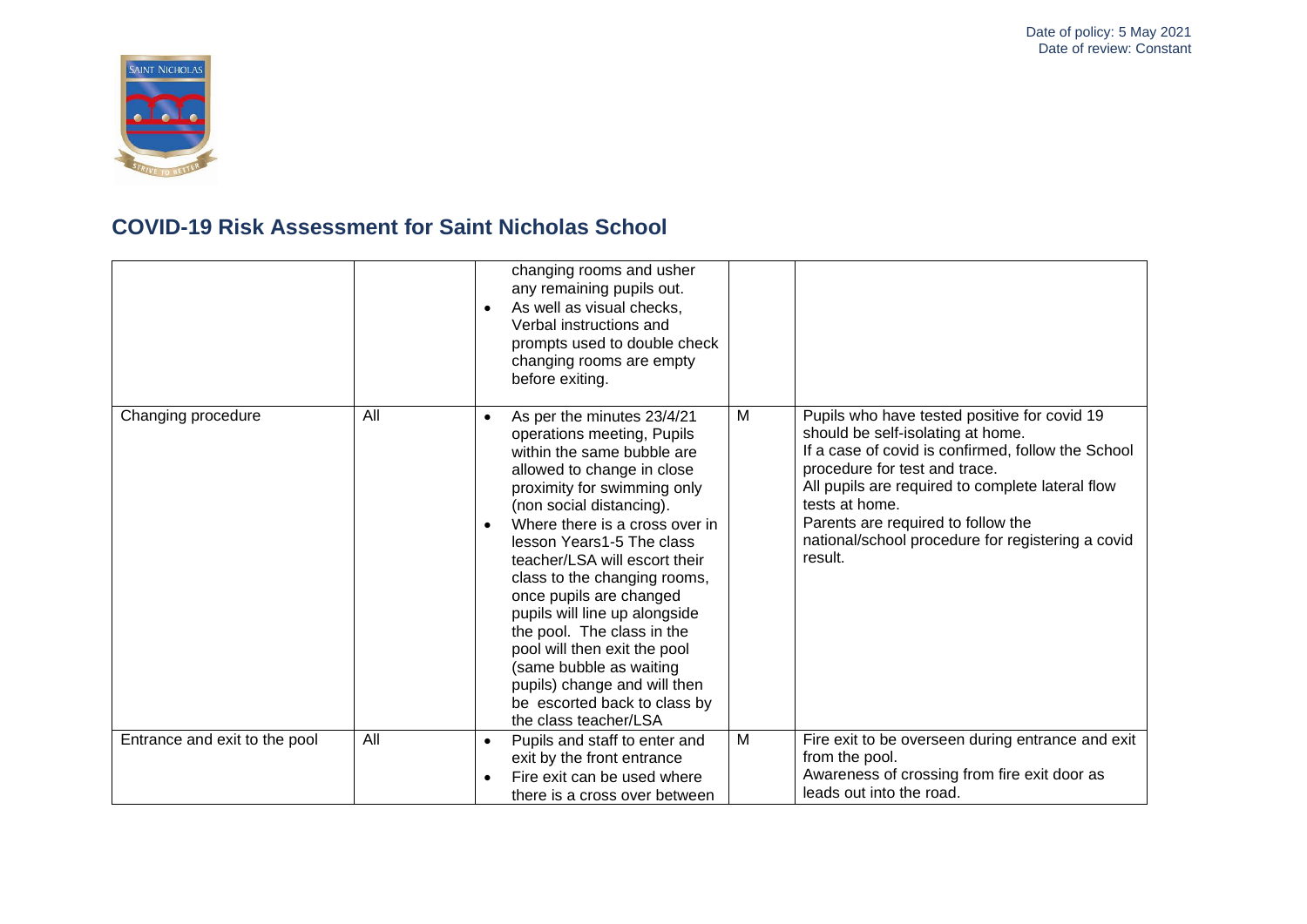

|             |              | bubbles or classes (As<br>confirmed in operations<br>minutes 23/4/21)<br>If there is cross over of<br>bubbles, Staff to employ a 1<br>way system around the pool<br>to ensure safe movement.<br>Staff to oversee fire exit door<br>and safe passage across the<br>car park<br>Road outside fire exit door of<br>the swimming pool will be<br>closed off from 9.00am to<br>3.00pm |   | Road will be closed during the school day.                                                                                                                                                                                                                                           |
|-------------|--------------|----------------------------------------------------------------------------------------------------------------------------------------------------------------------------------------------------------------------------------------------------------------------------------------------------------------------------------------------------------------------------------|---|--------------------------------------------------------------------------------------------------------------------------------------------------------------------------------------------------------------------------------------------------------------------------------------|
| Supervision | <b>Staff</b> | There must be 2 members of<br>staff present at all times at the<br>pool side. Even when pupils<br>are changing.<br>Use of class teacher/LSA to<br>oversee changing when there<br>is a crossover of classes.                                                                                                                                                                      | M |                                                                                                                                                                                                                                                                                      |
| Equipment   | <b>Staff</b> | No equipment that requires<br>$\bullet$<br>handling or contact with the<br>head/face should be shared in<br>lessons and must be for<br>individual use only (sanitised<br>correctly if borrowed or used<br>for another lesson).<br>All equipment must either be<br>cleaned either using bottle                                                                                    | M | The Department to assist with cleaning<br>$\bullet$<br>regime of wiping down individual equipment<br>used in lessons.<br>Time must be built in to lesson plans to allow<br>for cleaning before and after each lesson to<br>avoid<br>potential<br>transmission<br>between<br>bubbles. |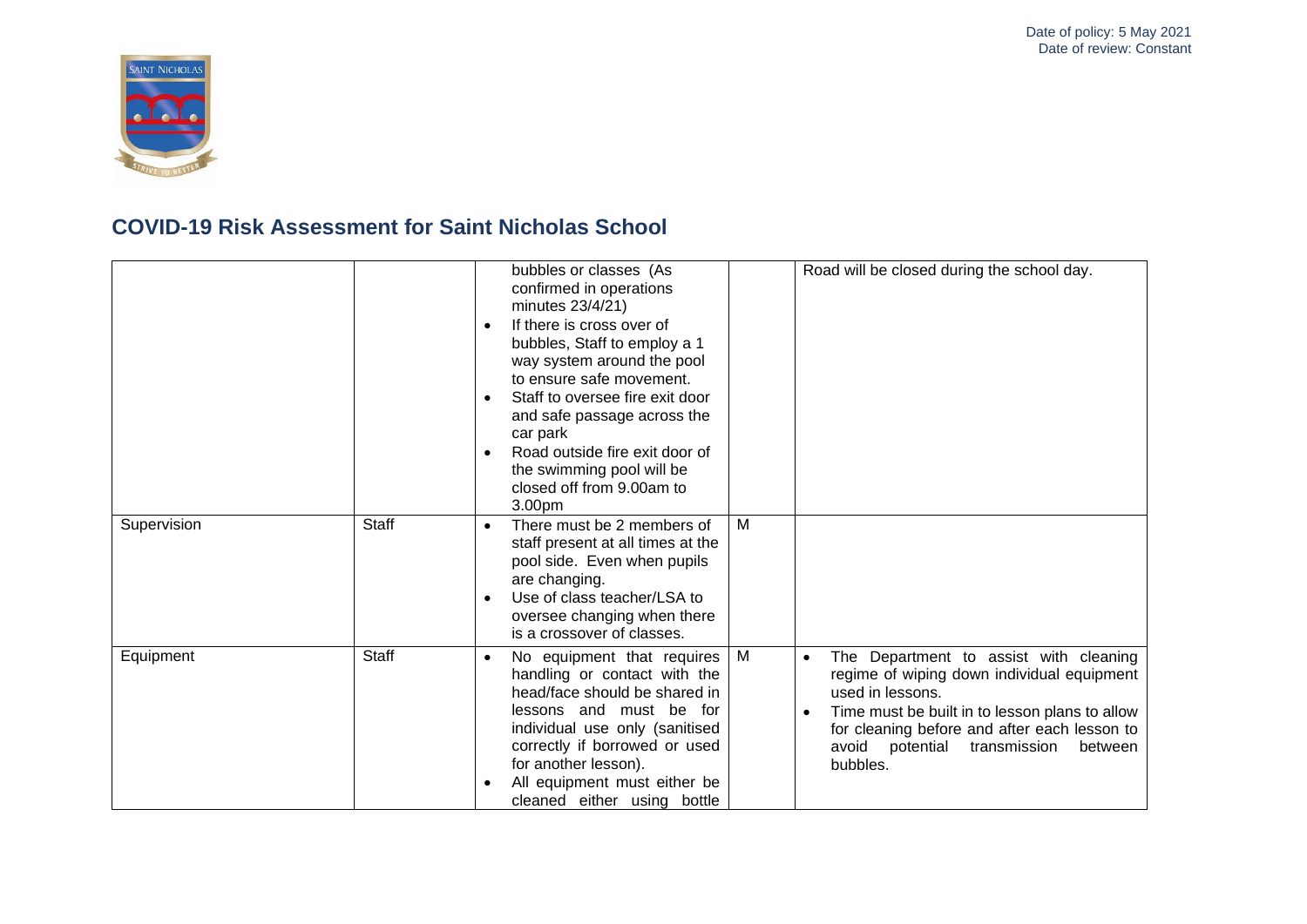

|                     |     | spray or dipping in chlorinated<br>Sufficient amount of ant-bac wipes/bottle<br>water at the end of the lesson,<br>spray is needed for staff/students to ensure<br>equipment can be cleaned<br>equipment is thoroughly cleaned.<br>during<br>the<br>lesson<br>if<br>appropriate/needed. This will<br>be teacher judgement.<br>Equipment will always be<br>$\bullet$<br>cleaned, but if not it will be<br>quarantine for at least 72<br>hours.<br>Each staff member will be<br>responsible for the cleaning of<br>their own lesson's equipment<br>to ensure safety for the next<br>group<br>Equipment must not be<br>shared across year group<br>bubbles if they have not been<br>cleaned. |
|---------------------|-----|-------------------------------------------------------------------------------------------------------------------------------------------------------------------------------------------------------------------------------------------------------------------------------------------------------------------------------------------------------------------------------------------------------------------------------------------------------------------------------------------------------------------------------------------------------------------------------------------------------------------------------------------------------------------------------------------|
| Changing facilities | All | M<br>Appropriate sanitised products used under covid<br>Please see minutes from<br>compliance<br>operations meeting 23/4/21<br>Timetable in place for cleaning.<br>confirming School's full<br>mitigation of pupils within the<br>same bubble not having to<br>social distance whilst<br>changing.<br>Site time provided with a<br>cleaning timetable to ensure<br>changing rooms are sanitised<br>after each year group bubble.                                                                                                                                                                                                                                                          |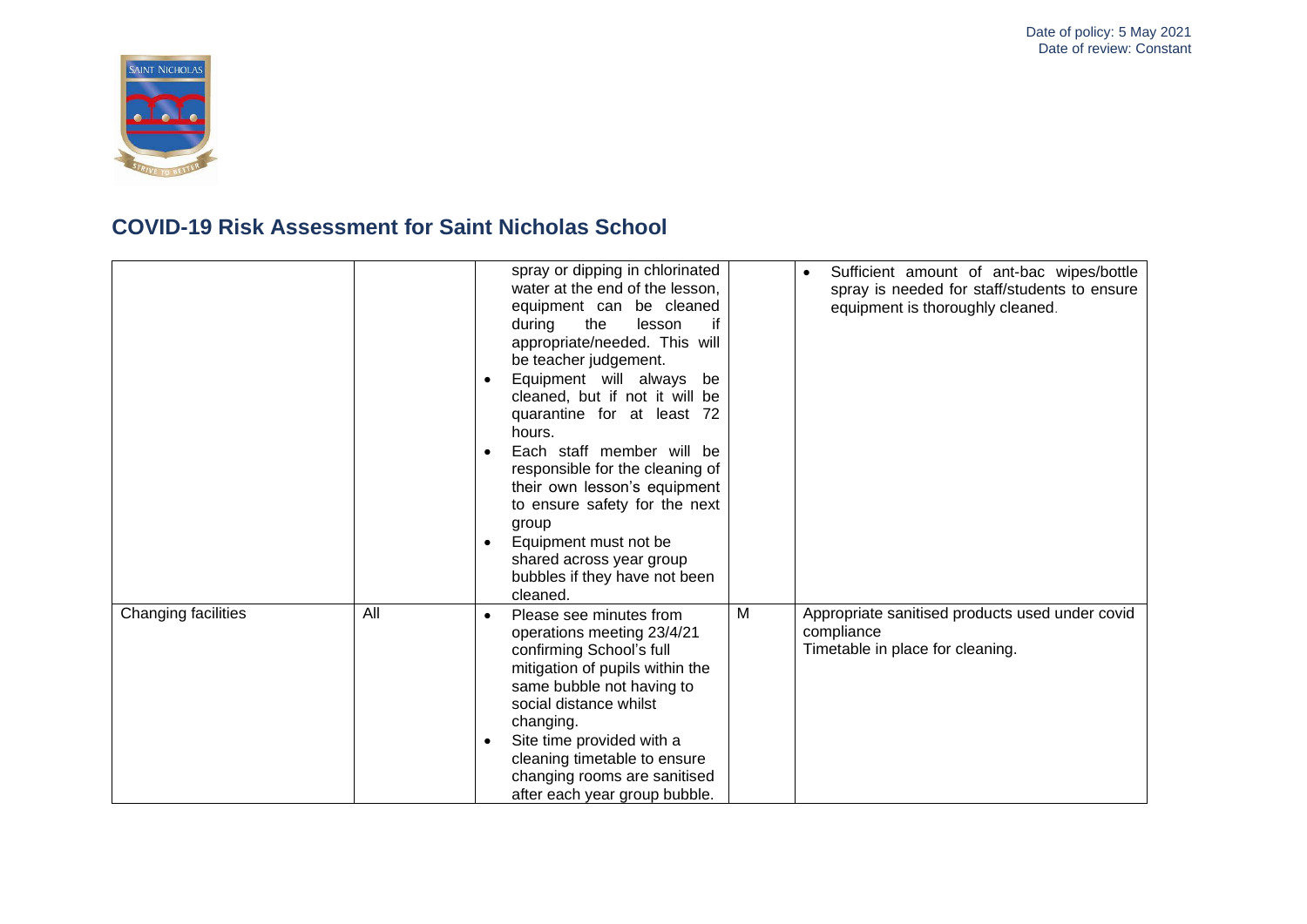

|                                        |              | Pupils to remain outside<br>$\bullet$<br>changing room until sanitised<br>Regularly maintained and<br>$\bullet$<br>checked                                                                                                                                                                                                             |   |                                                                                                                                                                                                                            |
|----------------------------------------|--------------|----------------------------------------------------------------------------------------------------------------------------------------------------------------------------------------------------------------------------------------------------------------------------------------------------------------------------------------|---|----------------------------------------------------------------------------------------------------------------------------------------------------------------------------------------------------------------------------|
| Hygiene                                | All          | All<br>wash<br>pupils<br>to<br>$\bullet$<br>hands/sanitise at the start and<br>end of lessons.<br>Any pupil seen to be openly<br>displaying<br>symptoms<br>consistent with coronavirus to<br>be safely isolated from group<br>and first aid assistance called<br>for.<br>Any student who touches their<br>face must use hand sanitiser | M | Sanitiser/Hand washing facilities readily<br>$\bullet$<br>accessible for pupils and staff within the<br>Department. Mr Jackson has placed cleaning<br>equipment in designate areas along with<br>hand sanitisers and wipes |
| Pool Design<br>i.e. Blind spots, glare | <b>Staff</b> | Competent & trained staff.<br>$\bullet$<br>Qualification renewed every 2<br>$\bullet$<br>years.<br>Ongoing staff training.<br>$\bullet$<br>Lifeguard positions defined in<br><b>Normal Operating Procedures</b><br>(NOP) document and actions<br>to take in the event of glare.                                                        | L | Lifesavers will need to move around the<br>poolside to avoid glare, and be able to see the<br>pool bottom.                                                                                                                 |
| Pool Surround                          | All          | Non slip floor surfaces.<br>$\bullet$<br>Effective cleaning schedules<br>$\bullet$<br>& inspections.<br>Checked on a daily basis by<br>caretaker.                                                                                                                                                                                      |   |                                                                                                                                                                                                                            |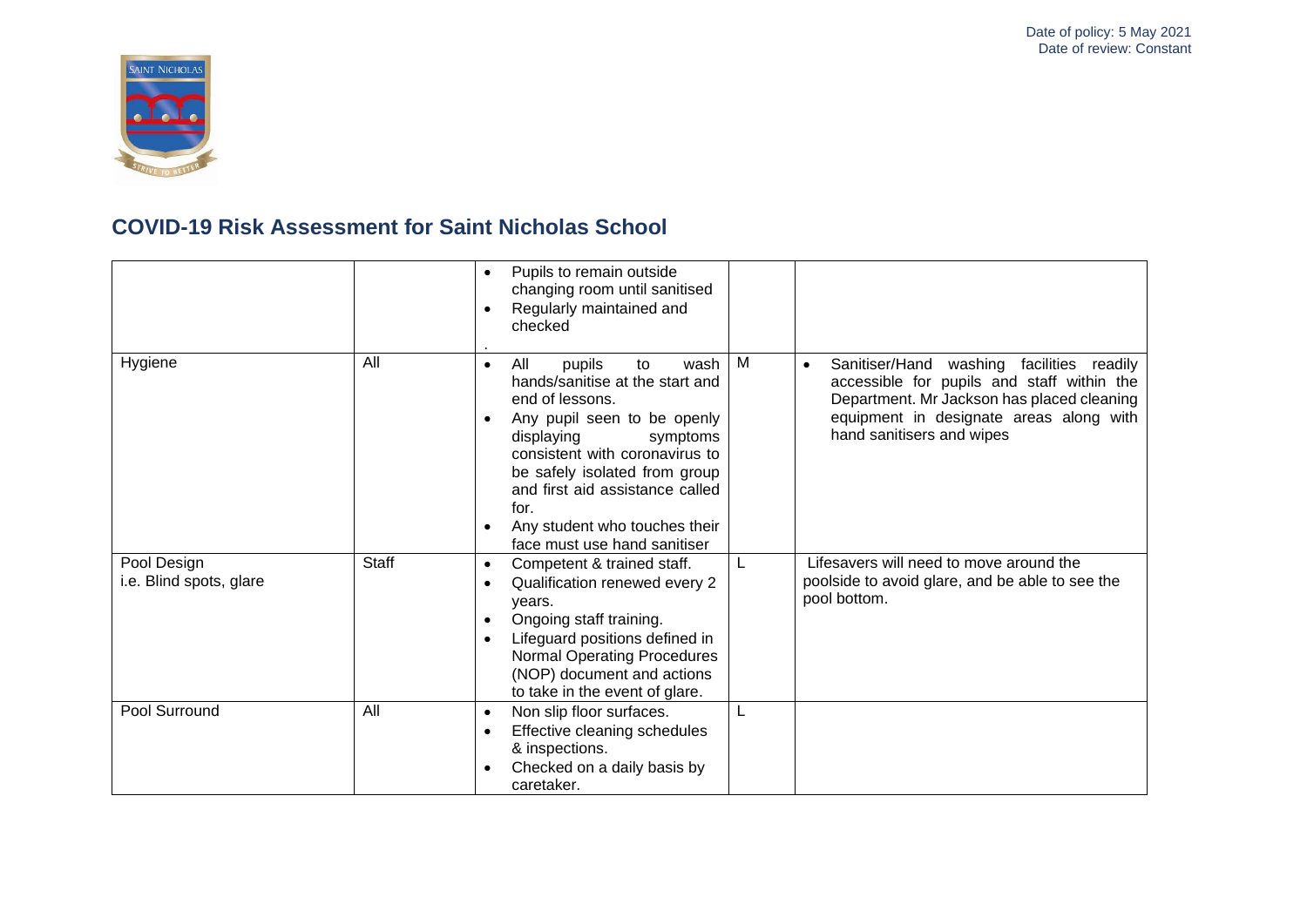

| Environment             | All                    | The poolside should be<br>$\bullet$<br>washed down every night to<br>clear any residual chlorine<br>from the tiles to ensure the<br>longevity of the pool surround.<br>Weather checks taken on<br>$\bullet$                                                                                                  | M |                                                             |
|-------------------------|------------------------|--------------------------------------------------------------------------------------------------------------------------------------------------------------------------------------------------------------------------------------------------------------------------------------------------------------|---|-------------------------------------------------------------|
| temperature             |                        | daily basis.<br>Suitable decisions made on<br>whether lesson should take<br>place                                                                                                                                                                                                                            |   |                                                             |
| Pool inlets and Outlets | Site team              | Inlets and outlets of the pool<br>$\bullet$<br>circulation system should<br>have suitable covers to<br>prevent limbs and fingers<br>getting trapped.<br>Undue suction should not be<br>created which could result in<br>a body being held against a<br>grille.<br>There should be no exposed<br>sharp edges. | L |                                                             |
| Pool Access ladders     | Site team and<br>staff | Regular inspections of the<br>$\bullet$<br>steps to ensure that there are<br>no sharp edges or damaged<br>steps.<br>Inspections are recorded.                                                                                                                                                                | L |                                                             |
| Unauthorised access     | All                    | Pool secures when not in use.<br>$\bullet$                                                                                                                                                                                                                                                                   | L | Pool covers put on every night and removed<br>every morning |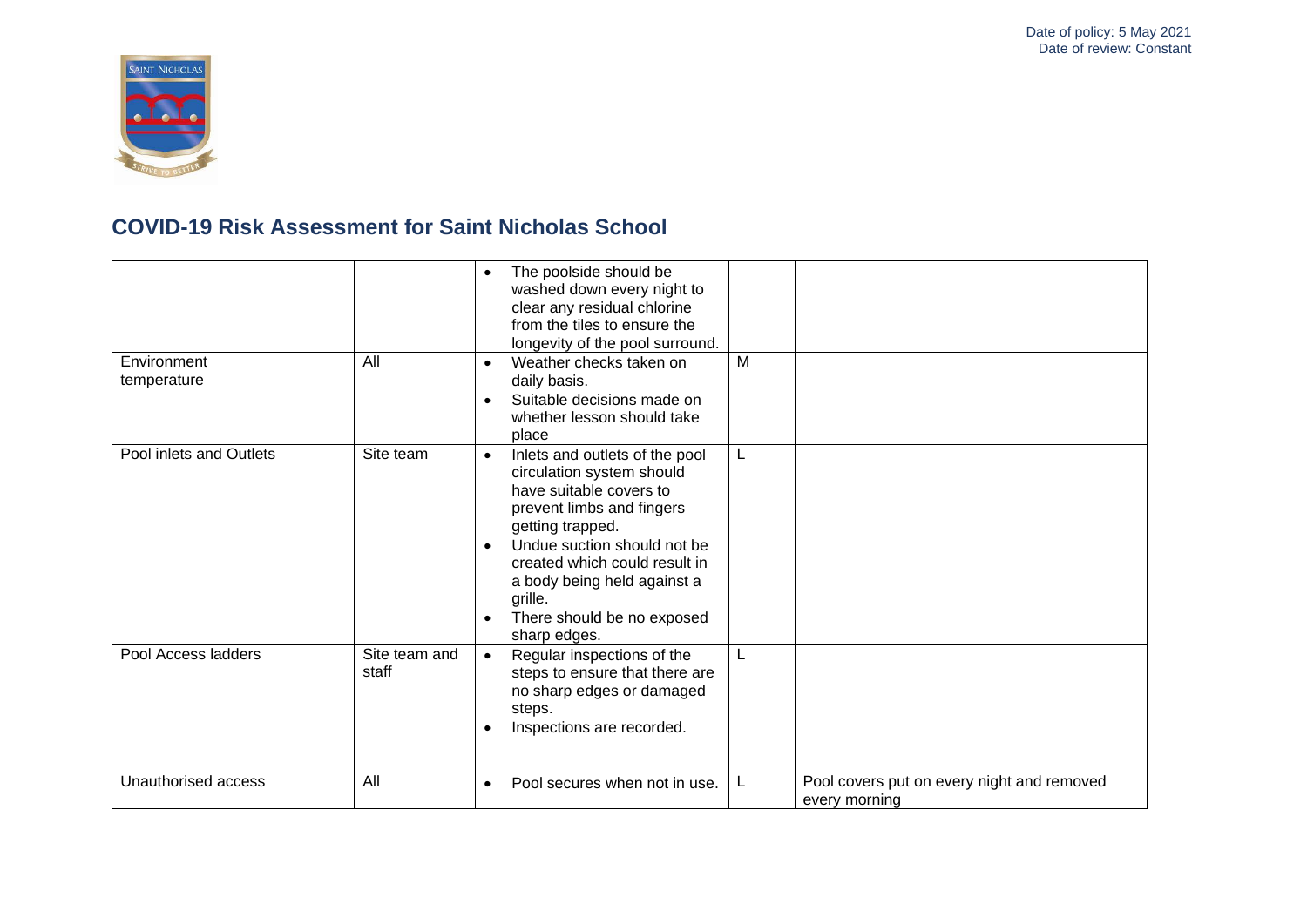

|                      |           | Fencing is in good condition<br>and locks are fit for purpose.<br>Caretaker checks pool area<br>as part of opening and closing<br>procedures.<br>Normal Operating Procedures<br>(NOP) document and<br>Emergency Action Plan (EAP)<br>document are in operation.                                             |   |  |
|----------------------|-----------|-------------------------------------------------------------------------------------------------------------------------------------------------------------------------------------------------------------------------------------------------------------------------------------------------------------|---|--|
| <b>Water Quality</b> | Site team | Competent / trained staff.<br>٠<br>Effective water quality control<br>in place.<br>Pool water tests including<br>chemical levels, clarity and<br>temperature are performed<br>every day<br><b>Planned Preventative</b><br>Maintenance schedule in<br>place.<br>Reactive maintenance<br>schedule is ongoing. | M |  |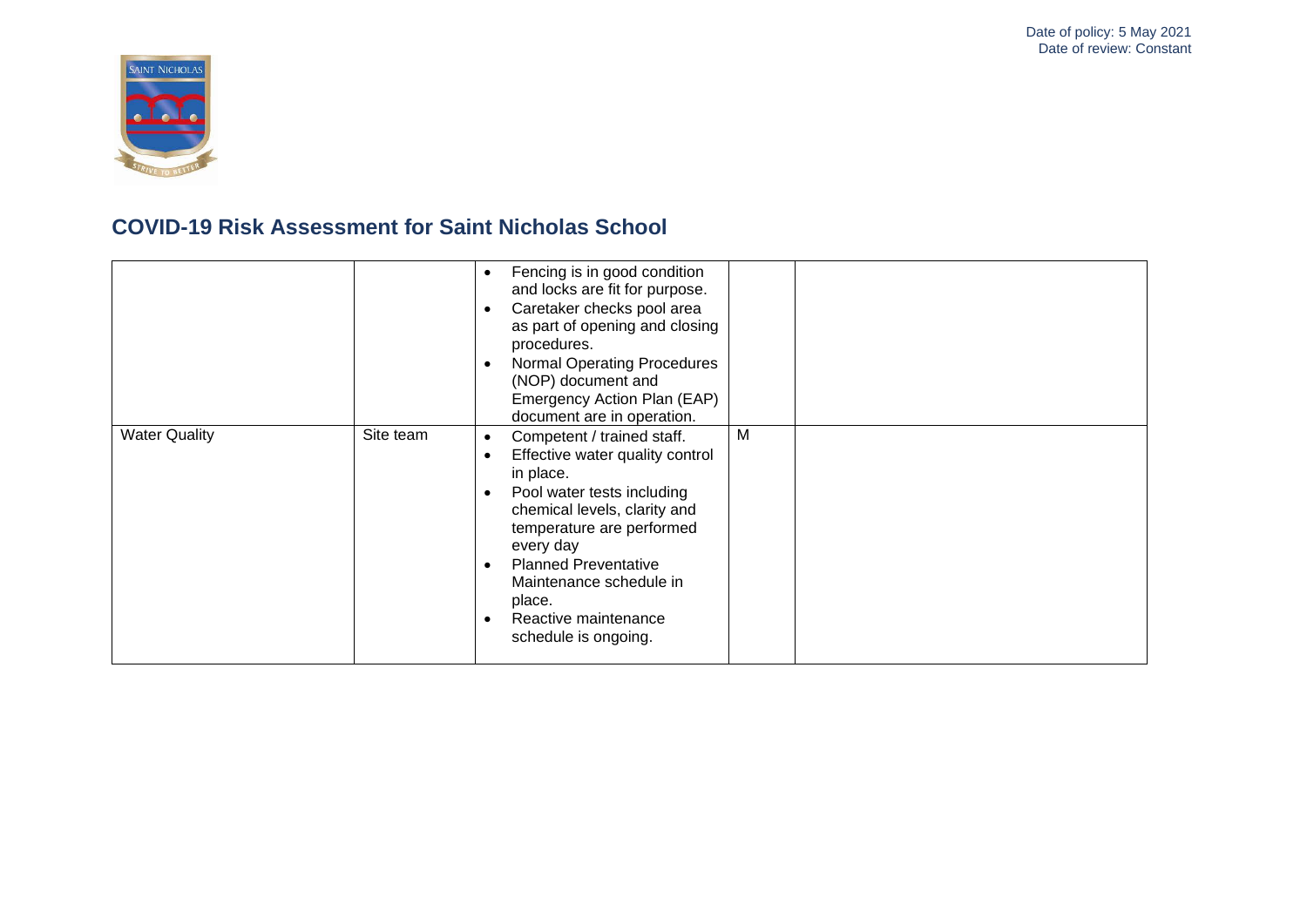

| Deep Water / Shallow Water<br>supervision                                            | Staff | Competent & trained staff.<br>National Pool Lifeguard<br>Qualification is required.<br>Water depth signs around the<br>pool.<br>Shallow area segregated<br>where necessary from deep<br>water by use of lane rope /<br>boom.                                                      | M |                                                                                                                                                      |
|--------------------------------------------------------------------------------------|-------|-----------------------------------------------------------------------------------------------------------------------------------------------------------------------------------------------------------------------------------------------------------------------------------|---|------------------------------------------------------------------------------------------------------------------------------------------------------|
| Diving / Jumping                                                                     | All   | Clear warning signs visible<br>around the pool to advise<br>swimmers of water depth,<br>safe diving areas and general<br>diving rules.<br>NOP and EAP in operation.                                                                                                               | L |                                                                                                                                                      |
| Level and Quality of Supervision<br>for programmed sessions<br>i.e. Risk of drowning | Staff | Competent / trained staff.<br>$\bullet$<br>Induction & ongoing staff<br>training.<br>Staffing ratios in accordance<br>with ASA and Managing H&S<br>in swimming pools guidance.<br>Defined in the Normal<br>Operating Procedure (NOP).<br>Emergency Action Plan (EAP)<br>in place. | L | 8 Staff trained in <b>Pool Safety Award for</b><br><b>Teachers</b><br>Radio in pool first aid room for communication to<br>reception and site staff. |
| Swimmers with Special needs                                                          | All   | For participants who require<br>specialist help or prefer<br>segregation a range of                                                                                                                                                                                               |   | An individual risk assessment should be<br>undertaken for each individual to ensure that                                                             |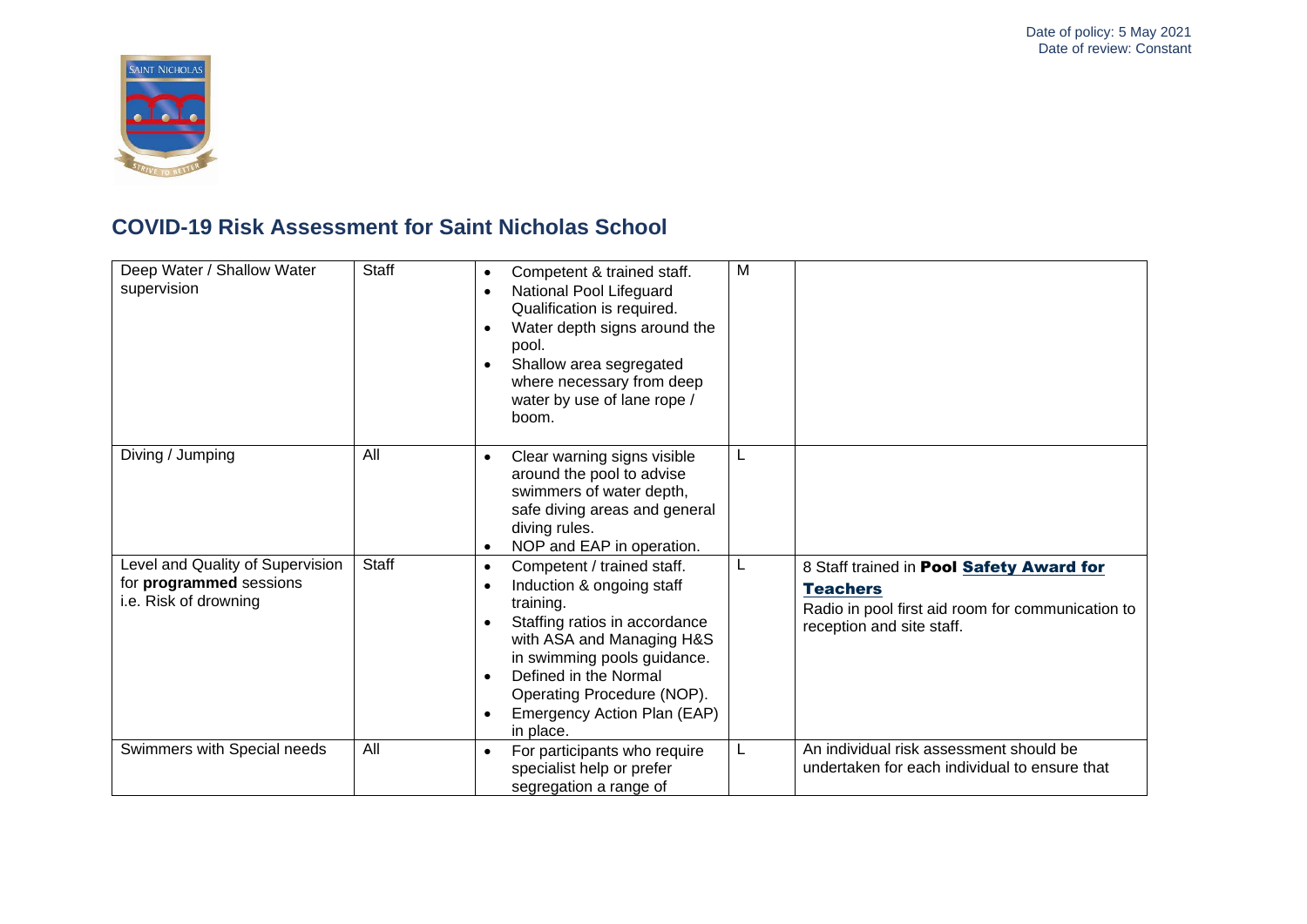

|                                      |       | provision may be both<br>possible and preferable.<br>Their participation may be<br>fully integrated, integrated<br>and supported or a specialist<br>disabled session.<br>These specific needs can be<br>determined through direct<br>consultation with the<br>individual or parent, their<br>swimming background and<br>observation on how the<br>disability affects their<br>swimming style. | safety measure and are in place and risks are<br>controlled.                                                            |
|--------------------------------------|-------|-----------------------------------------------------------------------------------------------------------------------------------------------------------------------------------------------------------------------------------------------------------------------------------------------------------------------------------------------------------------------------------------------|-------------------------------------------------------------------------------------------------------------------------|
| Swimmers with known medical<br>needs | All   | Written parental consent must<br>L<br>be obtained before pupils can<br>take part.<br>Pupils must be supervised<br>carefully and by a responsible<br>adult. This may require<br>additional staff to aid in<br>supervision.                                                                                                                                                                     | Pupils with epilepsy require careful observation,<br>as shimmering water or flickering lights may<br>trigger a seizure. |
| DBS checks / child protection        | Staff | L<br>All teachers have enhanced<br>$\bullet$<br><b>Disclosure and Barring</b><br>Service (DBS) checks.<br>Volunteers that help out<br>swimming session's maybe<br>required by the school to have<br>a DBS check.                                                                                                                                                                              |                                                                                                                         |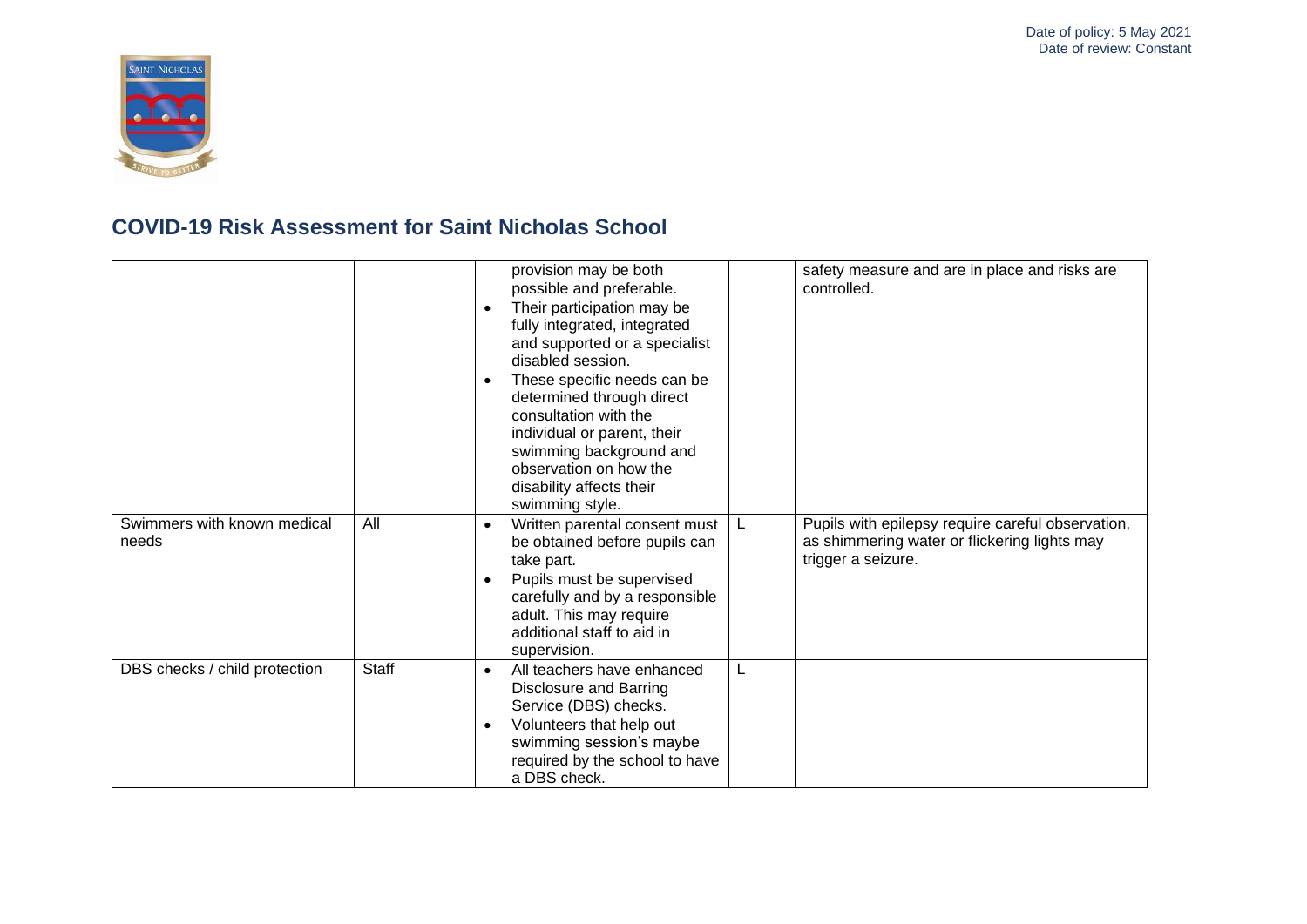

| First aid Provision | <b>Staff</b>    | Adequate levels of trained<br>$\bullet$<br>first aiders on site.<br>A fully stocked 1 <sup>st</sup> aid kit is<br>$\bullet$<br>easily accessible.<br>Face shields should be<br>available on request from staff<br>for resuscitation.<br>Communication network in<br>place.<br>NOP and EAP in operation. | L | Only staff that has received training in the<br>correct use of a face shield should use it. |
|---------------------|-----------------|---------------------------------------------------------------------------------------------------------------------------------------------------------------------------------------------------------------------------------------------------------------------------------------------------------|---|---------------------------------------------------------------------------------------------|
| Rescue Equipment    | Staff site team | Suitable and sufficient rescue<br>$\bullet$<br>equipment.<br>This includes Throw bag,<br>reach pole, torpedo buoy,<br>face shield, first aid kit,<br>blankets etc.<br>Staffs are trained and<br>competent in its use.                                                                                   | L | In the event of use, Equipment will need to be<br>sanitises                                 |
| Pool Equipment      | Staff site team | Woggles, floats and other<br>$\bullet$<br>equipment should be in a<br>good condition.<br>Equipment needs to be<br>checked prior to lessons.<br>Children misusing equipment<br>to be sanctioned accordingly.<br>The equipment should be<br>stored in a safe and dry<br>location.                         | L |                                                                                             |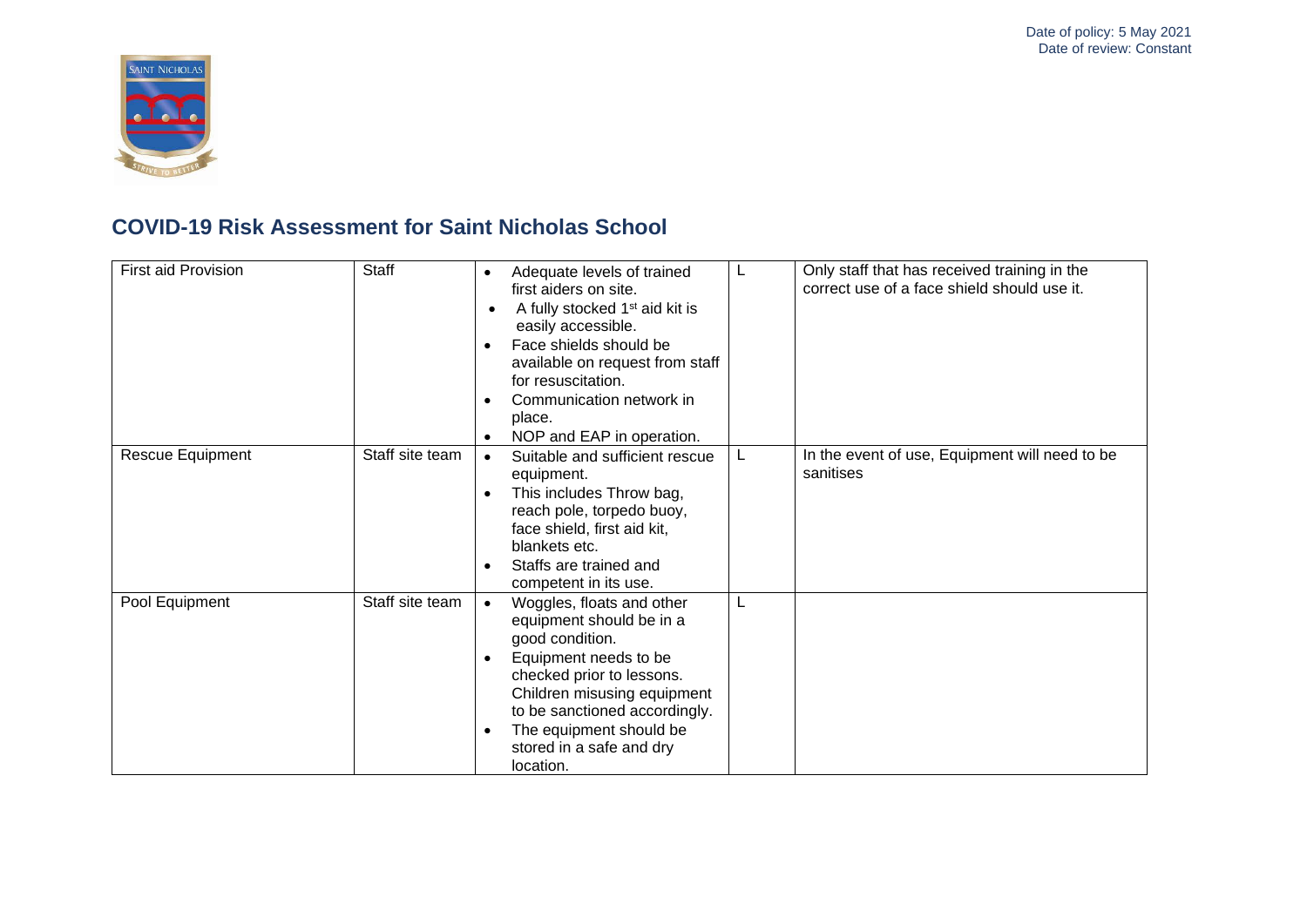

| Pool Covers<br>(covering the pool)  | Site team | Ensure the pool cover is<br>$\bullet$<br>pulled tight allowing no water<br>to get on top to reduce the<br>chance of it sinking and<br>ensure it covers the whole<br>pool.                                                                                                                   |    | Site Team responsibility                               |
|-------------------------------------|-----------|---------------------------------------------------------------------------------------------------------------------------------------------------------------------------------------------------------------------------------------------------------------------------------------------|----|--------------------------------------------------------|
| Pool Covers<br>(Removing the cover) |           | Slowly pull the cover off and<br>whilst doing so, ensuring no<br>folds or creases<br>Push all air out of fold, wipe<br>down and dry as far as<br>possible.<br>When the cover has been<br>removed, position roller<br>safely back from pool                                                  |    | Site Team responsibility                               |
| Goggles / Masks                     | Pupils    | These should not be worn<br>$\bullet$<br>unless in exceptional<br>circumstances.<br>Any goggles used should be<br>made of unbreakable plastic<br>or rubber.<br>Pupils should be able to<br>remove them by slipping them<br>off their head, rather than by<br>stretching the retaining band. | L. | Flippers, snorkels etc. are not allowed in the<br>pool |